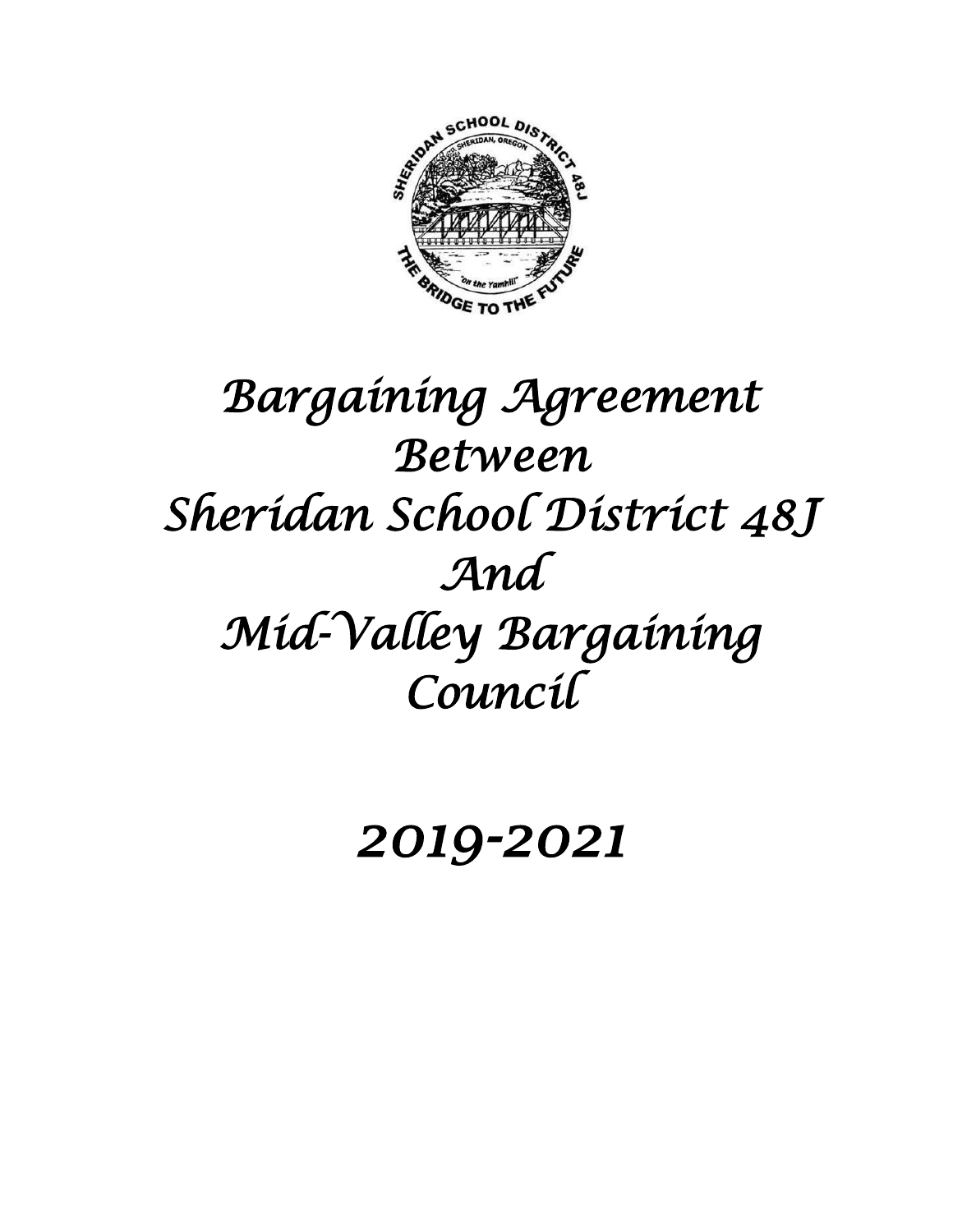| Article 1         |  |
|-------------------|--|
| Article 2         |  |
| Article 3         |  |
| Article 4         |  |
| Article 5         |  |
| Article 6         |  |
| Article 7         |  |
| Article 8         |  |
| Article 9         |  |
| Article 10        |  |
| Article 11        |  |
| Article 12        |  |
| Article 13        |  |
| Article 14        |  |
| <b>Article 15</b> |  |
|                   |  |
|                   |  |
|                   |  |
|                   |  |
|                   |  |
|                   |  |
|                   |  |
|                   |  |
| <b>Article 16</b> |  |
|                   |  |
|                   |  |
|                   |  |
|                   |  |
| Article 17        |  |
| Article 18        |  |

## **TABLE OF CONTENTS**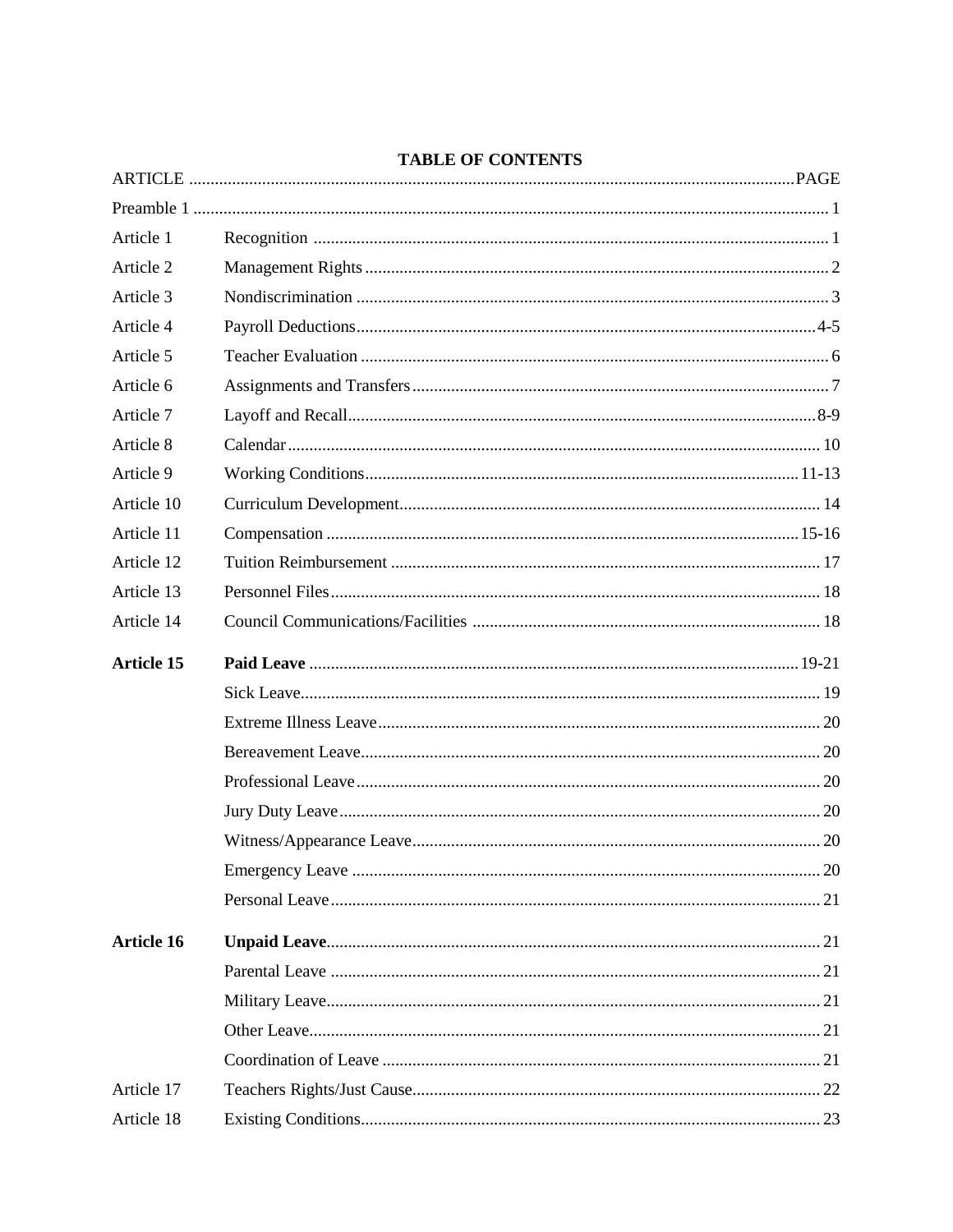| Article 19          |  |
|---------------------|--|
| Article 20          |  |
| Article 21          |  |
| Article 22          |  |
| Article 23          |  |
| Article 24          |  |
| Article 25          |  |
| Article 26          |  |
| Article 27          |  |
| Appendix A          |  |
|                     |  |
|                     |  |
| Appendix B<br>Index |  |
| Appendix C          |  |
| Appendix D          |  |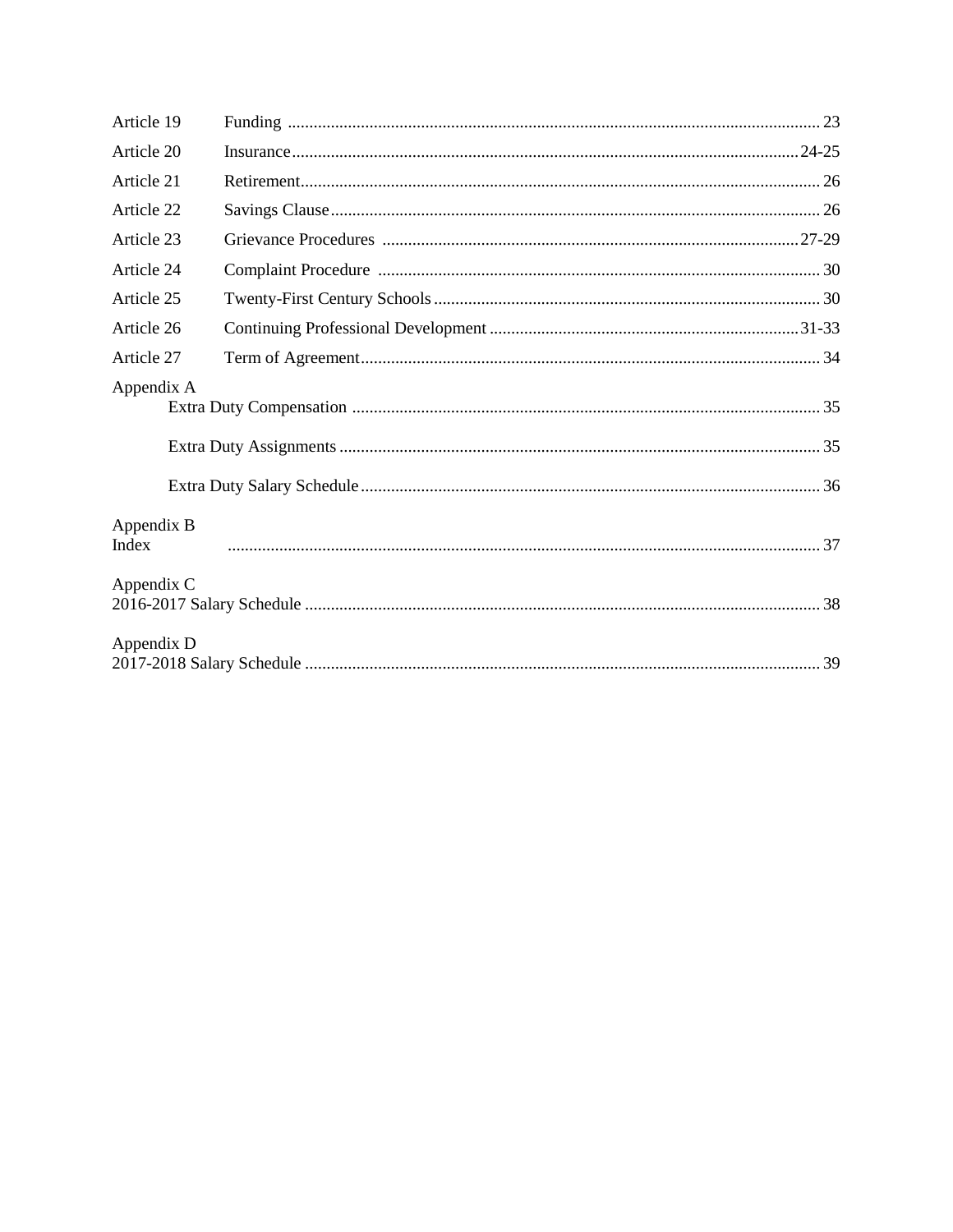#### **PREAMBLE**

- A. This Agreement is entered into between the Board of Education on behalf of Sheridan School District No. 48J, Sheridan, Yamhill County, Oregon, herein referred to as the "Board" or "District," and the Mid-Valley Bargaining Council, an affiliate of O.E.A., herein referred to as the "Council."
- B. The intent of this Agreement is to set forth and record herein the basic and full agreement between the parties on those matters pertaining to wages, hours, and conditions of employment for personnel included in the bargaining unit.

#### **ARTICLE 1- RECOGNITION**

- A. The Board recognizes the Council as the exclusive bargaining representative on wages, hours, and conditions of employment for all regular full-time and regular part-time (1/2 time or more) licensed teaching personnel employed by the District.
- B. Supervisors, administrators, confidential employees, substitutes, temporary teachers who are employed for less than the equivalent of one semester, and employees not defined in section A are specifically excluded from the bargaining unit.
- C. The purpose of this Article is to recognize the right of the bargaining agent to represent teachers in the bargaining unit in negotiations with the Board. Granting of recognition is not to be construed as obligating the Board in any way to continue any functions or policies. The Board reserves the right to create, combine or eliminate any positions as, in its judgment, is deemed necessary.
- D. The District shall electronically post the Agreement on the District website and offer printed copies to employees upon request. One paper copy will be provided to the STA President and one paper copy will be kept at the District Office.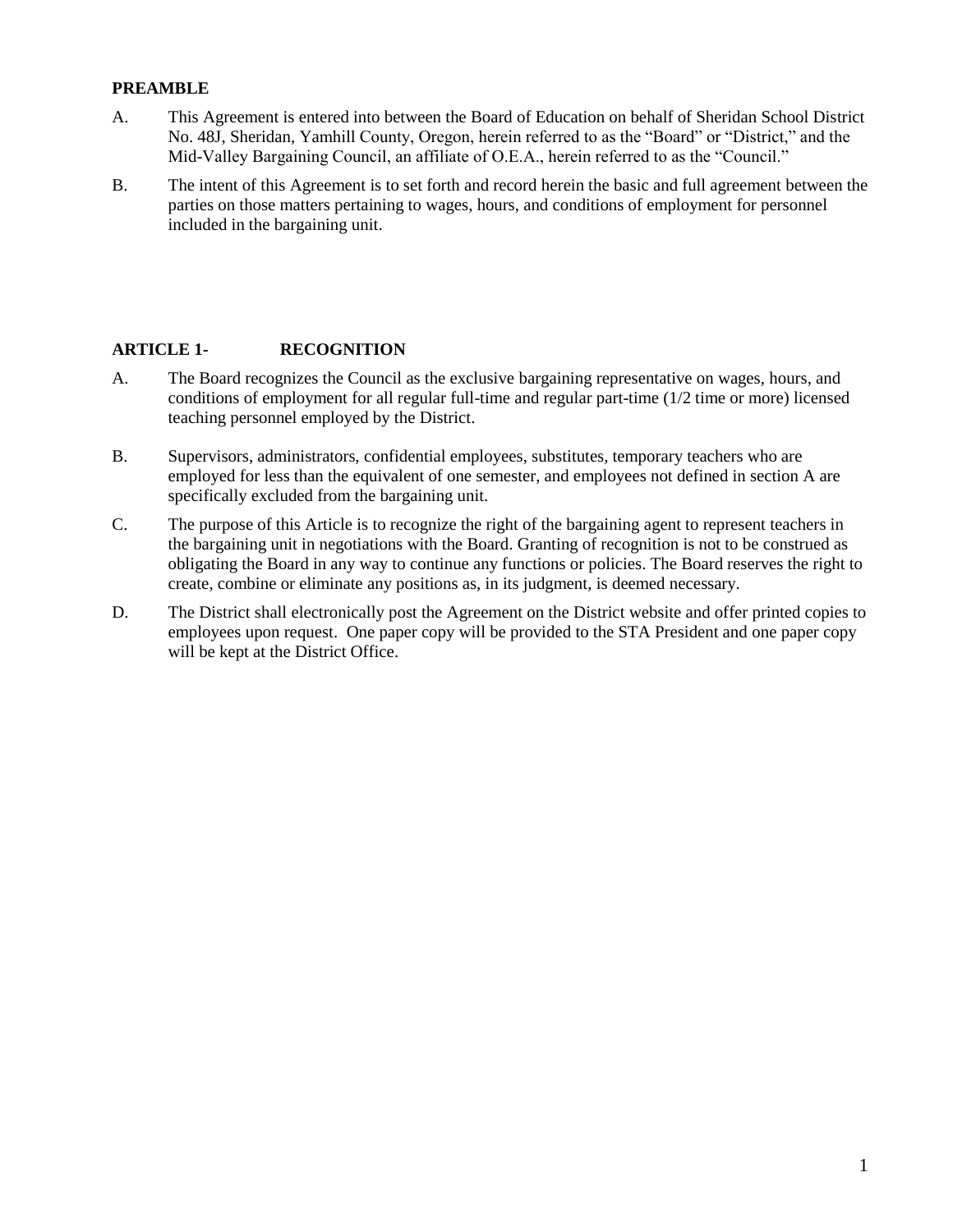## **ARTICLE 2- MANAGEMENT RIGHTS**

- A. Except as otherwise specifically limited by the terms of this Agreement, the District retains all the customary, usual and exclusive rights, decision making prerogatives, functions and authority connected with its responsibility to manage the affairs of the District or any part of it.
- B. Without limitation, but by way of illustration, the exclusive prerogatives, functions and rights of the District shall include the following:
	- 1. To determine the services to be rendered to the patrons of the District.
	- 2. To determine and to follow the District's financial, budgetary and accounting procedures.
	- 3. To direct and supervise all operations, functions and policies of the District.
	- 4. To close or liquidate any District facilities, or relocate, reorganize or combine the work in any District facilities so long as such action is not in violation of the provisions of this Agreement or implemented in an arbitrary, capricious or discriminatory manner.
	- 5. To manage and direct the work force, including but not limited to, the right to hire, promote and retain employees; the right to determine schedules of work; the right to purchase, dispose of and assign equipment or supplies.
	- 6. To determine the need for a reduction or an increase in the work force.
	- 7. To establish, revise and implement standards for hiring, classification, promotion, quality of work, safety, materials and equipment.
	- 8. To implement new and to revise or discard, wholly or in part, old materials, equipment and facilities.
	- 9. To contract or subcontract work as may be determined by the District, provided that as to work which has been previously and regularly performed by employees in the bargaining unit, the District agrees to negotiate with the Council as to the impact of such action on employees in the unit prior to finalizing or implementing new decisions concerning such contracting or subcontracting.
	- 10. To designate and to assign all places to work. To determine the qualifications of new employees, transfers, and promotions.
	- 11. To determine the need for the qualifications of new employees, transfers, and promotions.
	- 12. To determine the need for additional educational courses, training programs, on-the-job training, and cross-training and to assign employees to such duties for such periods to be determined by the District.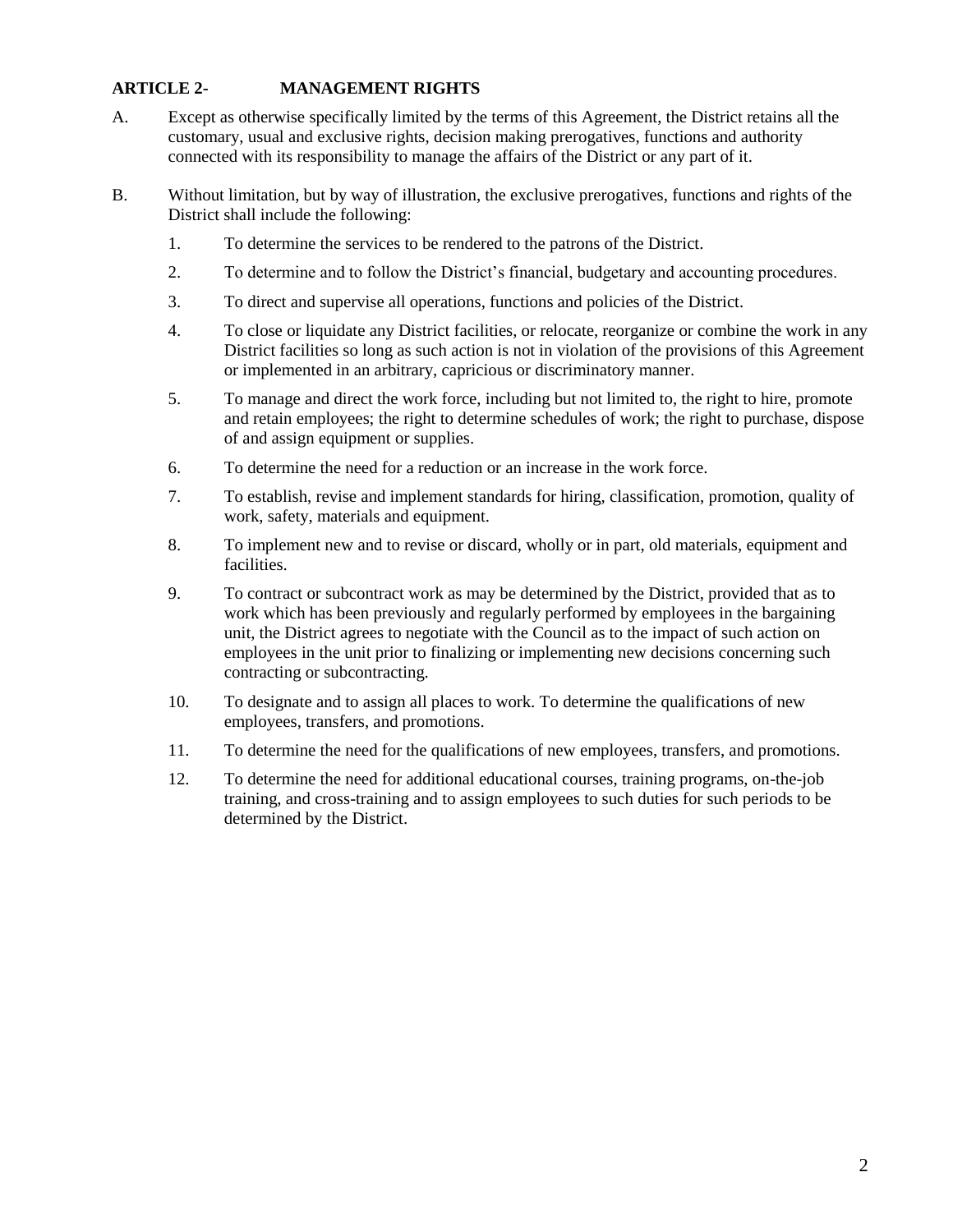## **ARTICLE 3- NONDISCRIMINATION**

A. The Council and the District affirm their adherence to the principles of free choice and agree that they shall not discriminate against any employee covered by this Agreement because perceived or actual age, race, color, religion, sex, sexual orientation, national or ethnic origin, marital status, age, mental or physical disability or perceived disability, pregnancy, familial status, economic status, veterans' status, or because of the perceived or actual race, color, religion, sex, sexual orientation, national or ethnic origin, marital status, age, mental or physical disability or perceived disability, pregnancy, familial status, economic status, or veterans' status of any other persons with whom the individual associates, or membership or non-membership in the Union. All references to employees in this Agreement designate both sexes and when the male gender is used, it shall be construed to include both male and female employees.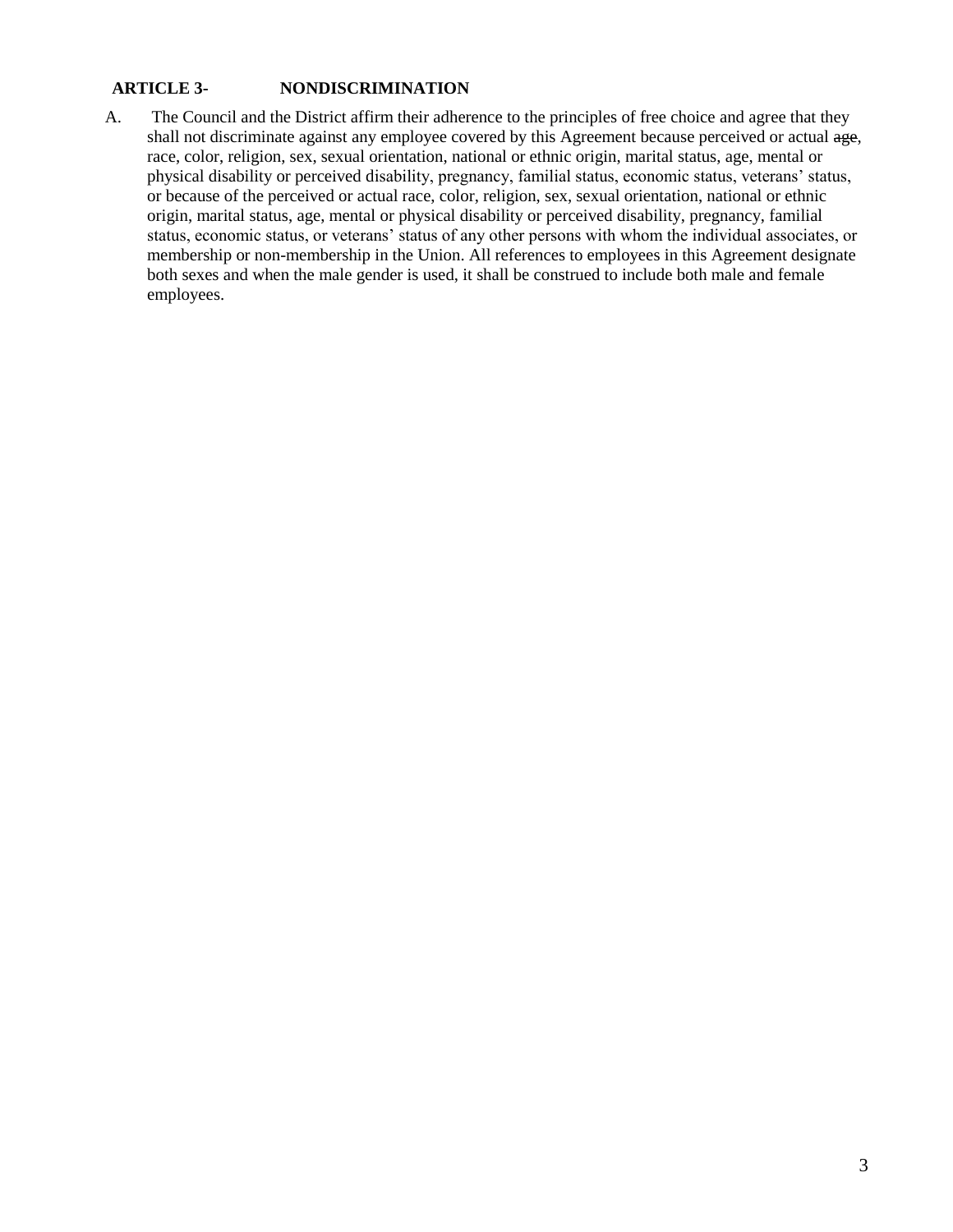#### **ARTICLE 4- PAYROLL DEDUCTIONS**

- A. Association Dues
	- 1. Dues Deduction Authorization

Prior to the first dues deduction of the school year, and then for any employee who becomes a member of the Association after the start of the school year, the Association shall notify the District of bargaining unit members who have elected to have dues deducted from their paychecks and shall identify the dues to be deducted from each. The Association shall also notify District when a bargaining unit member should no longer have dues deducted. The District shall enact dues deduction changes on the pay period following a notification.

If a bargaining unit member challenges their dues deduction with the District the District may request a copy of the member's dues authorization from the Association. The Association will provide the document in a timely fashion.

For any new employee who was an Association member at their prior place of employment, District shall backdate dues to their first contract day.

2. Processing OEA/NEA Dues Deductions

Dues deductions shall be made monthly in an amount equal to one-tenth (1/10) of annual dues, commencing with the month of October and continuing through the July pay period. Deductions for employees who join the Association after the beginning of the school year shall be prorated on a twelve-month proration schedule.

3. Processing Sheridan EA Dues Deductions

Sheridan Education Association dues shall be deducted from each member's paycheck. In October and November when the Union provides notification to the District.

- 4. Remittance of Dues Checks
	- a. Data to OEA

Within ten (10) days after each pay period, District shall send the Association an Excel-compatible register of the NEA/OEA/SEA dues, including voluntary Association contributions, deducted from each member's paycheck.

- b. Payment to OEA Within ten (10) days after each pay period, District shall send to OEA, in a single payment, the combined NEA and OEA dues, including voluntary Association contributions, deducted for the month.
- c. Payment to SEA SEA dues payments will be deducted and paid separately from OEA/NEA dues and shall be remitted to the SEA Treasurer.
- 5. Indemnification

The Association agrees to indemnify, defend, and hold the District harmless from employee or former-employee claims, orders, or judgments against the district concerning the dues deductions procedures outlined in this agreement. The Association's obligations are contingent upon the District: 1) giving the Association at least two-week's notice from the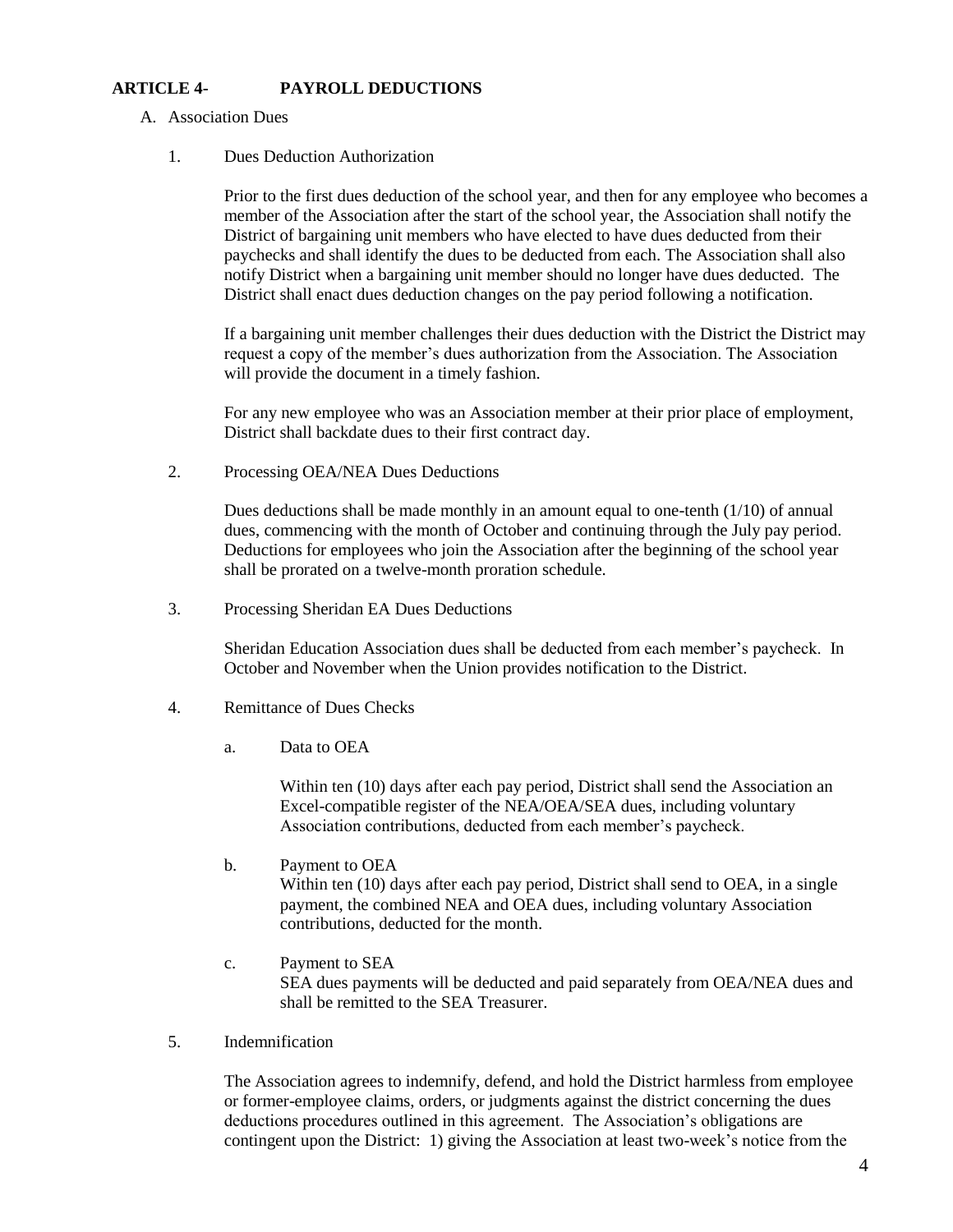date they knew or should have known, in writing, of any claim; 2) and fully cooperating with the Association and its designated counsel in the defense of the claim. The Association's obligation does not extend to criminal allegations or actions brought against the District by the Association. In the event the District properly invokes this paragraph, the Association will provide the attorney to defend against the claim. In the event the District wishes to use its own attorney, the District will pay the fees and costs of said attorney.

- B. Employee Information
	- 1. Employee List

Each September 15<sup>th</sup>, the District shall provide to the OEA Membership Specialist an Excelcompatible database of each new employee in the bargaining unit (both active members and non-members) that includes the last four digits of their social security number, employee ID, date of birth, first date of service, FTE, classification or title, PERS classification, worksite, position on the salary schedule, residential address, and residential phone number. Whenever a new employee is hired into the bargaining unit, The District shall provide the above information within thirty (30) days of hire.

Each September 15th, the District shall provide to the OEA Membership Specialist an Excelcompatible database of each employee in the bargaining unit (both active members and nonmembers) that includes the last four digits of their social security number, employee ID, FTE, and worksite. Whenever a new employee is hired into the bargaining unit, the District shall provide the above information within thirty (30) days of hire.

2. Change in Employment Status

The District shall promptly notify the OEA Membership Specialist whenever an employee in the bargaining unit is placed on an unpaid leave of absence, retires, is laid off, resigns, or changes their name.

- C. Tax-Sheltered Annuities
	- 1. According to District policy DLB Salary Deductions, the school board shall annually review the list of TSA providers and approve those from which employees may purchase TSA programs. If a program is dropped from that list, current employee's membership may be "grand fathered"; that employee may then continue to use that TSA company as long as employed by the District. If at least five (5) teachers request, at the time of the annual review, a specific TSA company, it will be considered as a possible addition to the Board approved list. Upon review, the District will distribute the approved list annually to all teachers.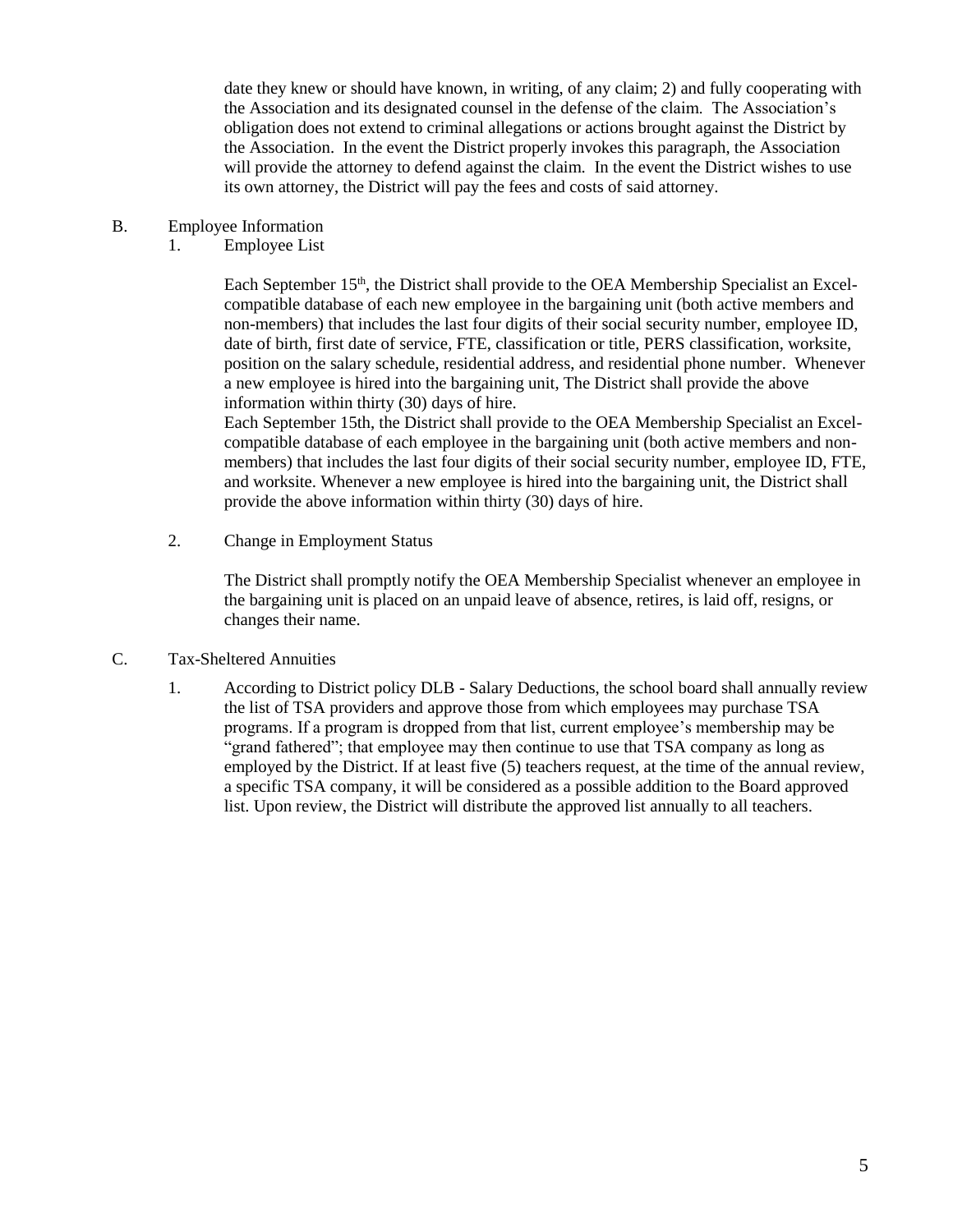## **ARTICLE 5- TEACHER EVALUATION/ASSISTANCE**

- A. The Board retains the right to develop and administer teacher evaluation procedures in accordance with its previously stated prerogatives. However, the Council will be consulted prior to changing the evaluation procedures. The District shall meet and confer with the Council regarding procedures as required by the Oregon Revised Statutes. The District will comply with ORS 342.850. A professional growth option may be utilized for experienced teachers at the principal's discretion in lieu of the traditional observation/evaluation model.
	- 1. All evaluations shall be conducted by licensed administrators.
	- 2. Walk through observations (less than 10 minutes in length) shall not be used as part of the formal teacher evaluation procedure. Mini observations (at least 10 minutes in length) may be used as part of the formal teacher evaluation procedure. Forms used for evaluation will be shared and discussed with staff before they are used by administration in observations.
	- 3. Walk through observations of less than 10 minutes shall not be housed in the teacher's District personnel file.
- B. If the District does not extend a contract teacher's contract by March 15 of the first year of the contract due to inefficiency, neglect of duty, inadequate performance or failure to meet the Board's expectations for improvement, the District will place the teacher on a program of assistance for improvement.
	- 1. All programs of assistance, including the use of peer assistance, will be developed and implemented according to Oregon law.
	- 2. The program of assistance for improvement shall be for a minimum of eight (8) weeks or forty (40) teacher work days (whichever is longer) in duration. The plan of assistance will be reviewed at that time.
	- 3. The Board encourages the use of peer assistance in conjunction with a program of assistance for improvement.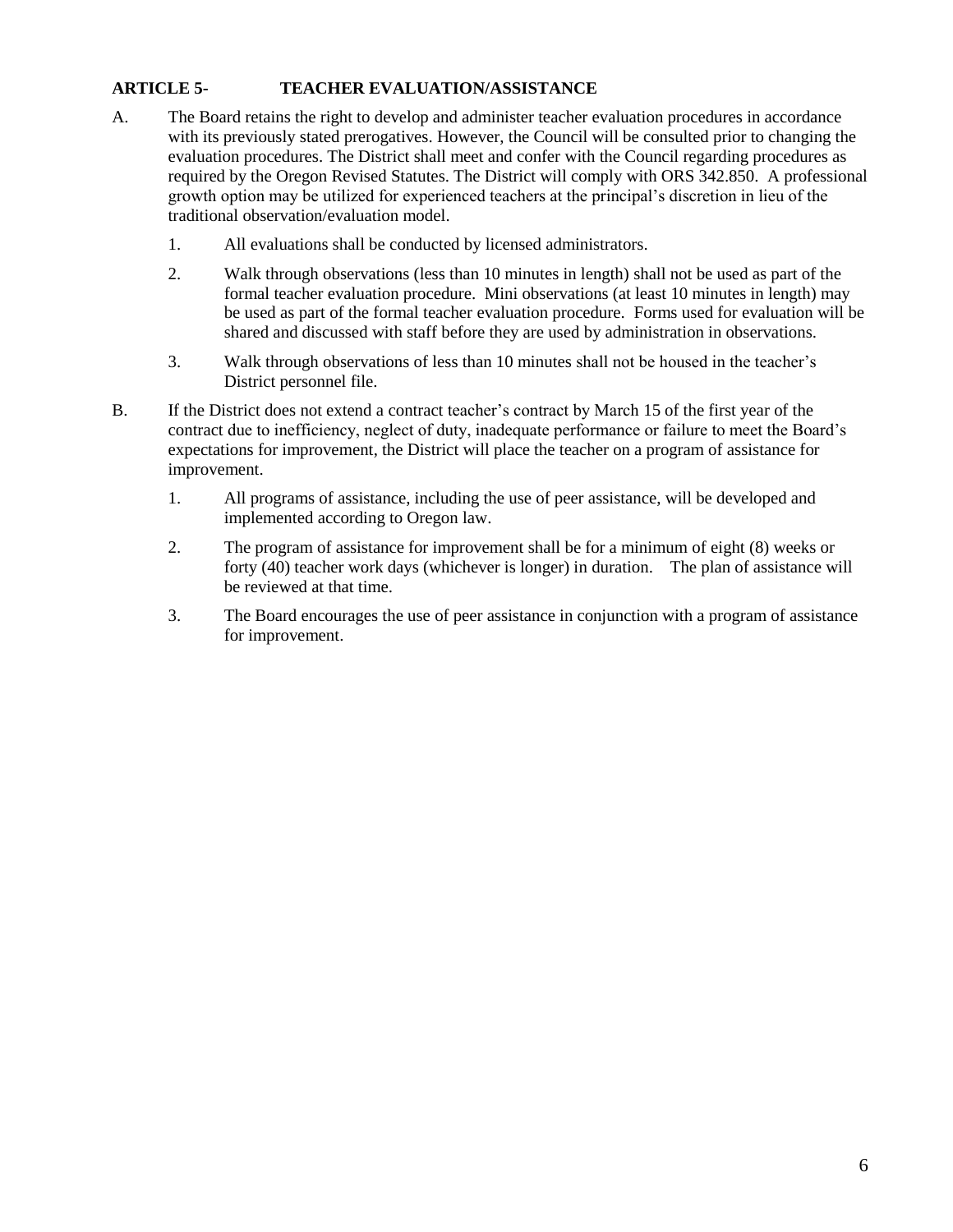#### **ARTICLE 6- ASSIGNMENTS AND TRANSFERS**

- A. Grade, subject and activity assignments shall be made by the District. Teachers shall be notified in writing of any change in such assignments no later than July 15 prior to the beginning of the new school year. Any change in assignment made by the District after July 15 shall allow the reassigned staff member(s) two (2) full paid days to prepare for such reassignment after July 15 of that given year.
- B. When making transfers, it is understood that the instructional requirements and best interests of the District and the pupils are of primary importance.
- C. Any teacher desiring a transfer to another grade, subject and/or activity assignment shall make his request on or before the last day of school in order for it to be considered for the following school year. Applications for transfer must be in writing and renewed annually in order to remain valid. All employee applicants meeting minimum licensure requirements will be granted an interview. The District may choose to interview other in-district candidates who do not meet the minimum licensure requirements.
- D. Notice of vacancies which occur during the school year will be posted in all school buildings and faculty rooms. Vacancies which occur during the summer months will be posted in the District Office. A copy will be sent to the summer address of each licensed staff member who submits a written request to the District Office on the end of the year check out form. Requests must be submitted annually notifying the District Office of their desire to be considered for another position should one become vacant for which they are licensed.
- E. Bargaining unit members will be granted a courtesy interview for any administrative opening within the District for which the bargaining unit member is qualified. The qualifications, hiring procedures and hiring decisions, however, are not governed by this Agreement and are not subject to the grievance procedures.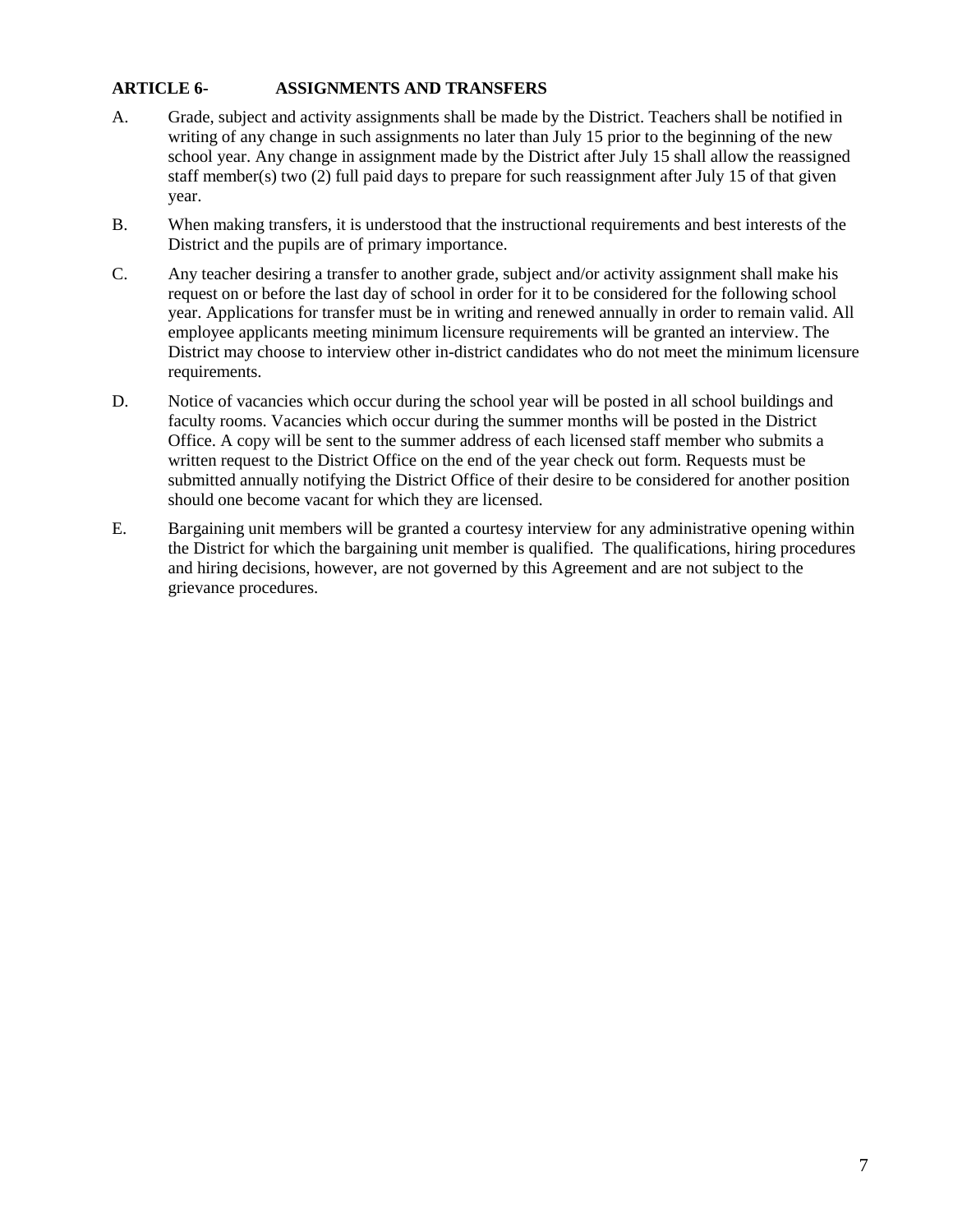## **ARTICLE 7- LAYOFF (RIF) AND RECALL**

#### A. Layoffs

- 1. The District shall determine when layoff is necessary and which programs will be affected; however, the District agrees that such layoffs shall be implemented in accordance with the following procedures.
- 2. The District will provide a layoff list and as much notice as is practicable once the Board determines that a layoff is necessary.
- 3. Layoffs shall be made by seniority and in accordance with the provisions of ORS 342.934, except for definitions of terms that are allowable under statues. Appeals from decisions on layoffs or recalls of staff members shall be by arbitration as set forth in paragraph E of this Article, but subject to the provisions of ORS 342.934(7).
- 4. If the District wishes to retain a teacher with less seniority than a teacher to be laid off, the District must show that the teacher to be retained has more competence than the more senior teacher. Competence shall be defined as:
	- Having a valid license for the position
	- Demonstrated ability to teach: The District may consider evaluations for the prior seven (7) years as demonstrated ability to teach
	- Not being in the process of termination or dismissal
	- Not having failed to meet the expectations of a program of improvement at its conclusion.

The District may consider evaluations for the prior seven (7) years as demonstrated ability to teach.

If the District determines that the most senior, properly licensed teacher will not be retained for a position based on competence considerations, the District shall consider the willingness of the teacher to pursue additional training and educational preparation sufficient to make the teacher competent for this position.

Any credits that may be required would be subject to the tuition reimbursement formula (Article 12).

#### B. Recall Procedure

- 1. Employees shall be recalled to positions they are qualified to fill when an opening occurs.
- 2. Recall shall be by inverse order and according to the same criteria as used in conducting the layoff.
- 3. Notice of recall shall be sent via certified mail to the last address given to the Personnel Office by the teacher. A teacher shall have fourteen (14) calendar days from the date the notice of recall was mailed to notify the District of his intent to return. The employee must report on the starting date specified by the District, provided the reporting date is at least twenty-four (24) calendar days from the date the notice of recall was mailed. Failure to notify the District of intent to return or to return to work within the time limits shall be considered the resignation of said employee.
- 4. Employees who are laid off from the District shall be eligible for recall as outlined above for a period of twenty-seven (27) months after the effective date of their layoff unless they:
	- a. Resign. In such event a written resignation shall be sent to the District.
	- b. Fail to return when recalled as described above.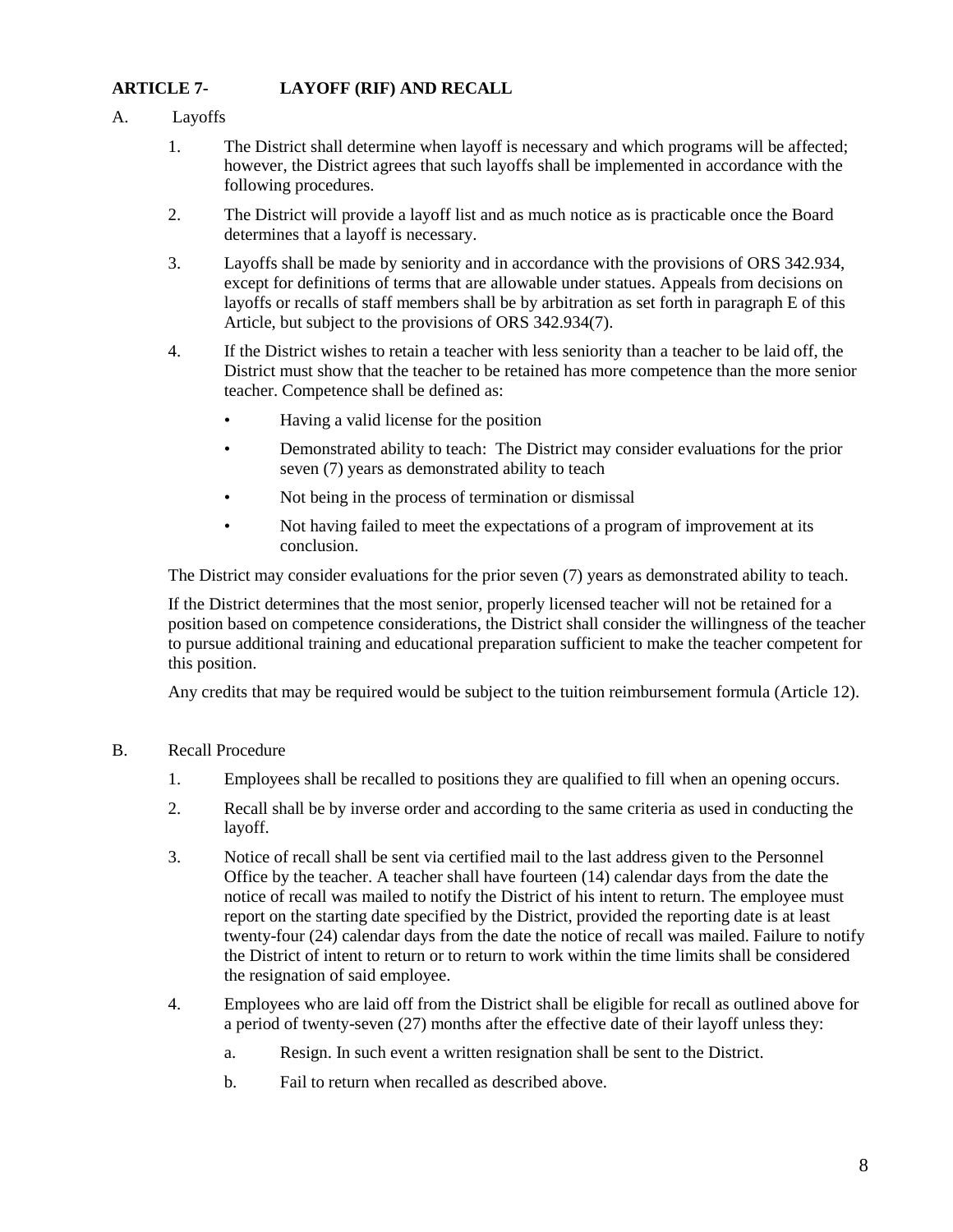- 5. Employees who are subject to a layoff after twenty (20) continuous years of service to the Sheridan School District shall be eligible for recall for thirty-six (36) months after the effective date of their layoff.
- C. Layoff Benefits
	- 1. Subject to the group employee insurance carrier, the District shall extend coverage under its medical program, for the balance of the layoff to contract and probationary employees who are laid off. The District will pay the cost of such medical premiums during the first three (3) months following layoff and such coverage may be continued by the employee for the balance of the layoff provided the employee pays the premium. Employees who accept other employment shall not be eligible for the extension of group insurance coverage, except as provided under COBRA guidelines.
	- 2. All benefits to which an employee was entitled at the time of his/her layoff will be restored upon his/her return to active employment and the employee will be placed on the proper step of the salary schedule for the employee's current position according to the employee's experience and education.
	- 3. Time that an employee spends on the layoff list does not count toward movement on the salary schedule nor toward accrual of benefits. But in the situation where an employee works at least 135 student contact days in a year he/she will receive credit for vertical movement on the salary schedule.

#### D. School Closure

1. The employment relationship between the bargaining unit members and the District shall continue to the extent described in this Article during any period of school closure. During school closure due to lack of funds, the District acknowledges that the bargaining unit members are temporarily laid off, and agrees to recall, pursuant to paragraph C above, all teachers to regular duty promptly upon obtaining funds sufficient to resume normal operations. Employees are not paid for any days laid off.

#### E. Review Process

1. The application of this Article may be reviewed through the grievance procedure contained elsewhere in this Agreement.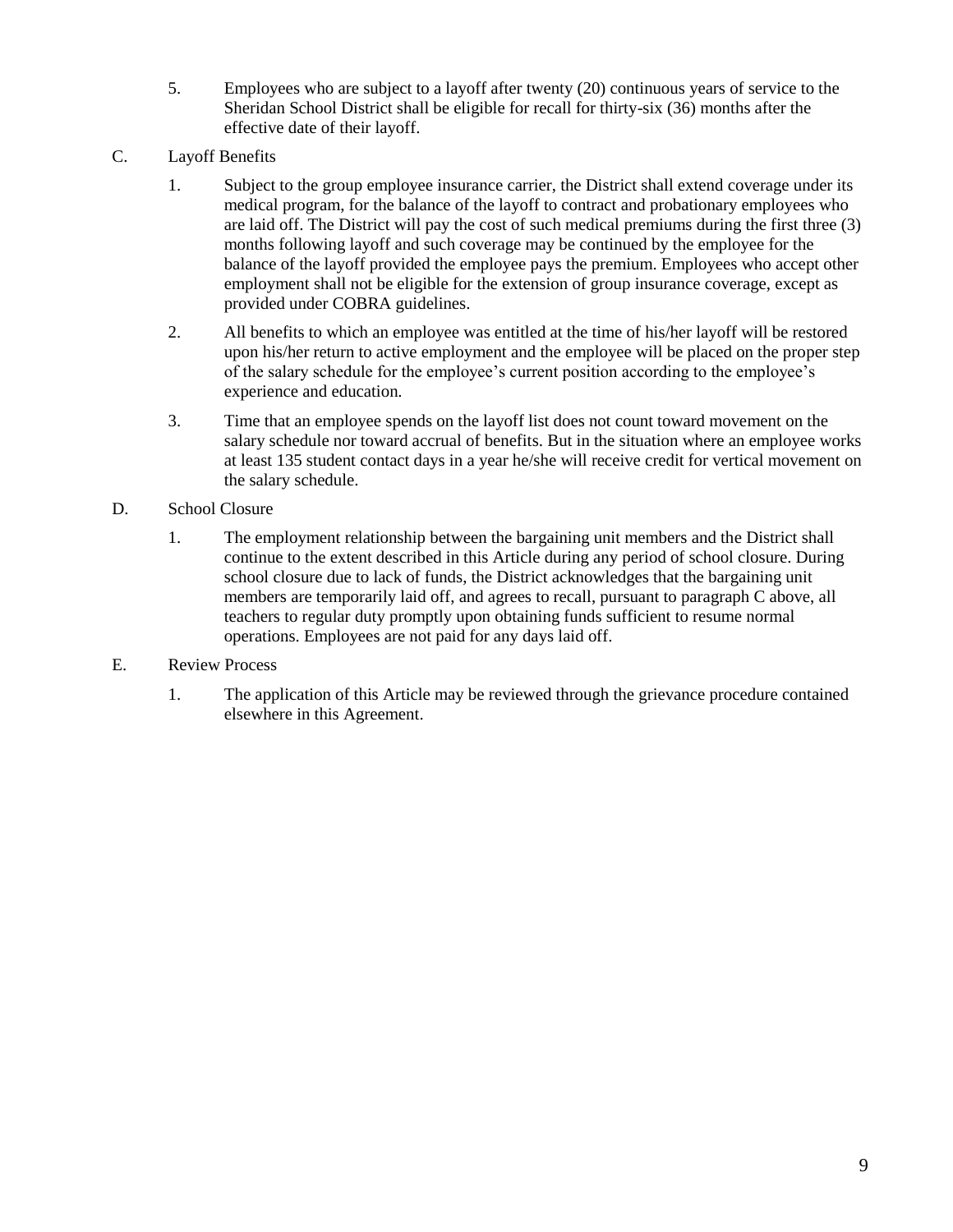## **ARTICLE 8- CALENDAR**

- A. It is recognized that the Board has the right to set the annual school calendar. Prior to Board approval and adoption of the calendar, a proposed calendar, if reasonably practicable, will be referred to the teachers for input.
- B. A copy of the adopted calendar will be provided with the teacher's contract or letter of intent each spring and a copy included with the teacher's handbook each fall.
- C. In accordance with contract provisions, the District shall adopt a school calendar which represents no less than the minimum standards specified in the Oregon Administrative Rules relating to instructional hours. Existing schedules which meet or exceed state minimums shall not be affected. The Council shall be consulted prior to implementation of changes in the instructional hours.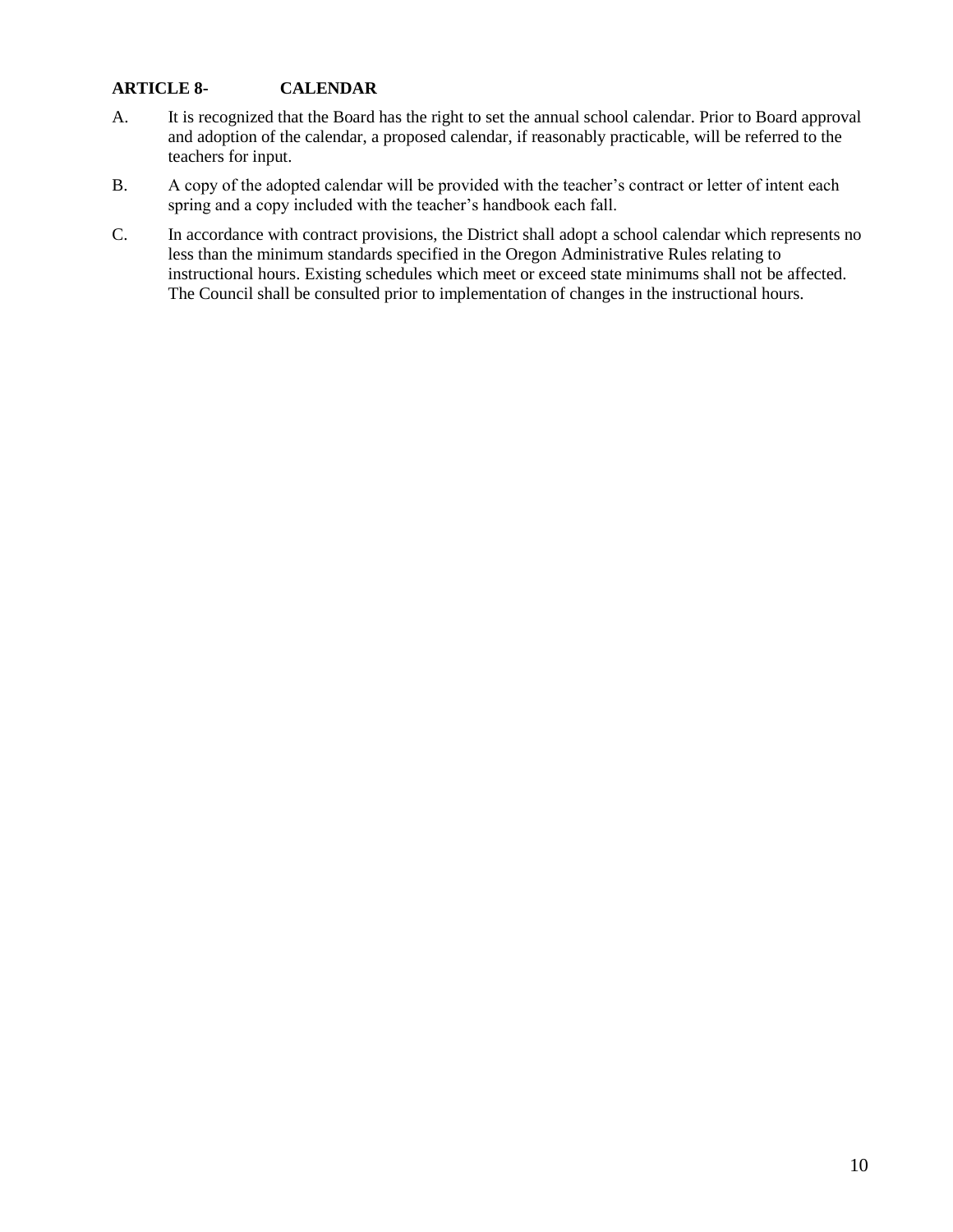## **ARTICLE 9- WORKING CONDITIONS**

- A. Normal building hours for teachers shall be eight (8) hours per day. Included in the building hours is a thirty (30) minute continuous, duty-free lunch period, during which the teacher may leave the building. The starting times and dismissal times, which may vary from school to school, shall be determined by the Board.
- B. In addition to normal building hours, the following shall apply:
	- 1. Teachers shall spend time outside of building hours to the extent necessary for adequate preparation of instruction, pupil and parent consultations. Administrators will provide an estimated amount of additional time expected to be needed to complete professional development activities.
	- 2. The administration will consult with staff members in an effort to schedule staff meetings during the regular workday. All effort shall be made to allow at least one week's notice.
- C. Teachers shall adhere to the daily schedule and shall make no commitments which preclude their being present in their assigned responsibilities. Request for exceptions must be submitted to the principal, and his/her approval granted, prior to the anticipated teacher absence and/or late arrival or early leaving. Teachers shall not leave the buildings to which they are assigned during class or preparation periods without the consent of the building principal.
- D. The contract for returning teachers shall be 190 days. Within the 190-day teacher contract year, there will be five (5) paid holidays (Labor Day, Veteran's Day, Thanksgiving Day, Martin Luther King Day, Memorial Day). Teachers new to the District shall have 191-day contracts, with the extra day being devoted to orientation. New teachers will have the same holidays as returning teachers.
- E. Within the normal student contact day, there shall be provided 45 continuous minutes, or the time equivalent to a normal class period, for preparation time during which the teacher shall not be assigned any other duties.

If a particular school adopts a class schedule with class periods in excess of 45 minutes and the teacher preparation period is embedded within the schedule, then the administrator may assign curriculum development work for the excess time.

- F. Within the 190 day contract year there shall be provided:
	- A four day fall inservice with a minimum of 1.5 days free of meetings or other scheduled activities.
	- One day at the end of each progress and grading period.
	- One and one half work days for classroom closure at the end of the year. The statewide October inservice day will be a non-contract, non-school day.
	- If progress reports/conferences are required, building administrators will attempt to arrange time in the schedule for teachers to complete them.
- G. Each teacher may review and make suggestions concerning the building administrator performance each year. All reviews shall be presented to the Superintendent for review. The teachers realize that the duty of evaluation rests with the Board, which shall receive a report from the Superintendent.
- H. Extended contracts will be paid as follows on the basis of that position's salary, divided by 190 contract days. Student contact positions shall be based on employees' hourly rate. Student noncontact positions shall be paid by the state formula for substitute teachers of more than 10 days (1/190 of the base salary). The employees' hourly rate shall be based on an eight (8) hour day.
- I. The parties agree to form a joint committee composed of six members with three (3) appointed by the Council and three (3) appointed by the District. During each year of the Agreement, the District will report to the committee and provide it with information regarding the various class sizes in the District, including special needs students, the number of preparations provided, the implementation of the Elementary and Secondary Education Act (No Child Life Behind Act) legislation and its impact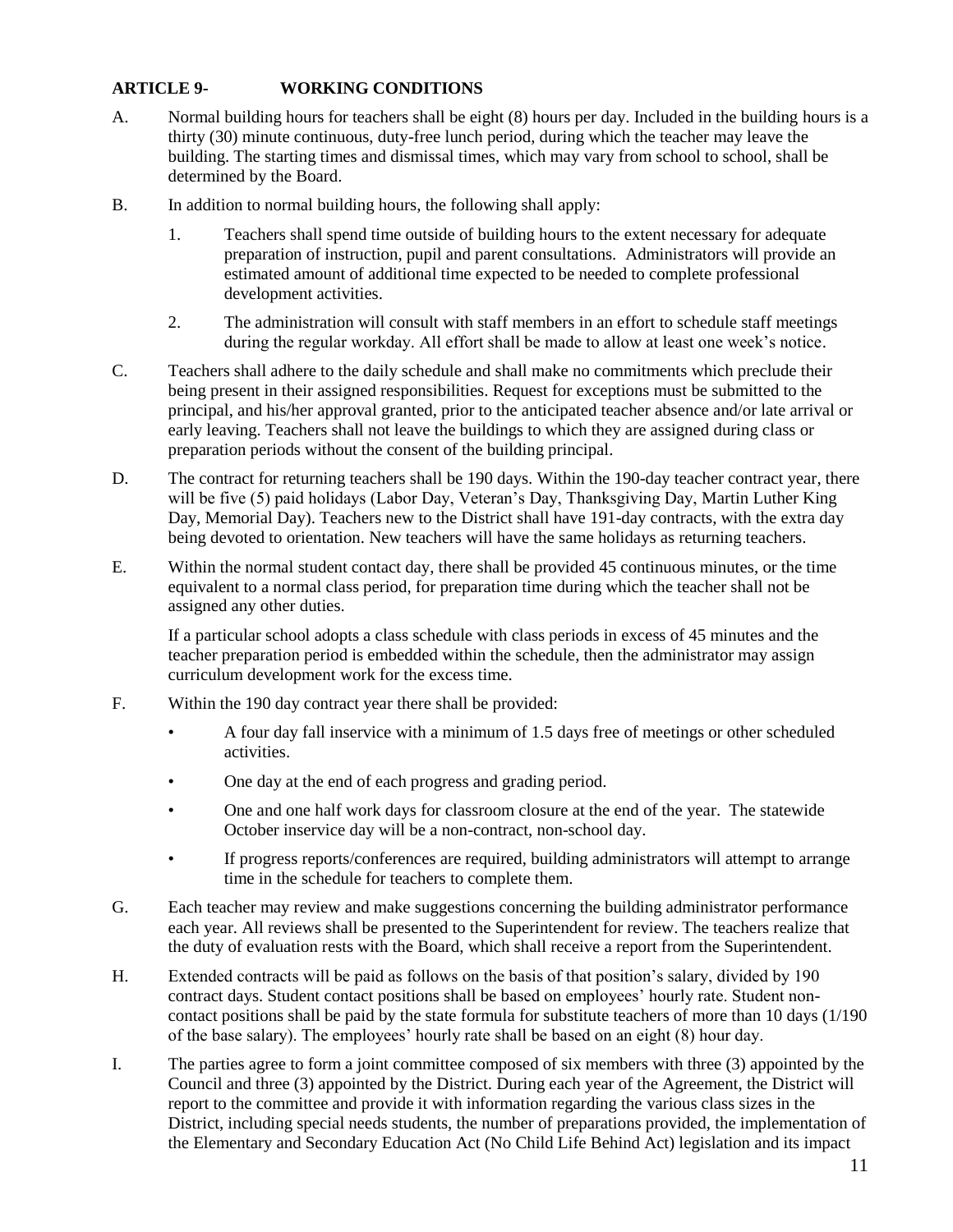on the District, and other relevant and reasonably available data. It is intended that the District's report will occur on or about October 1 and on or about February 1 of each year. The joint committee will be charged with the responsibility to identify and examine problem areas. It is intended that suggested solutions to the identified problems would be recommended to the Board of Directors by the joint committee.

J. Superintendent's Advisory Council: The Advisory Council for the Superintendent of Schools has been organized on the premise that the multiple responsibilities of the Superintendent and the best interest of the entire Sheridan School system can be better served by establishing a means which will permit the best thinking of all staff members. A more direct and meaningful line of communication can be developed through this Council on problems or conditions which exist in the classrooms. The Council does and should provide for a two-way flow of information and effective action resulting from group thinking.

Members of this Council act strictly in an advisory capacity. Their objective is to gather ideas, to present reactions of personnel, to express opinions, to interpret school policy to other staff members in the light of detailed information they receive through the discussions in the monthly Council meetings. The Council provides for a frank and honest exchange of facts and opinions between the Superintendent and staff representatives. Minutes of these monthly meetings will be sent to the Board.

In addition to the Superintendent and the local Council President, one (1) classroom teacher from each building shall be selected by the Council to serve for a two-year term.

- K. District employees may use the district's technology to learn, practice and enhance technology skills to be used in their teaching assignments. This use shall not otherwise interfere with assigned duties, waste or endanger (misuse) district resources or violate any district standard, implied or stated. District employees are not permitted to conduct or run any private or commercial enterprise on district equipment. Staff who violate general system user prohibitions shall be subject to discipline up to and including dismissal in accordance with Board policy, negotiated agreements and applicable provisions of law.
- L. The District shall provide a safe and healthy working environment. Unit members will be informed immediately upon district knowledge when they are potentially exposed to contagious diseases or environment hazards as prescribed by law and delineated by policy. They shall be instructed as to prevention and protection from the disease, illness, or hazards. If the administration in conjunction with law enforcement deems that a credible threat of violence against the school, staff, students, or themselves, school administrators will notify building staff of the threat before the start of the normal school day. If the threat occurs during the normal school day administration will notify staff as soon as it can, which may include during instructional time, to ensure staff can keep students, staff, and the overall building safe from such threat.
- M. Licensed staff shall be informed prior to being assigned student(s) who are reentering the general education classroom immediately from a more restrictive environment and that could present a safety problem to the students or staff. Licensed staff shall be provided with specific information about the known behavior pattern(s) of the student(s) and suggested strategies and trainings for managing those behaviors.
- N. The District agrees to reimburse employees for personal insurance deductible amount up to \$300 or a maximum of \$300 to be applied to the loss or damage if not insured when personal property is lost or damaged as result of theft, accident, or vandalism and when all reasonable precautions have been taken by employee to safeguard against loss or damage. This provision does not apply to automobile accidents or to accidents for which the owner of the item is the responsible party.
	- 1. The District shall promote reasonable rules and regulations outlining the procedures and documentation needed for payment of a reimbursable claim. Those rules shall be governed by the following provisions: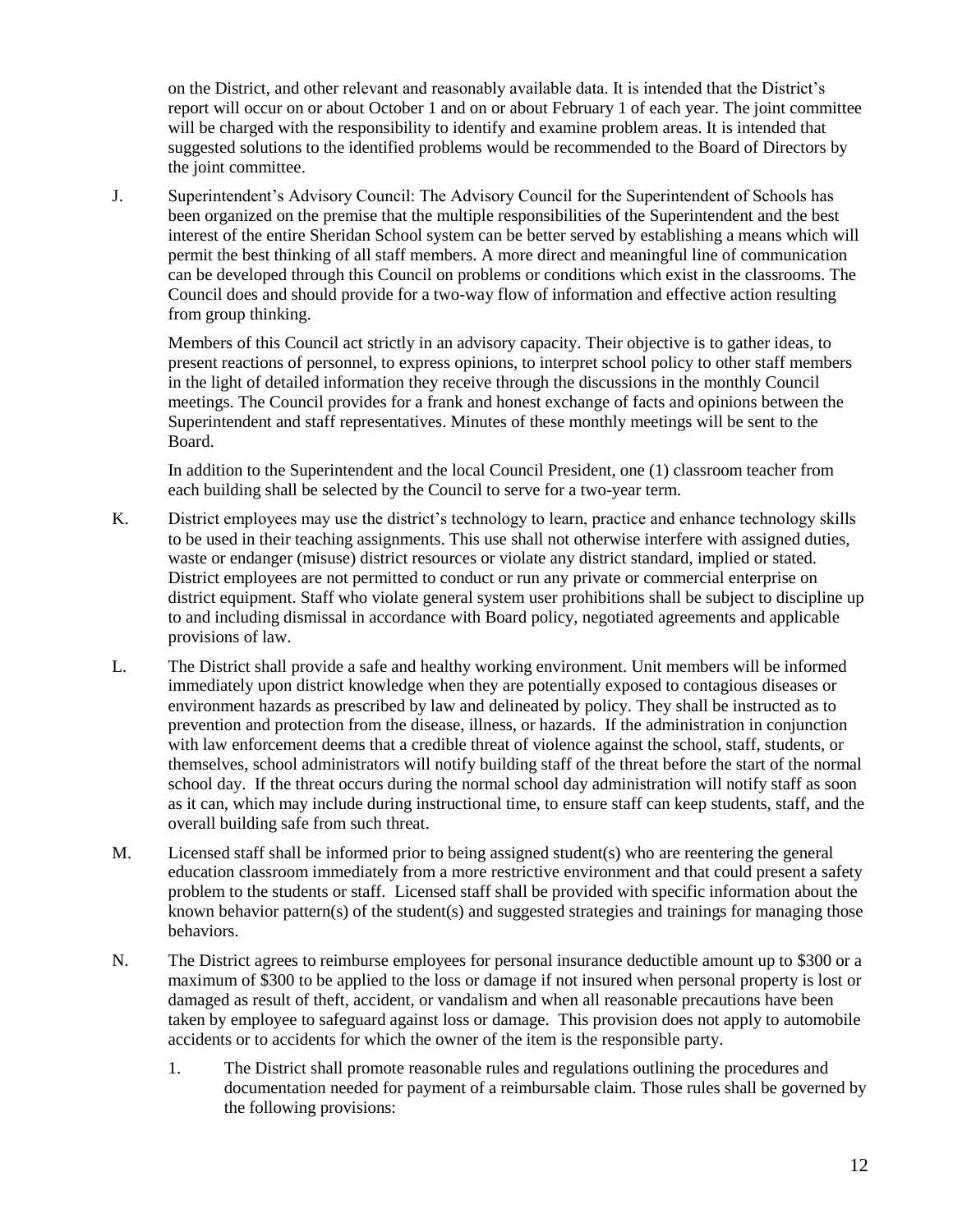- a. Employee must report the theft, accident, or vandalism to the appropriate police officials within seventy-two (72) hours of knowledge of the incident.
- b. Employee must complete a statement for district records explaining the circumstances surrounding theft, accident, or vandalism.
- 2. Repair or replacement costs shall be based on the most current and available rates and/or prices.
- O. Special Education licensed employees may request release time and/or curriculum rate to complete assigned caseload paperwork of up to four (4) days release time; or up to 24 hours curriculum rate; or a combination of the above two (2) options provided the combination does not exceed the cost of 24 hours curriculum rate. Special education licensed employees shall be granted flexibility in determining what days and hours will be used for the completion of caseload paperwork with approval from supervisor.
- P. Classroom Management
	- 1. Building administrators will meet with staff semi-annually to review discipline policies and guidelines. Teachers may remove student with disciplinary problems from the classroom and refer them to the building administrators who will determine the appropriate action.
	- 2. If the teacher communicates to the administrator a desire to confer before the student is returned to the classroom, then the administrator shall make an effort to do so. If a conference cannot be held prior to the student being returned to class a phone call or face to face conversation will occur between the teacher(s) and administrator acknowledging the student's return to class. The administrator will attempt to have the conference within three (3) school days of the student's return.
	- 3. In the event that the student conduct results in a threat assessment being conducted for the student, the teacher(s) shall make an effort to attend the treat assessment, without additional compensation and the teacher will be given the support plan developed by the threat assessment team. All teachers of the student must be notified of the threat assessment meeting prior to the meeting.
	- 4. Training in de-escalation strategies and techniques shall be provided by the district to all interested licensed employees in an effort to improve staff-student relationships in regard to safety. Building administrators will provide restraint training to staff when a student endangers others.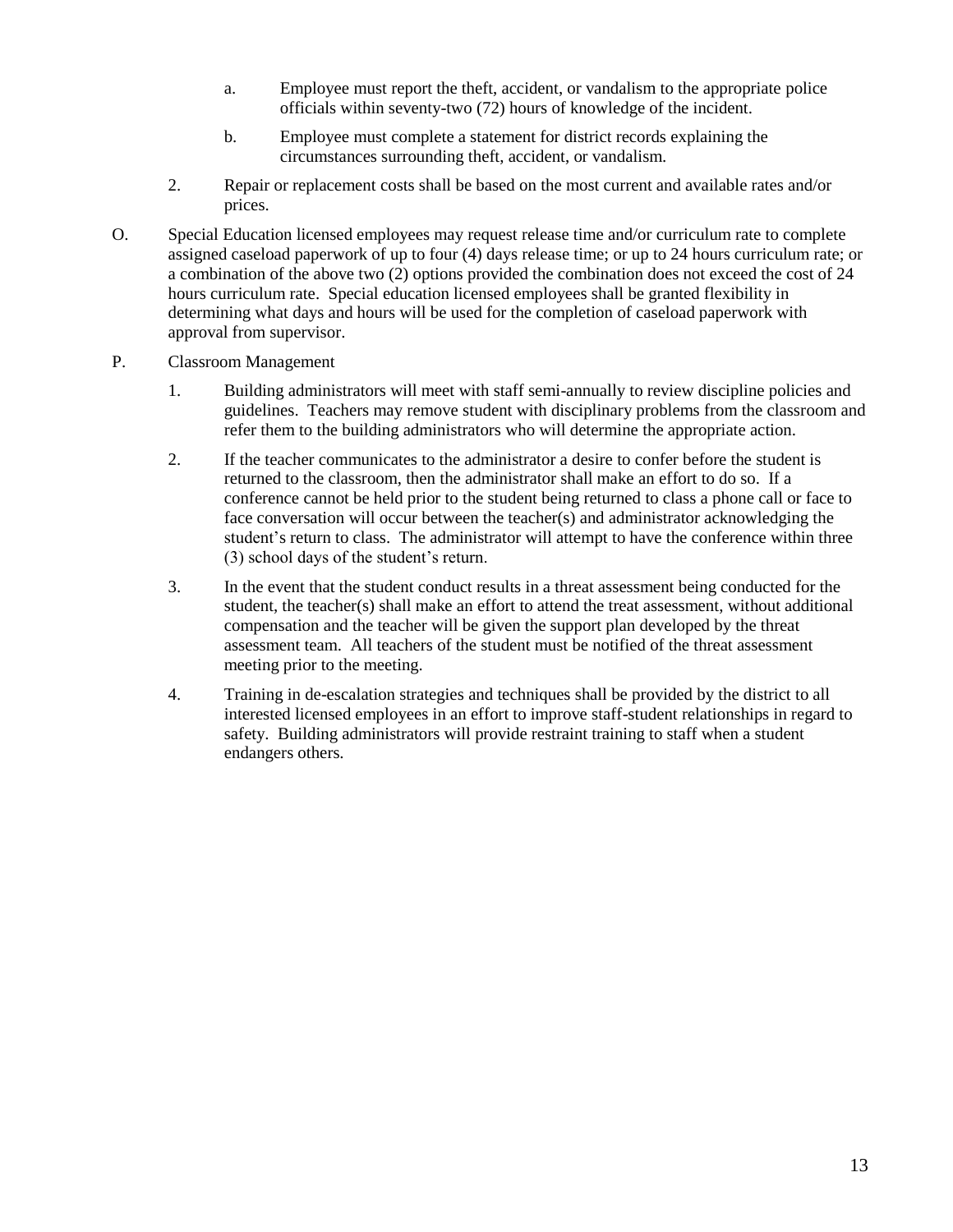## **ARTICLE 10 - CURRICULUM DEVELOPMENT**

- A. The District will determine when and if curriculum work is to be done. If it is outside the normal work day or outside the teacher's contract year, participation shall be voluntary and be paid as per Article  $9(H)$ , unless a particular grant specifies a higher daily rate of pay.
- B. The building principal shall recommend personnel to be involved in curriculum development with the final selection determined by the superintendent. First consideration shall be given to those qualified staff members involved in the curriculum areas to be considered.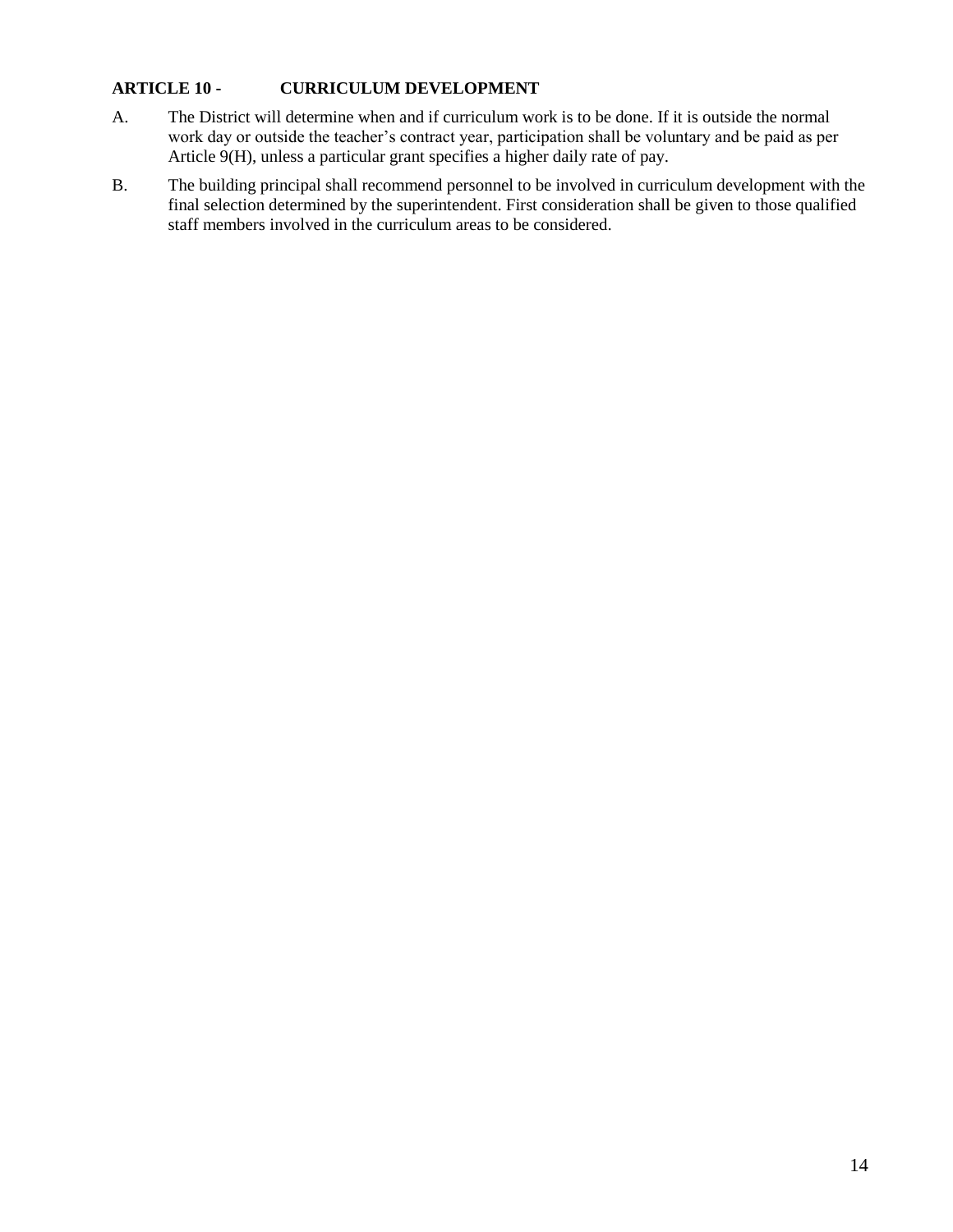## **ARTICLE 11- COMPENSATION**

- A. Salary and extra duty schedules for 2019-2020 and 2020-2021 are included as Appendices A and B and C and D.
	- 1. Appendix A Extra Duty schedule. Appendix  $B$  – index. Appendix  $C$  – reflects the index with the previous base salary increased by 2.6% for 2019-2020. Appendix  $D$  – reflects the index with the previous base salary increased by 3% for 2020-2021.
	- 2. This Agreement is entered into and based upon assumptions about the amount of revenue to be received by the District in the 2019-2021 biennium and is based upon a statewide \$9 billion education budget.

If this budget amount is reversed by referenda or action of the executive branch, or if there is any other unexpected and substantial revenue shortfall that affects the District's ability to fund the economic provisions of this Agreement, either party may elect to reopen this Agreement for further negotiations. If this Agreement is reopened, notice will be given in writing and bargaining will begin within no more than fourteen (14) days. Negotiations for this reopening shall be conducted pursuant to ORS 243.698, but the negotiations period will be limited to ninety (90) days unless the parties mutually agree to a longer period of negotiations

- B. Movement of the salary schedule by current employees
	- 1. If a teacher completed the necessary credits for advancement to a higher educational level of the salary schedule, an adjustment in placement on the schedule, to be effective in the subsequent school year, will be made only if the teacher notifies the Superintendent prior to September  $15<sup>th</sup>$  with proper verification, including temporary verification as outlined in Section B.4 below, as required by the District.
	- 2. When moving from one column to another, those employees at the maximum level of the previous column shall be allowed one vertical increment in the new column, unless otherwise limited by the term of this Agreement.
	- 3. For course work to count toward horizontal movement across the salary schedule, the course work must:
		- a. Be graduate courses related to the teacher's current teaching position or licensure or, when approved in advance, undergraduate credits which are part of an additional endorsement program and/or are related to the teacher's current teaching position.
		- b. Have been successfully completed as evidenced by a Pass or a grade of C or better.
	- 4. Temporary verification of successful completion of the course work will be accepted by the District when a professor/instructor supplies a written statement indicating the grade to be received. Proper verification shall be an official transcript sent by the institution to the District.
- C. Initial Placement on the salary schedule for new employees
	- 1. Horizontal Placement

New teachers will be granted credit on the salary schedule for course work as follows:

a. Course work must be graduate courses related to the teaching position that the teacher was hired to fill and earned after the degree or preparation which led to the initial licensure required for employment.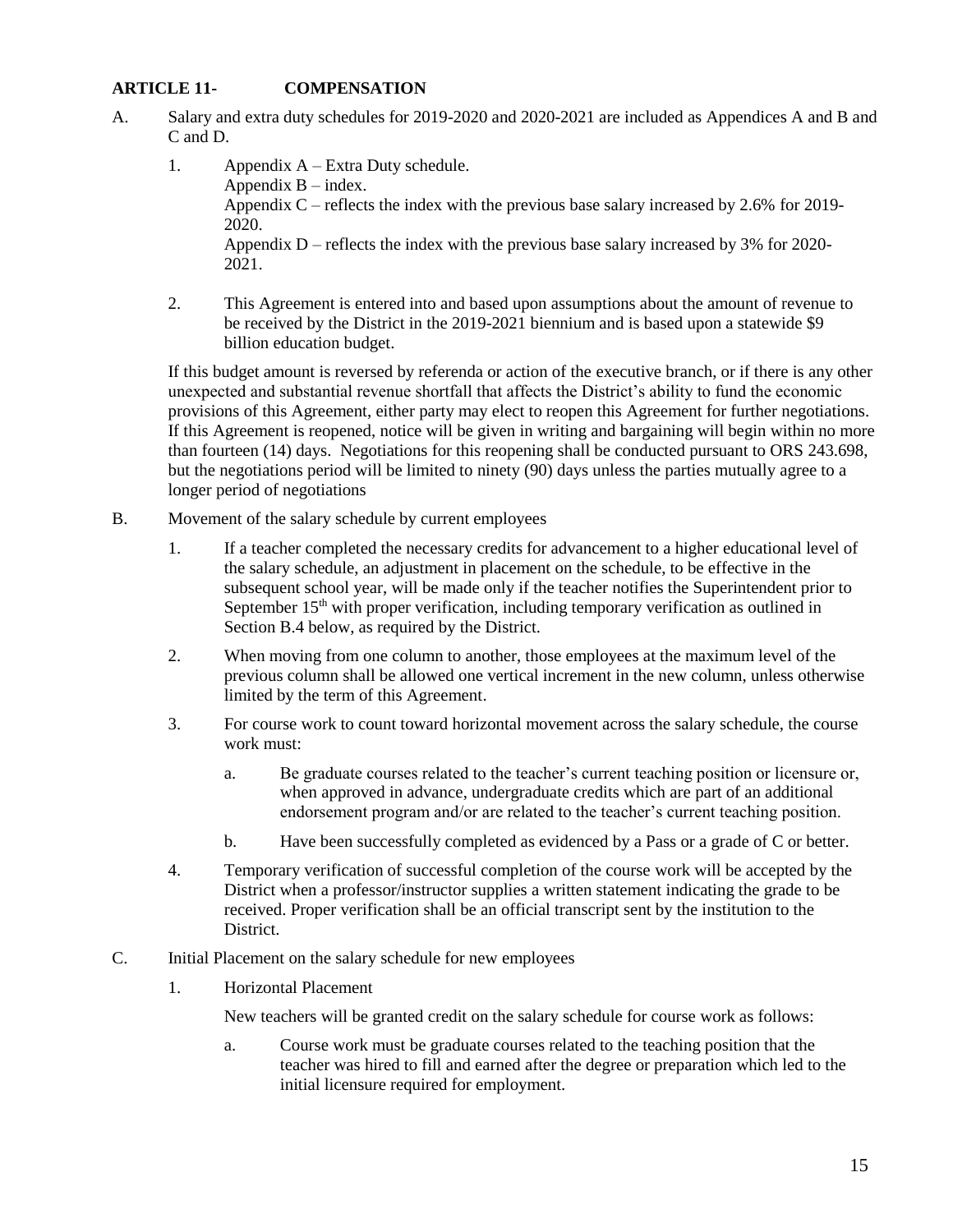- b. Undergraduate credits which are part of an additional endorsement program and are not courses which are general education and/or part of a program that led to initial licensure.
- 2. Vertical Placement

Vertical placement on the salary schedule will be based on one step for each verified year of teaching experience in state or federally accredited school(s).

- D. Teachers assigned to different buildings for teaching assignments shall be reimbursed for mileage at the District rate.
- E. At the express direction or assignment of the District and with teacher acceptance of assignment, teachers providing instruction to students outside normal working hours shall be paid, in addition to their regular salary, an amount equal to their regular salary times the fraction of the workday which is required of them outside the regular working day. This will not include extended contracts, zero/eighth periods, driver's training, or other nonclassroom instruction.
- F. The District will provide a running total of unused sick leave during the course of the year, and at least once each year will give each teacher an account of accumulated sick leave available to them.
- G. The District agrees to pay the employee's required contribution in accordance with ORS 238.200; and shall "pickup," assume and pay six percent (6%) employee contribution to the Public Employee Retirement Fund for the employee members then participating in the Public Employee Retirement System. Such "pickup" or payment of employee member monthly contributions to the system shall continue for the remainder of this Agreement.

The full amount of required employee contributions "picked up" or paid by the District on behalf of employees pursuant to this Agreement shall be considered as "salary" within the meaning of ORS 238.005(2) for the purposes of computing an employee member's "final average salary" within the meaning of ORS 238.005(8) but shall not be considered as "salary" for the purposes of determining the amount of employee contributions required to be contributed pursuant to ORS 238.200. Such "picked-up" or paid employee contributions shall be credited to employee accounts pursuant to ORS 238.200(2) and shall be considered to be employee contributions for the purposes of ORS Chapters 238 and 238A.

- H. Payroll checks for employees' payable during summer vacation shall be issued to employees on or about the  $25<sup>th</sup>$  day of June, July and August.
- I. Prep Time Compensation
	- 1. The Sheridan Education Association and the District agree that, due to a desire to compensate employees for loss of a full prep period or combined classes due to covering the class or another teacher who is unavailable, certified staff will be compensated at the rate of \$40 per occurrence.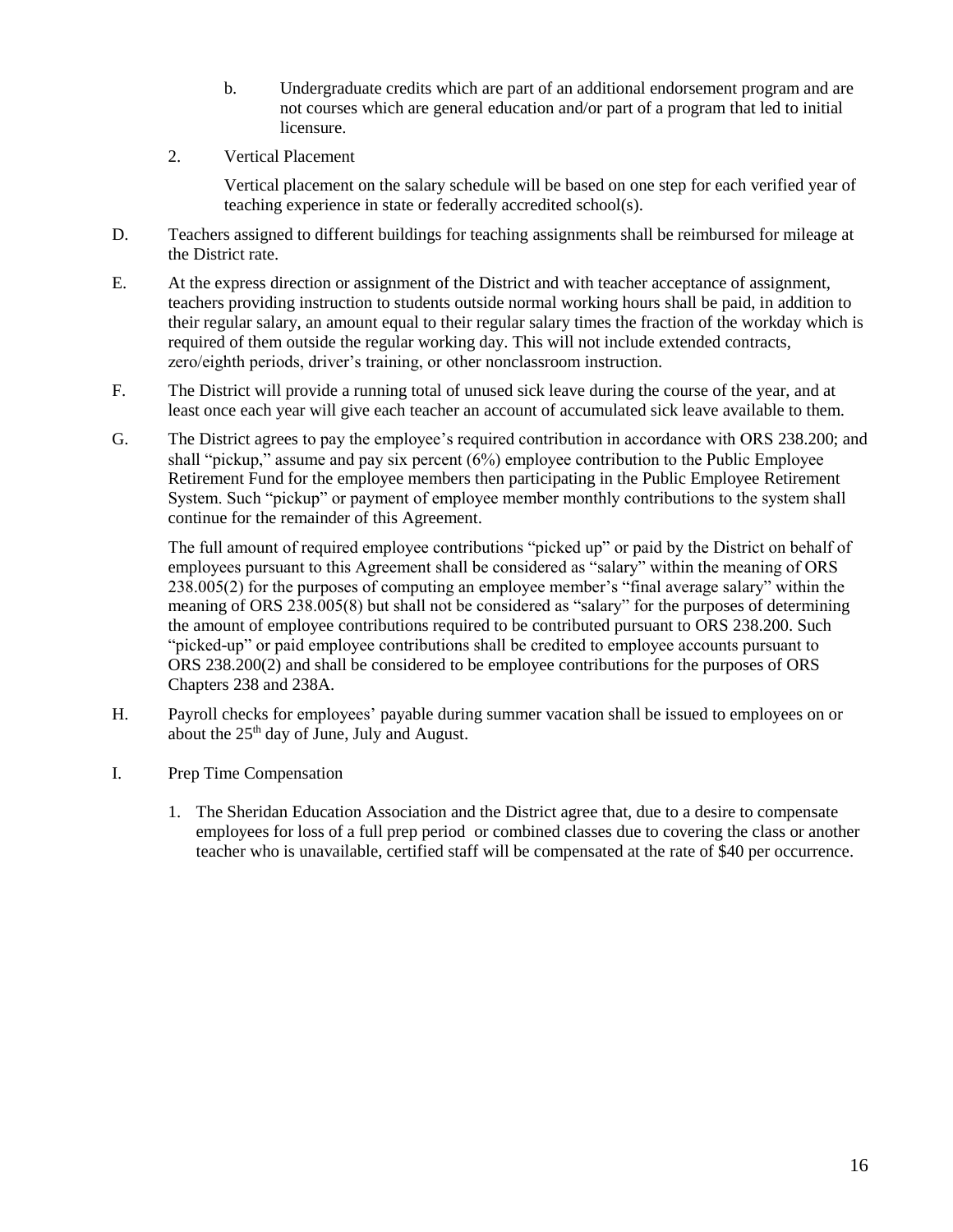## **ARTICLE 12- TUITION REIMBURSEMENT**

A. The District will provide a sum of \$17,500.00 per year for tuition reimbursement and set the maximum amount to be paid per credit at \$280.00. A maximum of eight (8) quarter credit hours may be taken during the school year by each teacher, to the extent that funds are available in the annual District contribution. Any semester credit hours will be converted to quarter hours for purposes of computation.

In order to be eligible for reimbursement, courses shall be graduate level or undergraduate level with prior approval from the Superintendent, and successfully completed with passing grades. Staff new to the District do not qualify for reimbursement until the first college term following employment

Requests for reimbursement for classes not related to a staff member's current assignment must have prior approval of the Superintendent.

The District reserves the right to exceed this total at its discretion, and the exercise of such discretion shall not be subject to the Grievance Procedure.

The Superintendent will consider applications using the following criteria:

- a. First preference District Requirements or Request
- b. Second preference State Certification
- c. Third preference Improve Educationally Relative to Specific Area of Assignment
- B. Regular part-time teachers shall have their tuition reimbursement prorated in accordance to their work schedule.
- C. The District will not provide tuition reimbursement for classes which are covered by other sources, such as scholarships, grants, etc.
- D. The District will provide a tuition reimbursement form outlining procedures for application by the teacher. An official grade slip and receipt of payment shall be attached to the form.
- E. Teachers not returning to the District in September will not receive reimbursement for courses taken during the previous summer.
- F. Courses required in writing by the District shall be paid in full outside the monies budgeted for this fund.
- G To receive District reimbursement, credits must be turned in by September 15th, January 15th, April 15th, and June 30th. No credits will be reimbursed that are received after June 30th.
- H. The district will also allow for reimbursement of the current TSPC fees incurred during the process of receiving any endorsement at district request.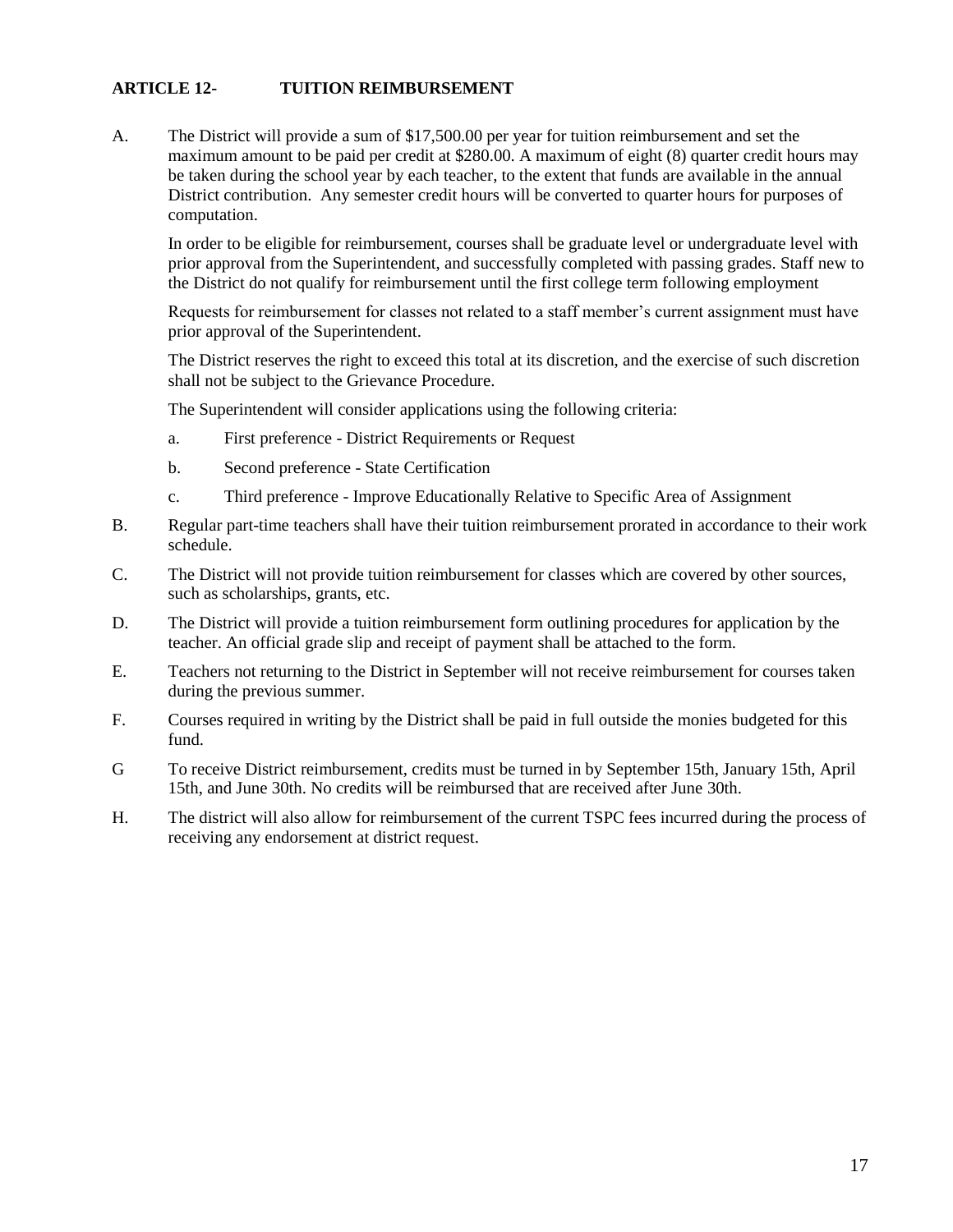#### **ARTICLE 13- PERSONNEL FILES**

- A. Subject to Section C. of this Article and except as required by law, the official files for all teachers are confidential and shall be kept in the District office.
- B. A teacher may make a written statement relating to any evaluation, reprimand, charge, action or any matter placed in the teacher's personnel file and such teacher's statement shall be placed in the personnel file. A copy of such letter shall be provided the immediate supervisor by the teacher. A copy of any item of an evaluative or disciplinary nature that is to be put into the personnel file shall be given to the teacher. The District will have the teacher sign the file copy to verify receipt of a copy. If the teacher refuses to sign, a copy of the document placed in the file shall be mailed via certified mail, restricted delivery, return receipt requested, to the teacher's last known address.
- C. The personnel file shall be open for inspection by the teacher but shall be open only to such other persons as are officially designated by the District School Board, or by the teacher, in accordance with such rules as the District School Board shall adopt. When a teacher's representative is authorized by the teacher in writing to review the personnel file, said staff member need not be in attendance. A teacher may request the Superintendent to mark as "stale" any documents that have remained in the personnel file for a minimum of three (3) years. If the Superintendent grants the request, the document(s) will not be used in any subsequent in-district disciplinary action. Teachers may make a request only once a year. The decision of the Superintendent is final and binding and not subject to the complaint or grievance procedure. If an outside source requests a personnel file in which "stale" items exist, at the teacher's request, the District may supply a statement that verifies that there have been no ongoing problems with the particular incident.
- D. Subject to the requirements of law, items mutually agreed upon by the principal, Superintendent, and teacher may be removed.
- E. A teacher may appeal to the District School Board for removal of any item from his/her personnel file. The provisions of this paragraph may only be grieved to the District School Board whose decision shall be final and binding upon the parties. And, it is agreed that the Employment Relations Board or arbitrator shall have no jurisdiction over any matter covered by this paragraph.

#### **ARTICLE 14- COUNCIL COMMUNICATIONS/FACILITIES**

- A. Inter-school mail facilities may be used for distribution of Council communications so long as such communications are labeled as Council materials and contain the name of the authorizing Council official.
- B. Council materials may be distributed to the teachers within the immediate building at any time with the proviso that this does not interfere with teaching responsibilities.
- C. Council members may make brief announcements at faculty meetings if time permits.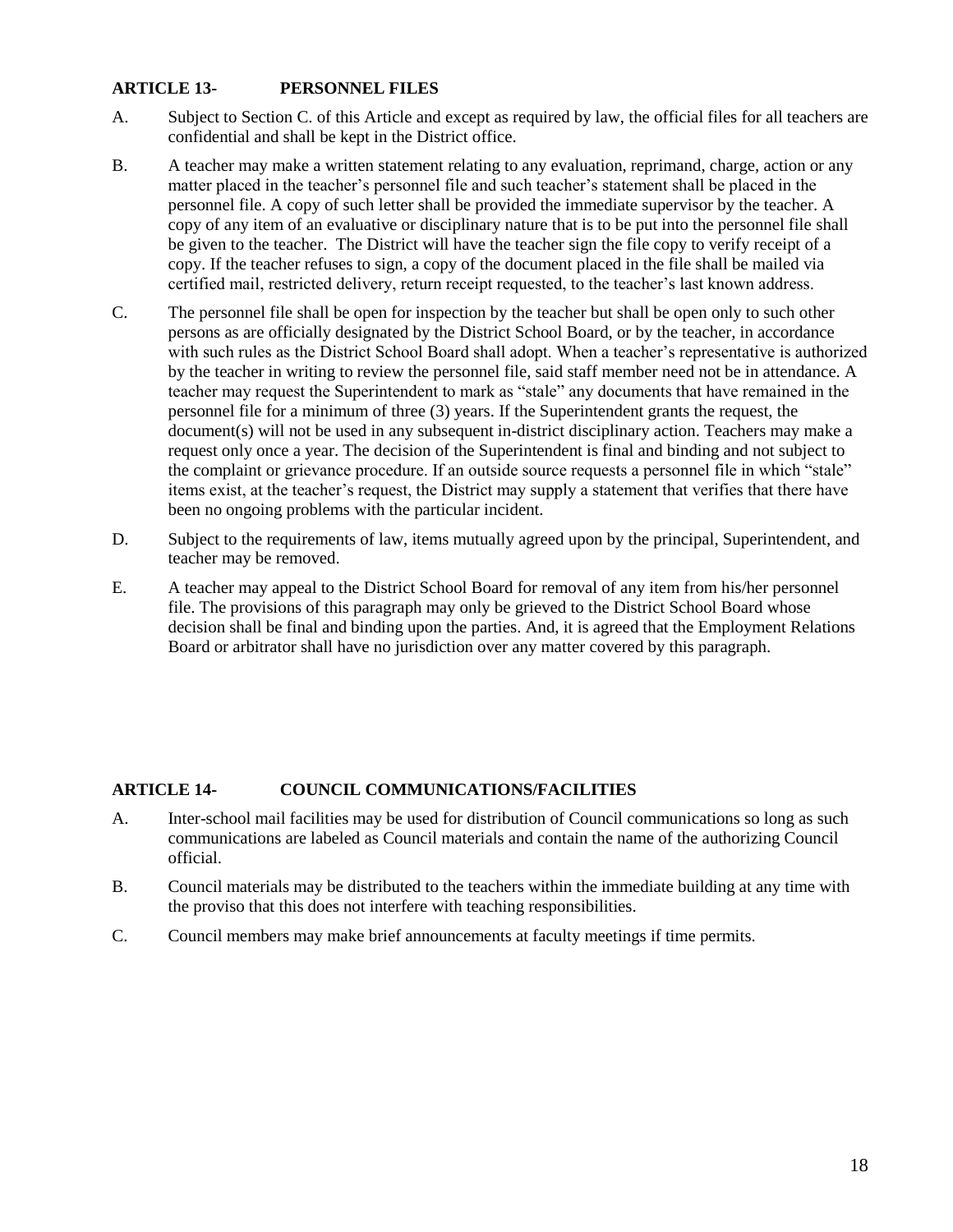#### **ARTICLE 15- PAID LEAVE SICK LEAVE** Definitions:

Family shall be defined as teacher's (or spouse/partner) mother, father, spouse, child, brother, sister, grandparents, grandchildren, mother-in-law, father-in-law, brother-in-law, sister-in-law and anyone who lives in the household.

- A. "Sick leave" means absence from duty because of a licensed member of the bargaining agreement or family member's illness or injury.
- B. In accordance with ORS 332.507, the District shall allow each teacher 10 days of sick leave at full pay for each school year. Sick leave not taken during a given year shall be cumulative with an unlimited number of days.
- C. When a teacher will be absent, due to personal illness or injury, s/he shall give notice to the principal. If the absence is for consecutive days, the principal shall be notified of the probable date of return. The Superintendent may require a physician's written verification when sick leave exceeds five (5) consecutive workdays.
- D. A teacher returning from any illness, whether or not sick leave benefits have been paid, may be required to submit to a medical examination at the expense of the District or furnish a medical doctor's certificate of good health prior to returning to work in order to safeguard the health of students and other employees.
- E. If, at the beginning of a school year, a teacher, previously employed for at least one year, is ill and unable to resume his teaching duties, and such teacher has unused accumulated sick leave days at the end of the prior school year, s/he will be allowed to use such previously-accumulated sick leave days while s/he remains ill and unable to work. Such teacher shall not be credited with additional sick leave days until s/he has returned full time to his teaching duties.
- F. Upon termination of employment, all accumulated sick leave benefits shall be eligible for transfer in accordance with ORS 332.507.
- G. A voluntary sick leave transfer can be established for employees.
	- 1. Members of the bargaining unit may voluntarily donate a maximum of eight (8) hours of sick leave to another member of the bargaining unit in a contract year. For each year of the contract, there shall be a maximum of 320 hours of sick leave which may be transferred.
	- 2. The recipient of donated sick leave must have used all of his/her accumulated sick leave and may not be drawing Workman's Compensation at the time of transfer.
	- 3. Hours accumulated in the former sick leave bank prior to the 2001 2002 school year will remain in a district bank to be used at the District's discretion for licensed staff. Accumulated hours cannot be used:
		- a. until the exhaustion of voluntary sick leave transfer hours.
		- b. unless the member has experienced a life-threatening or debilitating physical illness or injury that has prevented him/her from performing his/her job requirements for more than 10 days and a doctor has certified in writing this illness or injury.
		- c. STA Executive Council will be notified at the beginning of each school year as to the number of hours in said pool.
- H. Any employee obtaining sick leave benefits by fraud, deceit, or falsified statement shall be subject to discipline up to and including dismissal.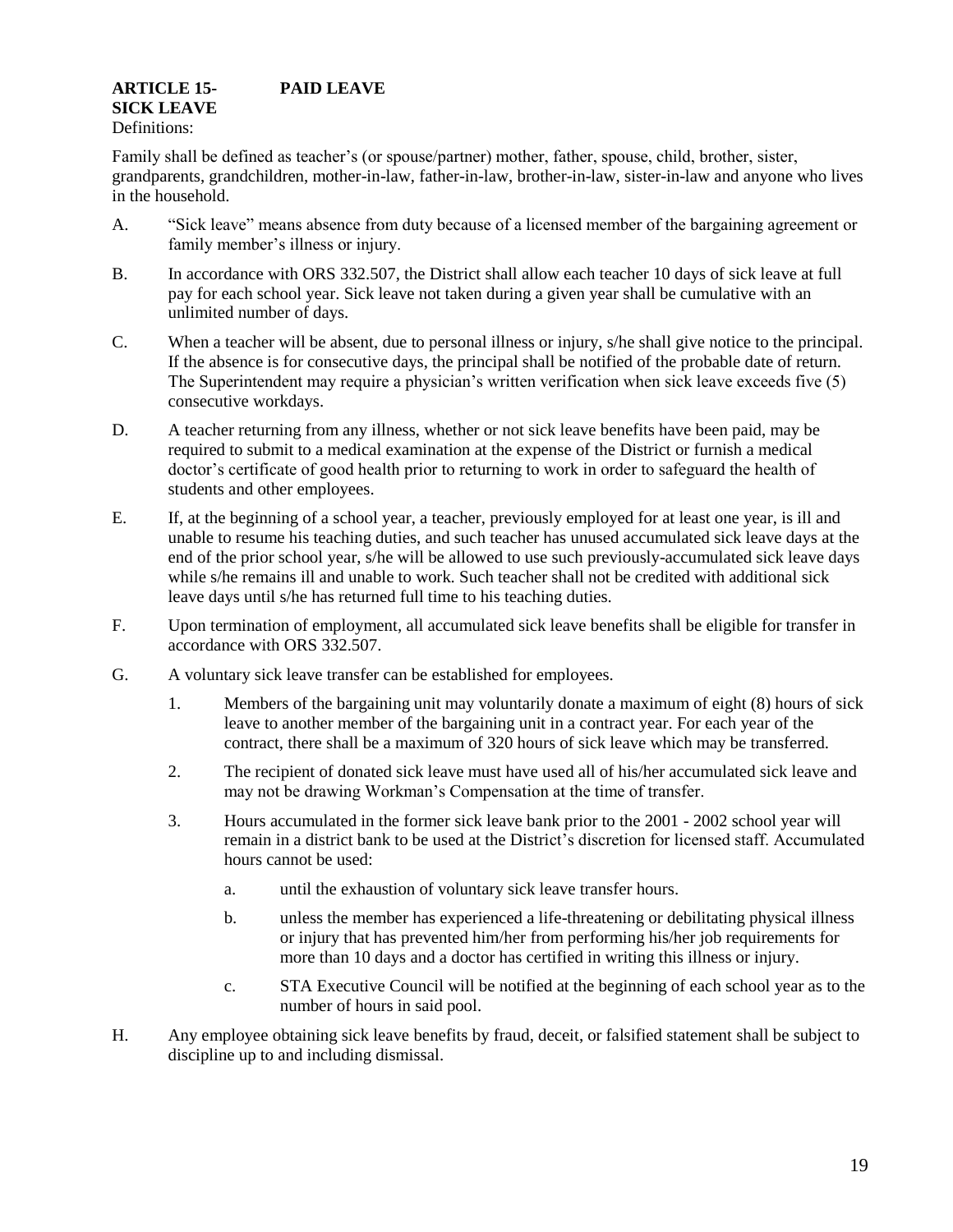#### **EXTREME ILLNESS LEAVE**

A. Leave with full pay shall be allowed up to a maximum of three days, noncumulative, (during any school year), for extreme illness in the family requiring the teacher's attention. Additional days may be considered and approved by the Superintendent. Days exceeding the maximum without approval of the Superintendent shall be deducted from the employee's salary at 1/190th of annual salary, or one day's salary.

#### **BEREAVEMENT LEAVE**

A. Up to five days' leave with pay may be authorized by the District in event of death of any member of the family, other relative living in the same household or other person approved by the Superintendent.

Additional days may be considered and approved by the Superintendent.

#### **PROFESSIONAL LEAVE**

- A. Leave with or without pay may be granted by the District for attending educational conferences or for other purposes related to the teacher's assignments, when prior approval is received from the Superintendent or his designee.
- B. If attendance is required by the District on a contract day, it shall be with full pay and reimbursement for such expenses as have received prior approval from the Superintendent or his designee.

#### **JURY DUTY LEAVE**

A. An employee shall be granted leave with pay for service upon a jury; provided, however, that the compensation paid to such employee for the period of leave shall be reduced by the amount of compensation received by the employee for such jury duty, excepting that amount received for expenses. Upon being excused from jury service during any day, an employee shall immediately return to complete his assignment for the remainder of his workday.

#### **WITNESS/APPEARANCE LEAVE**

A. Leave with pay shall be granted for an appearance before court, legislative committee, judicial body as a witness in response to a subpoena or other directive by proper authority in all matters other than those in which the teacher is a plaintiff or a defendant, except when the appearance is employment related; provided, however, that the compensation paid to such employee shall be reduced by an equal amount to any compensation the employee receives as witness fees, excepting that amount received for expenses. (This provision does not apply in cases where the Council or the teacher is a complainant against the District.)

#### **EMERGENCY LEAVE**

- A. The District may grant emergency leave upon receiving a written request from the teacher following such absence. A maximum of one (1) day will be granted for emergencies of a serious nature beyond the teacher's control which must be taken care of during regular working hours. The teacher shall seek advance approval if the circumstances permit. This leave is noncumulative.
- B. In requesting emergency leave the applicant will state in writing the general nature of the emergency and indicate why it couldn't be taken care of outside regular school hours. The written application shall be reviewed by the Superintendent, or his designee, who will provide a written response. If not in agreement with the Superintendent's decision, the teacher may request in writing that the Board review the request.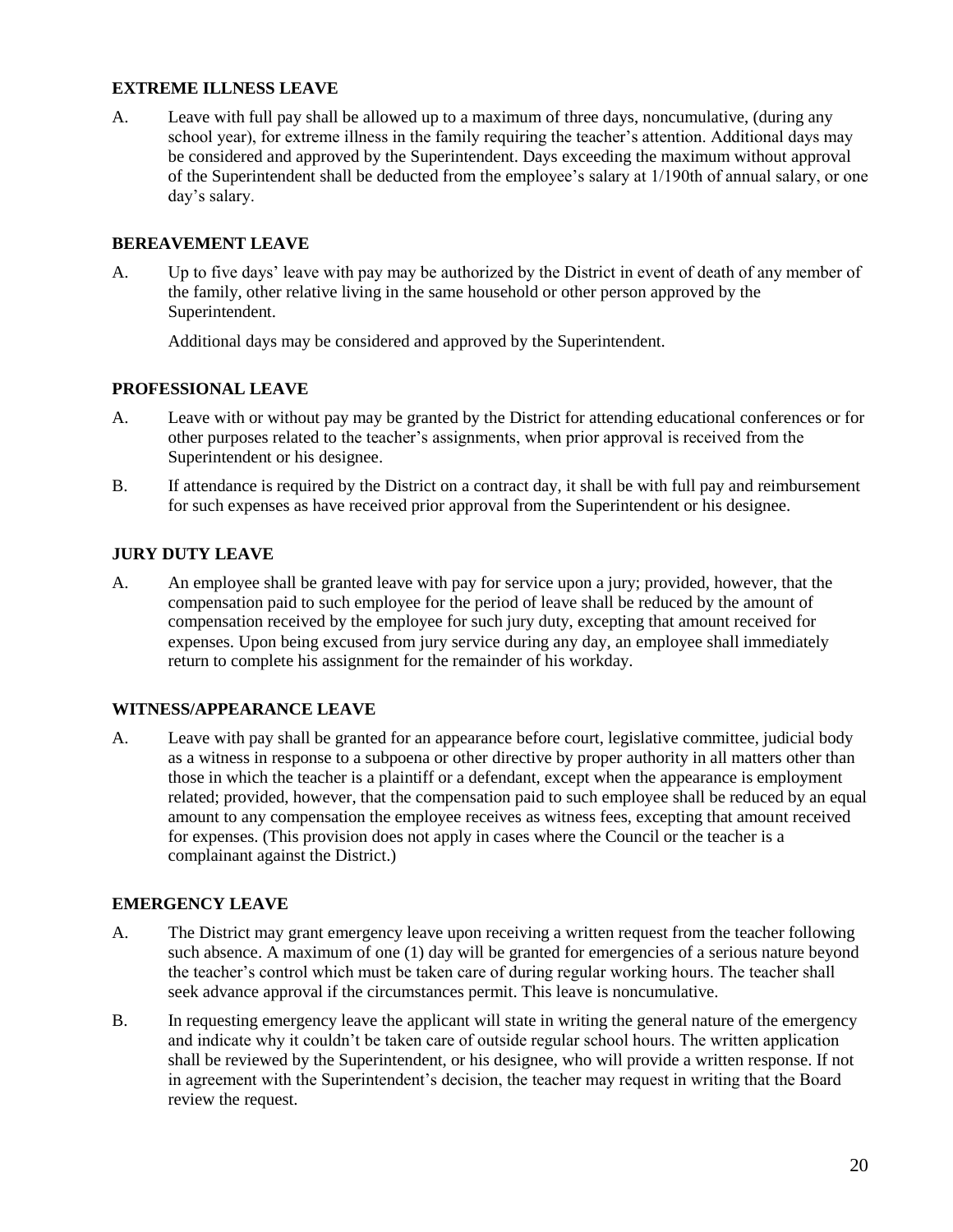#### **PERSONAL LEAVE**

A. Three (3) days of paid personal leave per year, noncumulative, will be allowed each teacher. Notice to the teacher's principal or other immediate superior for personal leave (except in cases of emergency) shall be made at least 24 hours before taking such leave. Said notice shall not state the reason for taking such leave other than that it is being taken under this Article.

Such leave may be claimed in increments of not less than one-half (1/2) of the normal school day. Employees working one-half  $(1/2)$  time or more, but less than full time shall receive one day of such leave.

Unused days will be purchased back by the District at the rate of \$100.00 per day.

#### **ARTICLE 16- UNPAID LEAVE**

#### **PARENTAL LEAVE**

A. The District may allow leave of absence without pay for reasons of adoption or maternity.

#### **MILITARY LEAVE**

A. Military leave shall be allowed in accordance with federal and state laws relating to such leave.

#### **OTHER LEAVE**

- A. The District may grant leaves of absence without pay or employee benefits, not to exceed one year, when in the District's judgment such leave would not seriously hamper the District operation. Partially unpaid time (with the substitute's salary deducted) will not be granted by the District.
- B. A written request for such leave will be reviewed by District with a written reply submitted to the teacher.

#### **COORDINATION OF LEAVE**

A. This agreement is not intended to add to nor reduce an employee's right to leave(s) pursuant to state and/or federal law.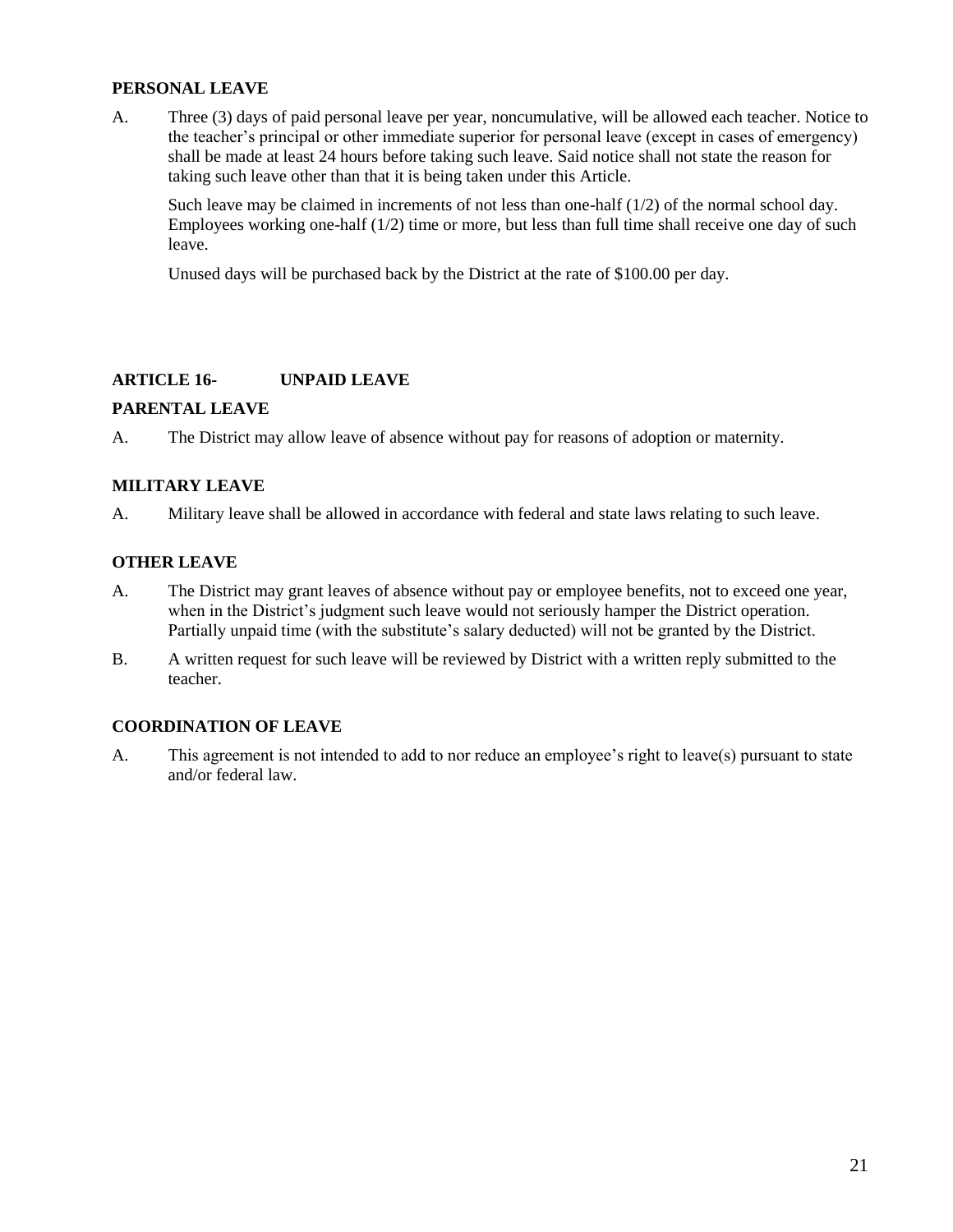## **ARTICLE 17- TEACHERS RIGHTS/JUST CAUSE**

- A. No teacher shall be disciplined, reprimanded verbally or in writing, without just cause.
	- 1. Reprimands shall be made privately and not in the presence of students, parents, teachers, or members of the community.
	- 2. The provisions of Section A may only be grieved to the District School Board whose decision shall be final and binding upon the parties.
- B. This Article shall not apply to:
	- 1. the nonrenewal or dismissal of probationary teachers or,
	- 2. to the nonextension or dismissal of contract teachers;

such cases shall be governed solely and exclusively by the provisions of ORS 342.805, et seq.; such cases are not covered by the provisions of this collective bargaining agreement.

- C. All teachers new to the District will serve a three (3) year probationary period.
- D. Whenever a teacher is directed to meet with an administrator or other representative of the District regarding a matter which could result in:
	- 1. disciplinary action,
	- 2. dismissal,
	- 3. nonrenewal,
	- 4. layoff,
	- 5. or nonextension of contract,

…the teacher shall be given a minimum of one day's prior written notice of the reason for such meeting and of the right to have a representative of the Council or legal counsel present during the meeting.

- E. If during a meeting with a parent or community member it appears to the teacher that complaints are being made that could result in the discipline of the teacher, that teacher has the right to ask for a witness to be present before continuing the meeting. The provisions of this paragraph may only be grieved to the District School Board whose decision shall be final and binding upon the parties.
- F. The personal life of a member is not a concern of the District unless it can be reasonably shown to have a negative effect on the performance of the duties and responsibilities to which the member is assigned.
- G. The teacher shall maintain the right and responsibility to determine grades and other evaluations of students and will be part of a team that evaluates students who have not met grade level requirements. The District shall consult with the teacher about any grade that the District decides to change. The District shall accept full legal responsibility for any such change.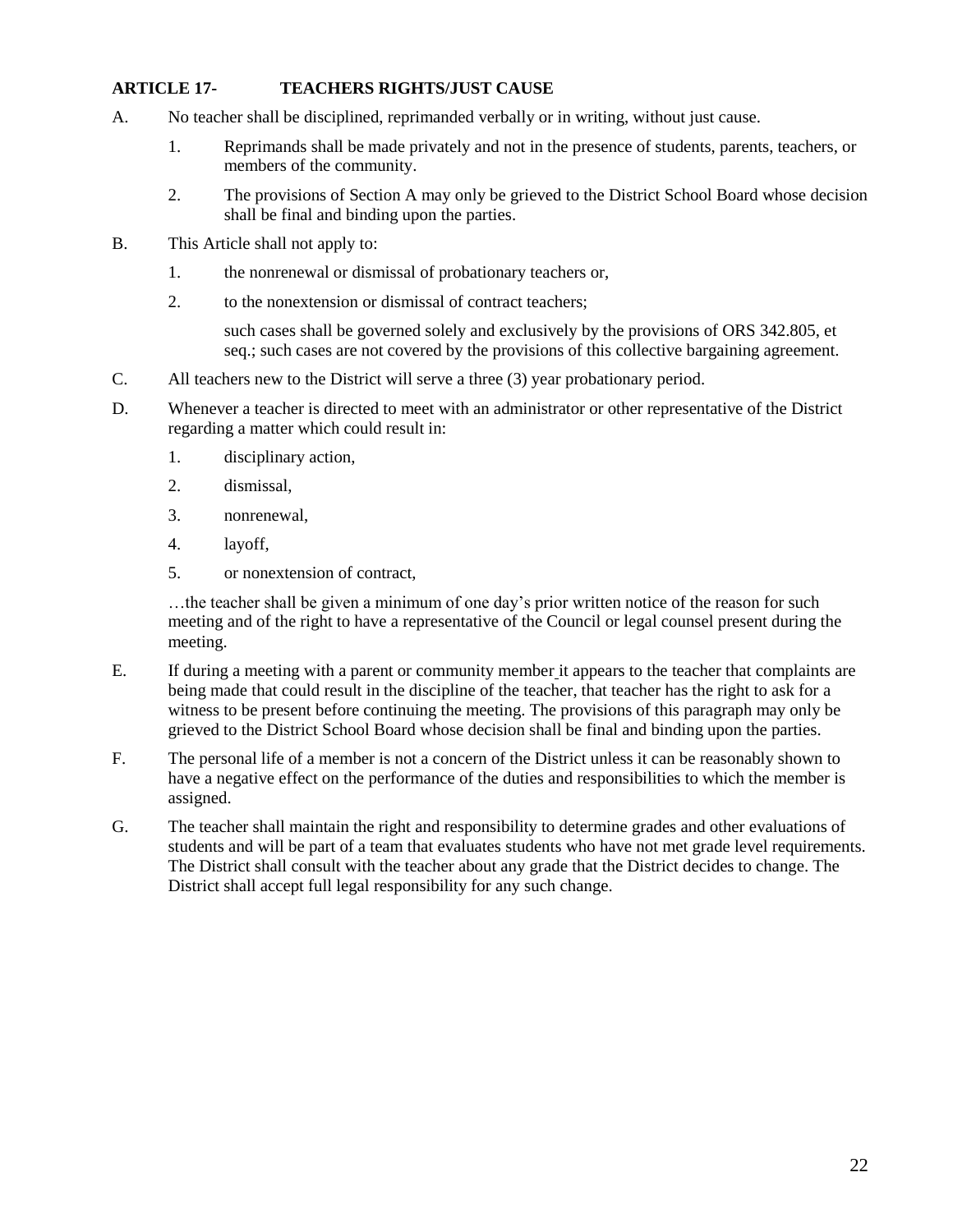#### **ARTICLE 18- EXISTING CONDITIONS**

A. Only such existing and future work rules and benefits as are specifically covered by the terms of this Agreement shall be affected by recognition of the Council and execution of this Agreement.

#### **ARTICLE 19- FUNDING**

A. Both parties recognize that revenue needed to fund the compensation provided by this Agreement must be approved through the established budget procedures and in certain circumstances by vote of the citizens, and thus, agree to make every effort to reach future Agreements prior to final approval of the Proposed Budget.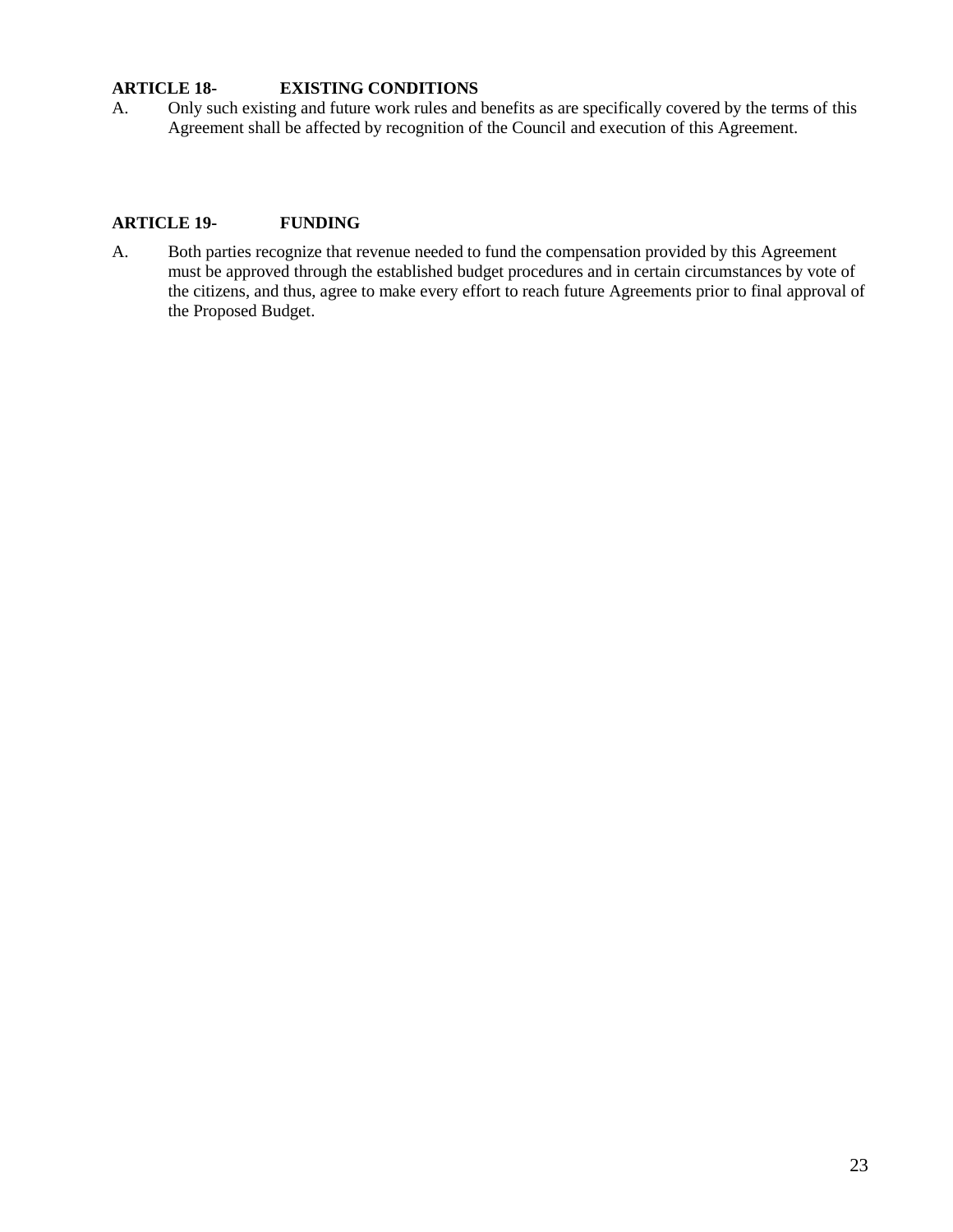#### **ARTICLE 20- INSURANCE**

A. District Contribution:

1. During the 2019-2020 school year, the District shall contribute a maximum of \$1275.00 per month per employee toward District-sponsored full family medical, vision and dental insurance premiums. Any premium costs above this maximum amount shall be paid by the members via payroll deduction using a flexible spending account (IRS 125 plan).

2. During the 2020-2021 school year, the District shall contribute a maximum of \$1340.00 per month per employee toward District-sponsored full family medical, vision and dental insurance premiums. Any premium costs above this maximum amount shall be paid by the members via payroll deduction using a flexible spending account (IRS 125 plan).

- B. Any change of plan(s) or carrier(s) shall be made by a committee of Sheridan School District teachers selected by the Sheridan Teachers' Association. The medical plans offered shall be provided within the limitations of a single carrier. Employees working one-half time or more, but less than full time shall receive prorated insurance benefits based on the composite unit rate. Employees working less than one-half time are not entitled to insurance benefits.
- C. All insurance coverages begin October  $1<sup>st</sup>$  and are paid through September  $30<sup>th</sup>$ , the anniversary dates. Employees leaving the District prior to the end of the school year shall have their insurance coverage cease at the end of the month following their departure. Part-time employees shall have the District's portion of the premium prorated. The benefit programs identified herein shall be provided only in accordance with the underwriting rules and regulations set forth by the carriers in the policies obtained by the policyholder.
- D. A teacher who leaves District employment may voluntarily notify the District when the teacher obtains a new job and is eligible for insurance coverage with a new employer. Following the teacher's notice, the District's obligation towards premium payments as provided herein shall cease on the first day coverage is provided by the new employer.
- E. Insurance coverages for domestic partners will be subject to the same limitations and conditions applicable to other employees. "Domestic partners" of an employee are eligible for coverage under the district insurance plans, if they meet the following criteria:

Share a close personal relationship and are responsible for each other's common welfare;

Are each other's sole domestic partner for a minimum of 12 months prior to the enrollment date;

Are not married to anyone nor have had another domestic partner enrolled in the health plan within the prior 12 months;

Share the same regular and permanent residence, with the current intent to continue doing so indefinitely.

F. Sheridan School District agrees that teachers eligible for medical/dental/vision benefits may choose to opt out of the group insurance program by notifying the District, in writing, of his/her desire to opt out, and by providing proof that the individual is covered by other medical insurance coverage.

Members who opt out of the group insurance will receive 50% of current monthly contribution minus any OEBB sure charge, up to \$100, toward a HRA for allowable medical costs. Upon terminating employment member will have ability to spend down funds that have been placed in an account for qualifying expenditures until all funds have been expended. Upon death HRA funds will transfer to beneficiaries as per rules of HRA plan.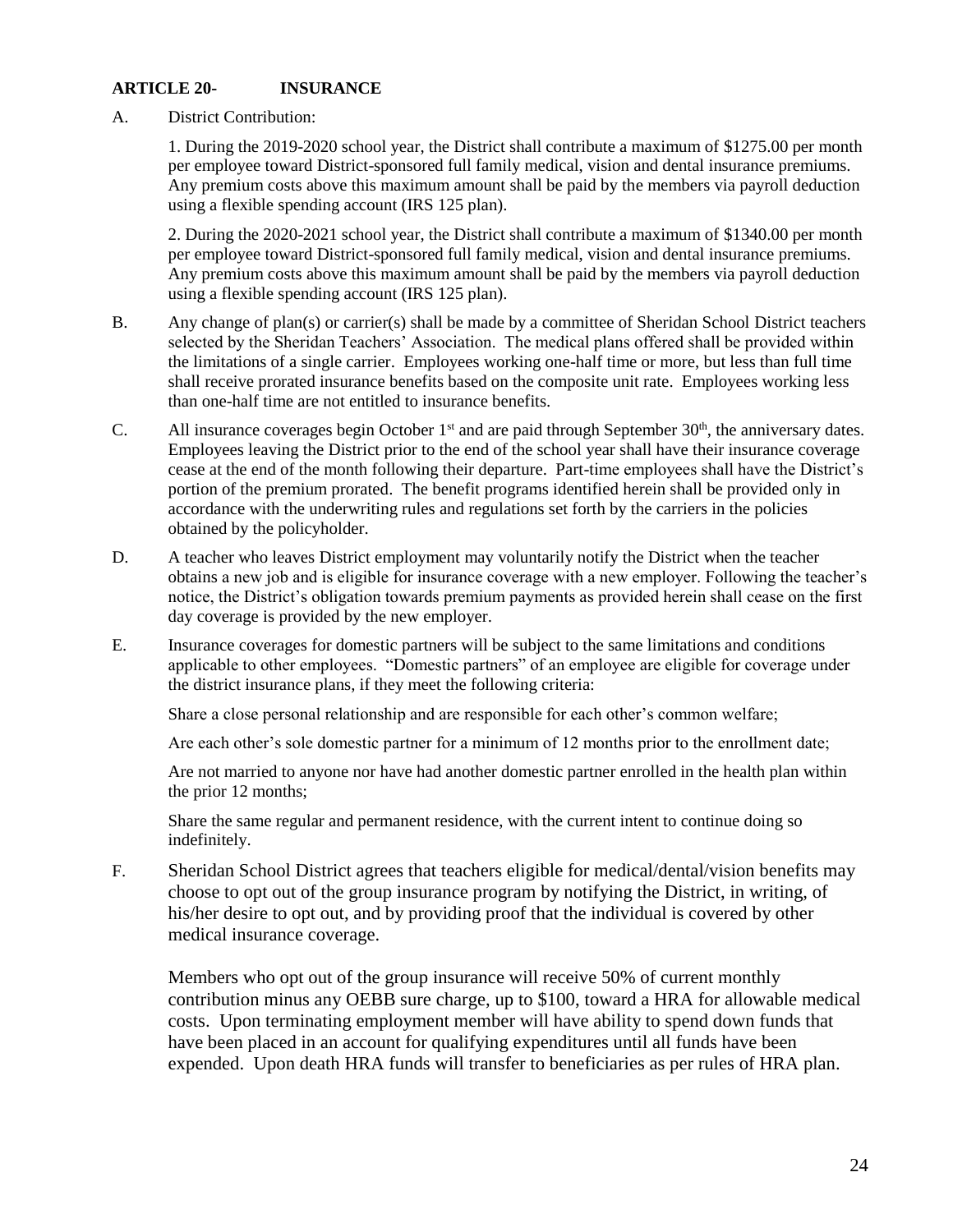Sheridan School District agrees that teachers who participate in the Evergreen Plan with a combination of HSA will be given full current insurance contribution toward insurance plan with health savings account.

The number of teachers allowed to opt out shall be determined by the limits established in the medical plans to maintain group participation.

The opting out process must be completed prior to September  $7<sup>th</sup>$  of each year.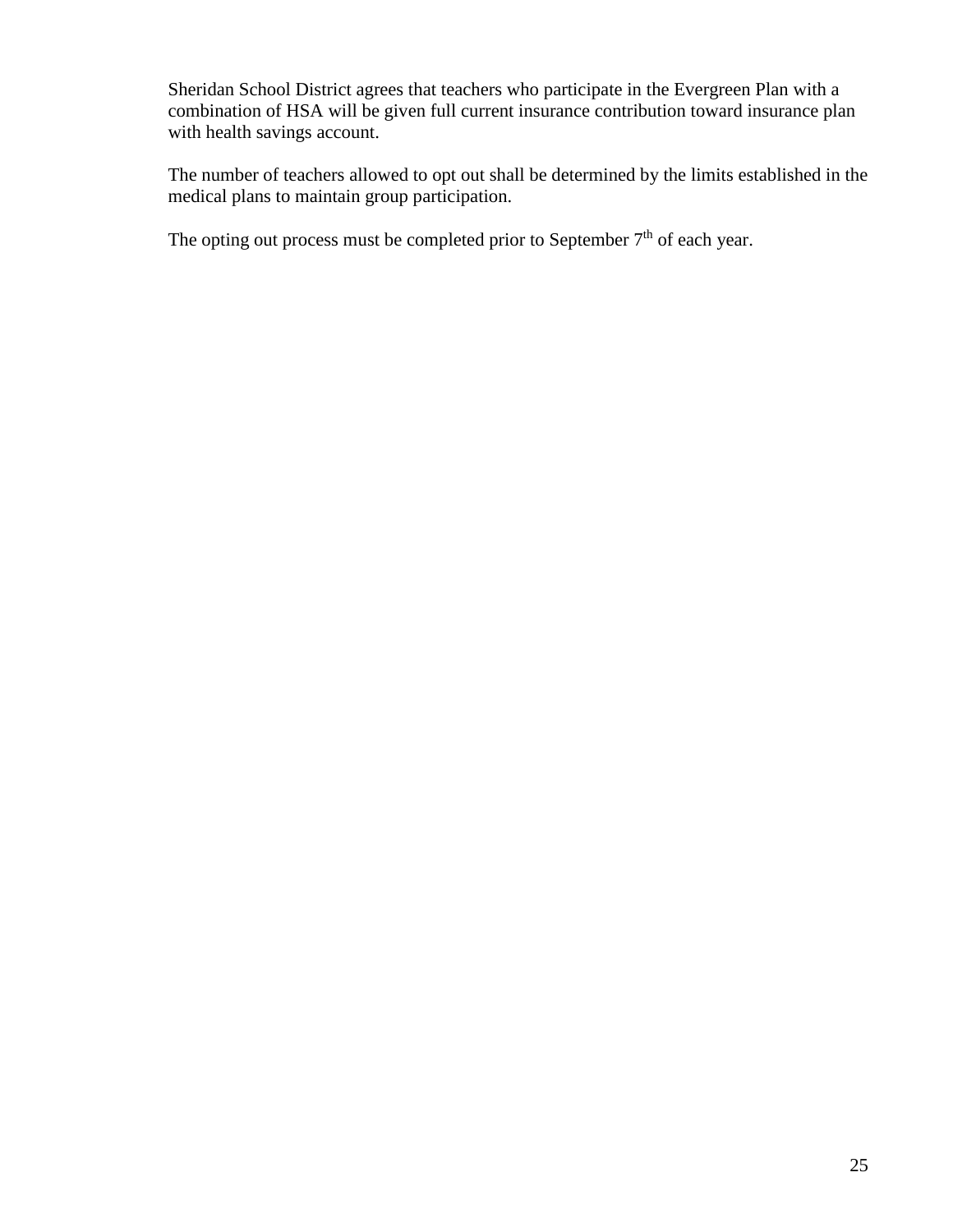## **ARTICLE 21- RETIREMENT**

A. Retired employees will be given the option to purchase insurance through the District carrier

#### **ARTICLE 22- SAVINGS CLAUSE**

A. If any provision of this Agreement is held to be invalid by operation of law or by any tribunal of competent jurisdiction, or if compliance with or enforcement of any provision should be restrained by any such tribunal, the remainder of the Agreement shall not be affected thereby, and upon the request of either the Board or the Council the parties shall enter into negotiations for the purpose of attempting to arrive at a mutually-satisfactory replacement for such provision.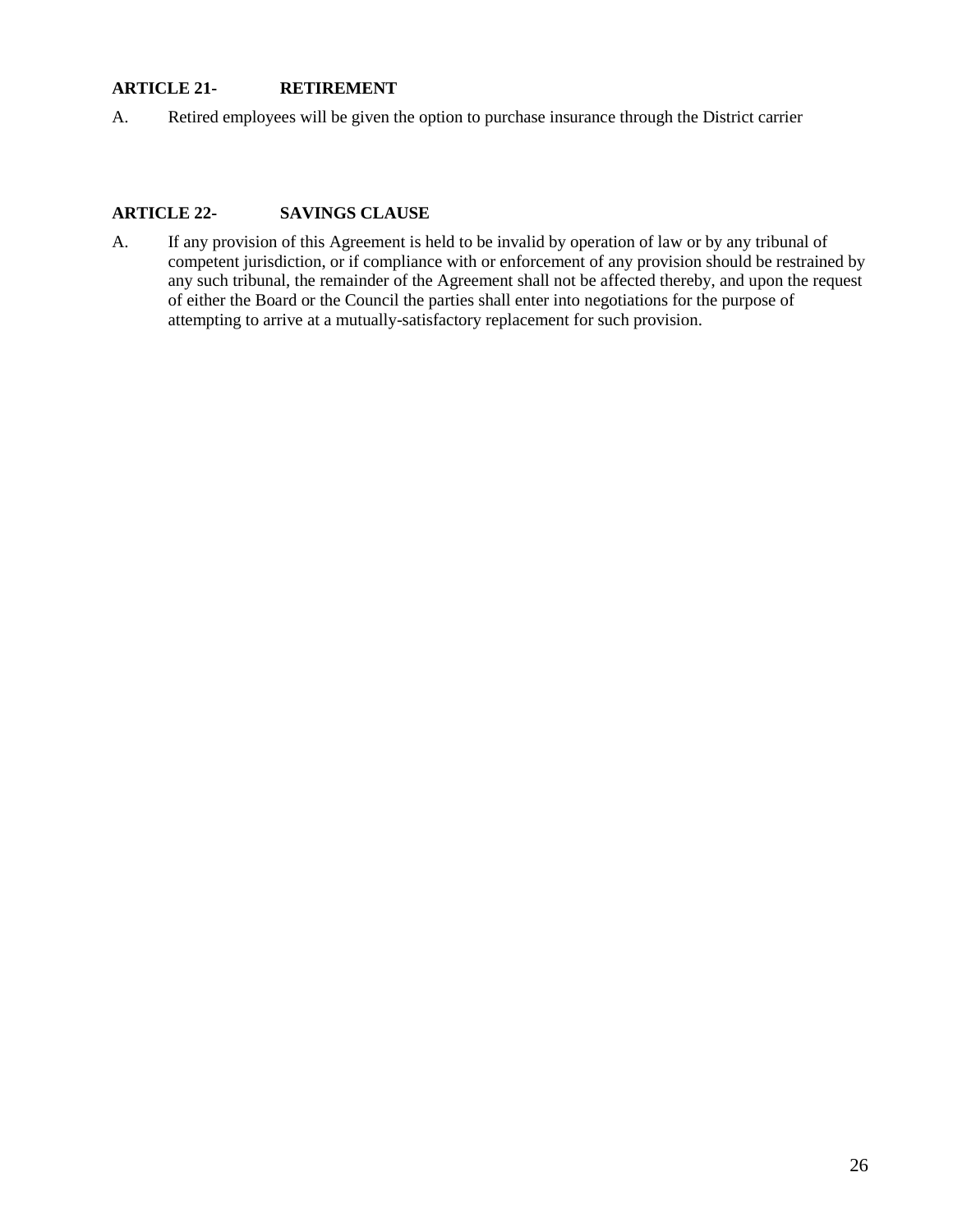## **ARTICLE 23- GRIEVANCE PROCEDURES**

#### Section I Definitions

- A. "Grievance" shall mean a complaint by the Council, an employee, or a group of employees that there has been to him/her or them a violation or inequitable application of any provision of the Agreement or Board Policy.
- B. "Grievant" is the Council, person, or persons who has/have the grievance and is/are presenting the complaint, also referred to as the complainant.
- C. "Party in interest" is either the person or persons making the complaint or the person or persons against whom the complaint is made.
- D. "Consultant" is the one who advises either party in interest.
- E. "Representative" is the one who may speak for and/or advise a party in interest.
- F. "Immediate supervisor" is the one who has direct administrative or supervisory responsibilities over the grievant in the areas of grievance as stated in School Board policy.
- G. "Days" when used in this Article shall, except where otherwise indicated, mean working days.
- H. "Persons officially involved" means the Superintendent, his/her representative and/or consultant and witnesses, the grievant, his/her representative and/or consultants, and witnesses.
- I. "Council" means the organization representing the licensed personnel which has been selected by a majority vote of the respective employees.

Section II General Provisions

- A. These procedures should be processed as rapidly as possible; the number of days indicated for settlement or appeal at each level should be considered a maximum. Time limits will not be extended except by mutual written agreement of the parties involved at any level of the procedures.
- B. All parties should attempt to complete the procedures by the end of the school year. The parties shall make good faith effort to shorten the number of days provided at the various steps in order to finish by the end of the school year. However, the Council and the District both recognize the desirability of not processing grievances that do not require prompt resolution during the summer recess period. Accordingly, at the written request of either party, a grievance shall be held over until the following school year unless the other party submits a memorandum stating reasons why the grievance shall not be continued to the following school year.
- C. All parties in interest have a right to consultants or representatives of their own choosing at each level of these grievance procedures. Every effort should be made to resolve differences through informal activities before formal procedures are used.
- D. Failure at any level of this procedure by the grievant to appeal a grievance to the next level within the specified time limits shall be deemed to be acceptance of the decision rendered at that level. Failure at any level of this procedure to communicate the decision in writing on a grievance within the specified time limits shall permit the grievant to proceed to the next level.
- E. All documents, communications and records of a grievance shall be written and will be filed in the School District Office separately from the personnel files. All documents, communications and records of a grievance shall be made available to all parties involved.
- F. Forms for processing grievances shall be prepared by the Superintendent or his/her designated representative in cooperation with the Council and will be printed and given appropriate distribution by the parties so as to facilitate operation of the grievance procedure.
- G. In the course of investigating any grievance, representatives of either party in interest who need to contact an employee, or student in school, will contact the principal/supervisor of the building being visited and will state the purpose of the visit immediately upon arrival.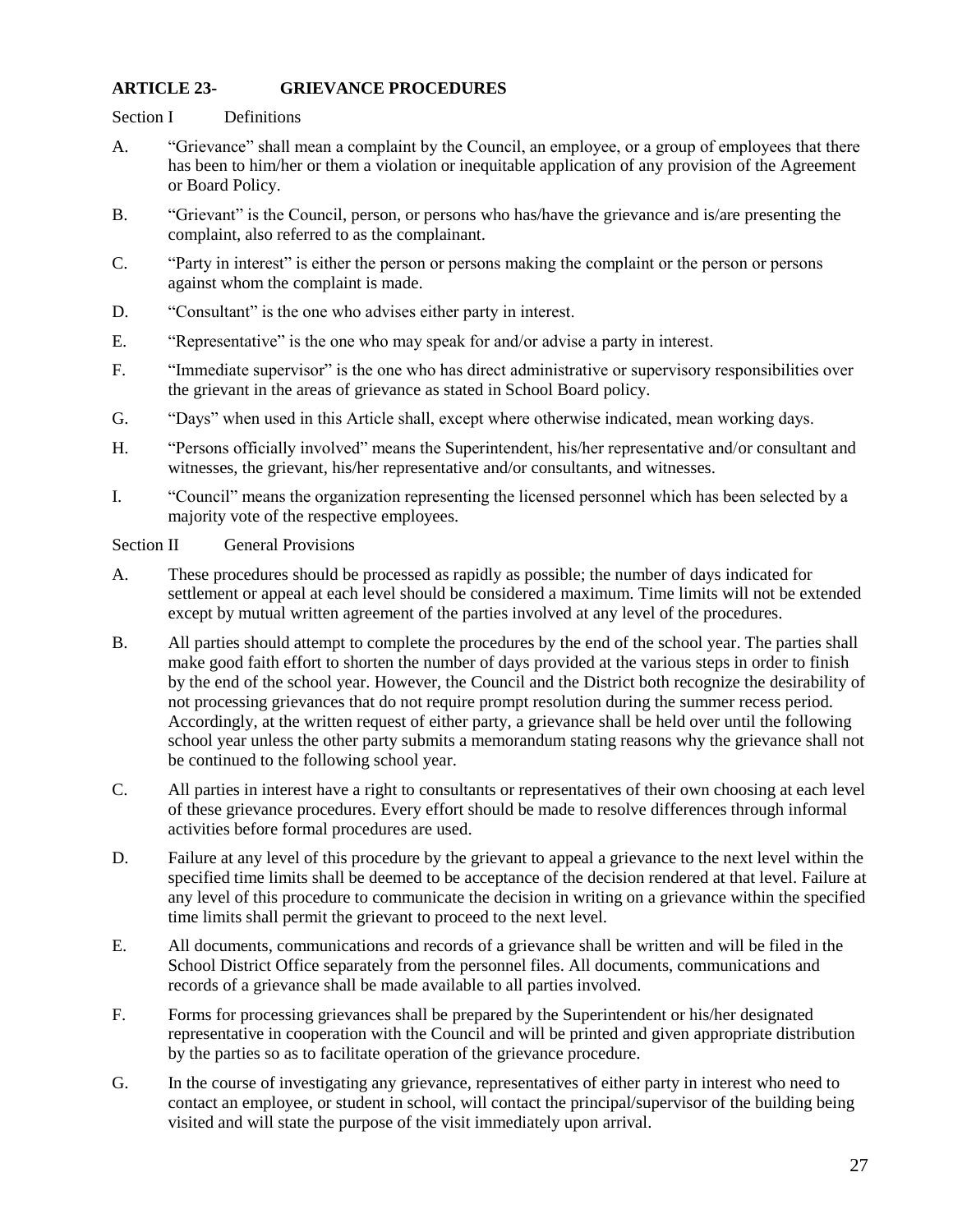- H. Every effort will be made by all parties to avoid the unnecessary involvement of students in the grievance procedure.
- I. Every effort will be made by all parties to avoid interruption of classroom and/or any other schoolsponsored activities.
- J. All parties in interest will process grievances after the regular workday or at other times which do not interfere with assigned duties.
- K. Each grievance shall have to be initiated within twenty-one (21) days after the occurrence of the cause for the complaint; however, if the grievant did not become aware of the occurrence until a later date, then the grievant must initiate action within twenty-one (21) days following first knowledge or when the grievant should have known of the cause. The employee shall be considered to have no reasonable grievance in any event if the complaint has not been filed within one hundred twenty (120) days from the date of occurrence of the facts which give rise to the grievance. The employee may petition the superintendent to waive the 120 days requirement.
- L. The timelines contained in this grievance procedure shall be strictly enforced. In the event the grievant does not comply precisely with the stated timelines, the grievance shall be considered terminated
- M. There shall be no restraint, interference, discrimination, or reprisal exerted on any employee choosing to use these procedures for resolution of a grievance.

Section III Grievance Steps

Before the grievance is handled on a formal basis the grievant will discuss the grievance with the principal and/or Superintendent, either individually or accompanied by a representative, with the objective of resolving the matter informally. If the grievant is not satisfied with the disposition of the informal grievance, the grievant may proceed through the various levels of grievance.

- A. Step I Immediate Supervisor
	- 1. The grievant shall refer the grievance to his/her immediate supervisor within the timelines set forth above. The grievance shall be in writing and state the specific provisions of the Agreement in dispute and the remedy requested. The response of the immediate supervisor shall be due five (5) days after the grievance has been submitted.
- B. Step II Superintendent
	- 1. If the grievance has not been settled, it may be presented to the Superintendent within five (5) days after the response of the immediate supervisor is due. The response of the Superintendent shall be due five (5) days after the grievance has been submitted.
- C. Step III School Board
	- 1. If the grievance has not been settled, it may be presented to the Board of Directors within twenty (20) days after the response of the immediate supervisor is due. The response of the Board shall be due ten (10) days after the grievance has been submitted.
- D. Step IV Arbitration
	- 1. If the grievance has not been settled, only the Council and not the employee, may, within ten (10) days after the response of the Board of Directors is due, serve notice of its intent to arbitrate the grievance. Such notice shall be in writing and delivered to the Superintendent.
	- 2. After the Council has indicated its desire to take a grievance to arbitration, the Council shall request the Employment Relations Board to submit a list of the names of five (5) arbitrators to the parties. The parties shall select an arbitrator from the list by such method as they may jointly elect, or if they are unable to agree upon such method, then by the method of alternate striking of names under which the party that is to strike first shall be determined by lot. Nothing in this section shall prohibit the parties from agreeing upon a permanent arbitrator or permanent list. The arbitrator's decision shall be final and binding, but he/she shall have no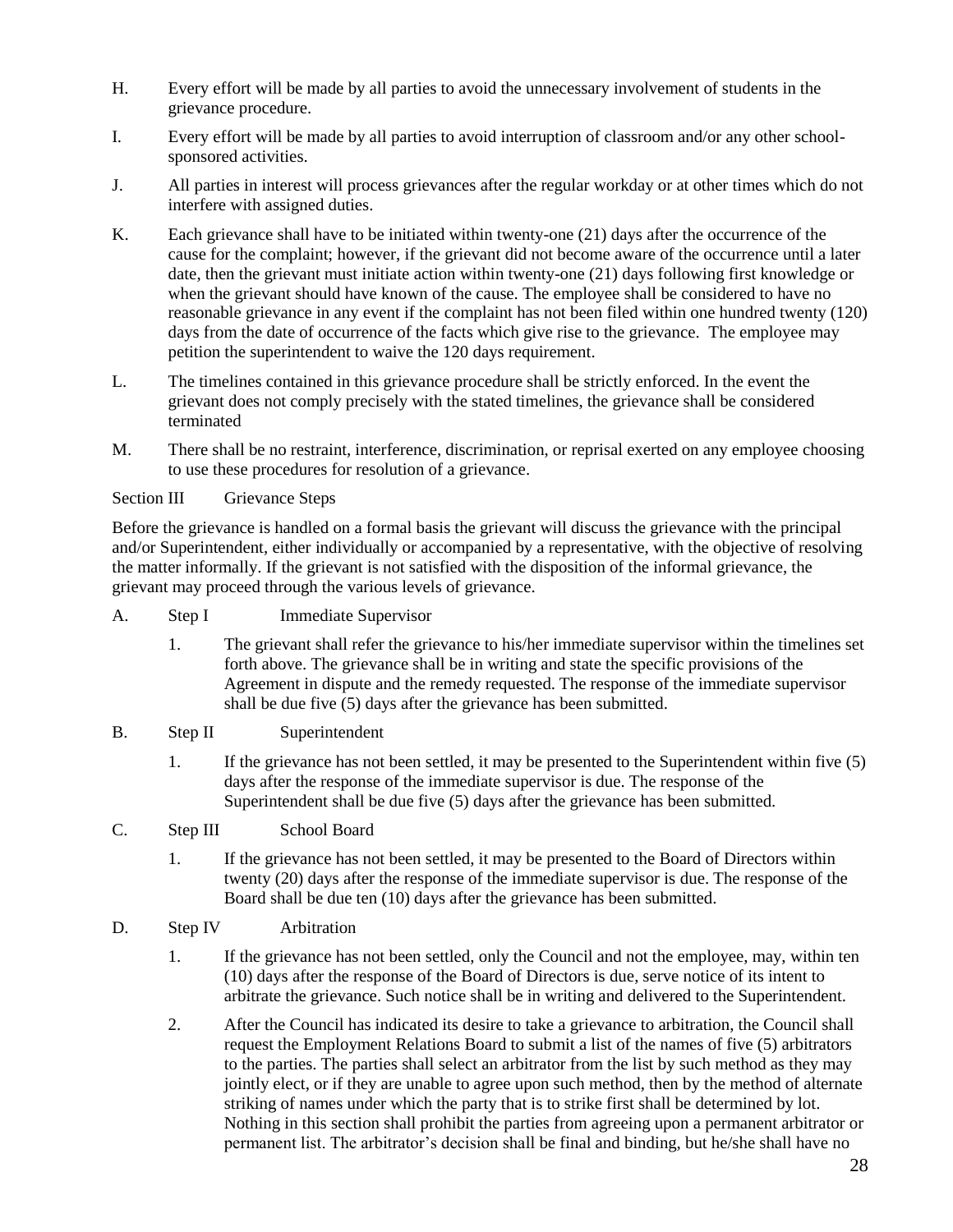power to alter, modify, add to, or detract from the terms of the Agreement. His decision shall be within the scope and terms of the Agreement and in writing. The arbitrator's remedy shall be limited in retroactivity to a period not exceeding one hundred twenty (120) days prior to his award.

- 3. The arbitrator's fee and expenses shall be shared equally between parties. All other expenses shall be borne exclusively by the party requiring the service or item for which payment is to be made.
- 4. Arbitration does not apply to violation or inequitable application of board policy.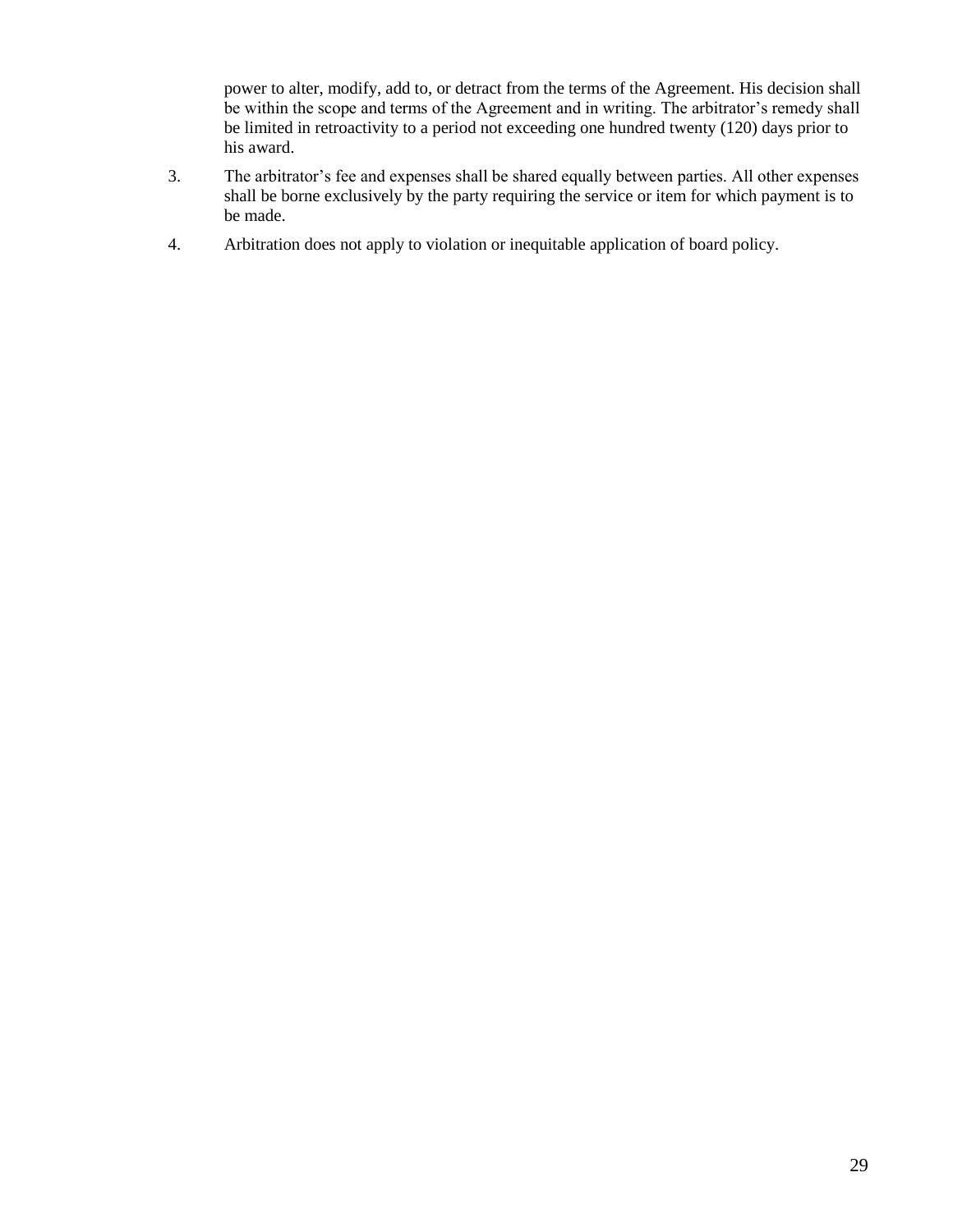## **ARTICLE 24- COMPLAINT PROCEDURE**

Any written complaint regarding a teacher's responsibilities made to any member of the administration by any parent, or other person shall, within five school days, be initiated according to the procedure outlined below:

- 1. Meeting with the Superintendent and/or Principal. The Administrator receiving the complaint and/or the Superintendent shall meet with the teacher to apprise the teacher of the full nature of the complaint, and they shall attempt to resolve the matter informally. The District will provide the name of complainant, date of complaint, and any written information to the teacher. Complaint procedures will remain informal vs. legal and formal.
- 2. Right to Representation. The teacher shall have the right to be represented at any meetings or conferences regarding any complaint at which the teacher is in attendance.
- 3. Procedure:

Step One: Any written complaint will be reviewed by the pertinent administrator(s) in an attempt to resolve the matter to the satisfaction of all parties concerned.

Step Two: If the superintendent and/or principal are unable to resolve a complaint to the satisfaction of the teacher, the results of the investigation, along with administrator recommendation, shall be forwarded in writing to the Board with a copy to the teacher.

Step Three: After receipt of the findings and recommendations of the Superintendent, and before action thereon, the Board shall afford the parties the opportunity to meet with the Board and show cause why the recommendations of the Superintendent should not be followed. Copies of the final action by the Board shall be forwarded to the teacher. Consistent with ensuring personal confidentiality to the teacher, the Board may communicate its final action to the complainant as appropriate.

#### **ARTICLE 25- TWENTY-FIRST CENTURY SCHOOL COUNCILS**

- A. 21 Century Schools Councils shall operate in accordance with ORS 329.704. No School Council shall be required to perform tasks other than what the law provides.
- B. Each School Council shall have secret ballot elections in which all bargaining unit members are eligible to participate (teacher positions). There shall be staggered terms for positions. Also, Councils shall determine a selection process and a term office for the chairperson.
- C. Site Council activities will not occur during any student contact time, unless approved by the District Superintendent.
- D. Participation or lack of participation in School Site Councils shall not be considered a subject for any evaluation, discipline, or dismissal action. Participation in the Council shall be voluntary.
- E. Site Councils shall not violate the provisions of the contract at any time.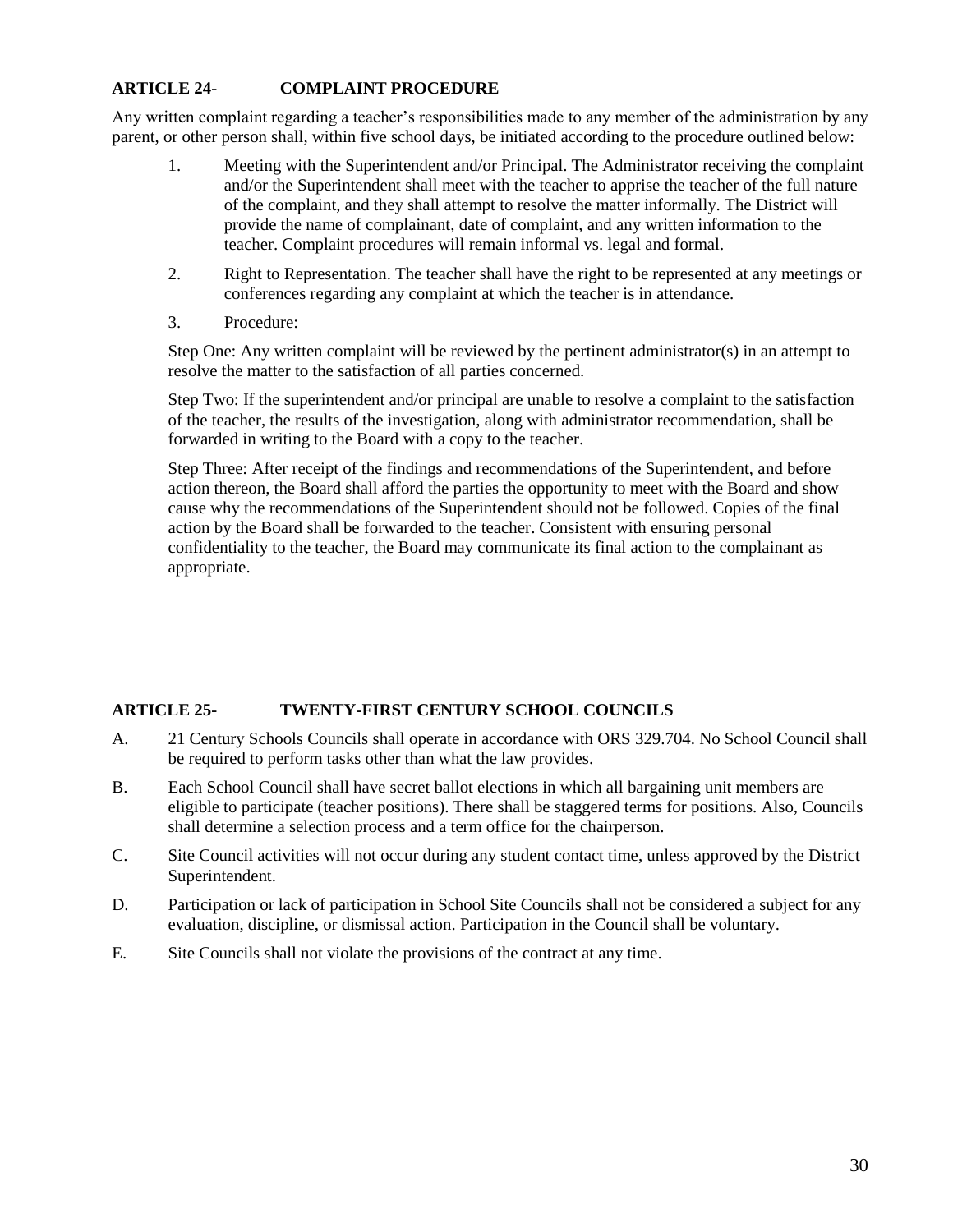## **ARTICLE 26- CONTINUING PROFESSIONAL DEVELOPMENT**

The Board recognizes the need to establish a continuing professional development (CPD) program for all licensed staff in order to enhance professional performance, promote achievement of high standards for all students and assist employees in meeting the licensure requirements of the Teachers Standards and Practices Commission (TSPC).

The CPD plans for teachers and administrators shall be consistent with the district's mission and goals, assist educators to meet the requirement for licensure renewal as identified in OAR Chapter 584, Division 090, and may contain such other provisions as deemed appropriate by mutual agreement of the District and employee.

At the beginning of each licensure cycle, an educator will confer with his/her supervisor or CPD advisor to develop a CPD plan for the ensuing three or five years which shall meet the purposes and standards set forth in OAR 584-090-0001 and 584-B090-0020. Activities shall have as their primary purpose improved student learning by enhancing the professional skills of the teacher/administrator. Such activities may relate to the individual's current or potential future assignment as determined by the District. Appropriate curriculum development, research, peer or student-teacher mentoring and other approved individual and committee endeavors are examples of acceptable activities.

Requests for release time for attendance at professional development activities may be approved as deemed appropriate by the District and with the stipulation that: 1) requests are to be submitted sufficiently in advance to permit the Superintendent or designee consideration; and 2) where release time is granted, a written report will be submitted to the administration after such meeting or conference.

Meetings or conferences for which District funds are contributed - whether for fees, travel or hiring of substitutes - shall directly relate to the teacher/administrator's CPD plan. Where such meetings or conferences are devoted primarily or exclusively to organizational or business affairs and like activities, it is not considered appropriate for the Board to expend District funds or to approve the activity for CPD credit.

The Board directs the Superintendent to develop administrative regulations, staff CPD handbooks, and/or other related materials as may be necessary to implement this policy. Regulations shall include CPD procedures and practices that incorporate plans for the District's improvement and individual building, grade level, student, and teacher/administrator needs and goals.

CPD plans shall not be part of an employee's evaluation. Since this is a teacher plan, it shall not be dependent upon or tied to student test scores/outcomes.

Procedures:

- 1. All District teachers, personnel service specialists and administrators contracted by the District, excluding substitutes, will follow the procedures provided below for meeting continuing professional development (CPD) requirements.
- 2. The Board policy Continuing Professional Development, this regulation and their related District issued materials are recognized as the District's Continuing Professional Development Program.
	- a. The District and each school site shall systematically identify instructional needs of students and relate those needs to the practices and CPD activities of the licensed staff so that each employee may design a plan to assist the educator to achieve district, state and national standards (OAR 584-090-0001).
	- b. Licensed employees shall maintain an active individual CPD plan and/or all licensed employees shall participate in the District's CPD program. Modifications of the employee's plan may be made at any time, after consultation with his/her supervisor or approved CPD advisor, as provided by OAR 584-090-00 10 through 0040.
		- 1. Each plan shall be designed to assist the employee to:
			- a. Achieve District, State and National standards;
			- b. Keep current with the development and use of best practices; and
			- c. Develop ways to enhance learning for a diverse student body.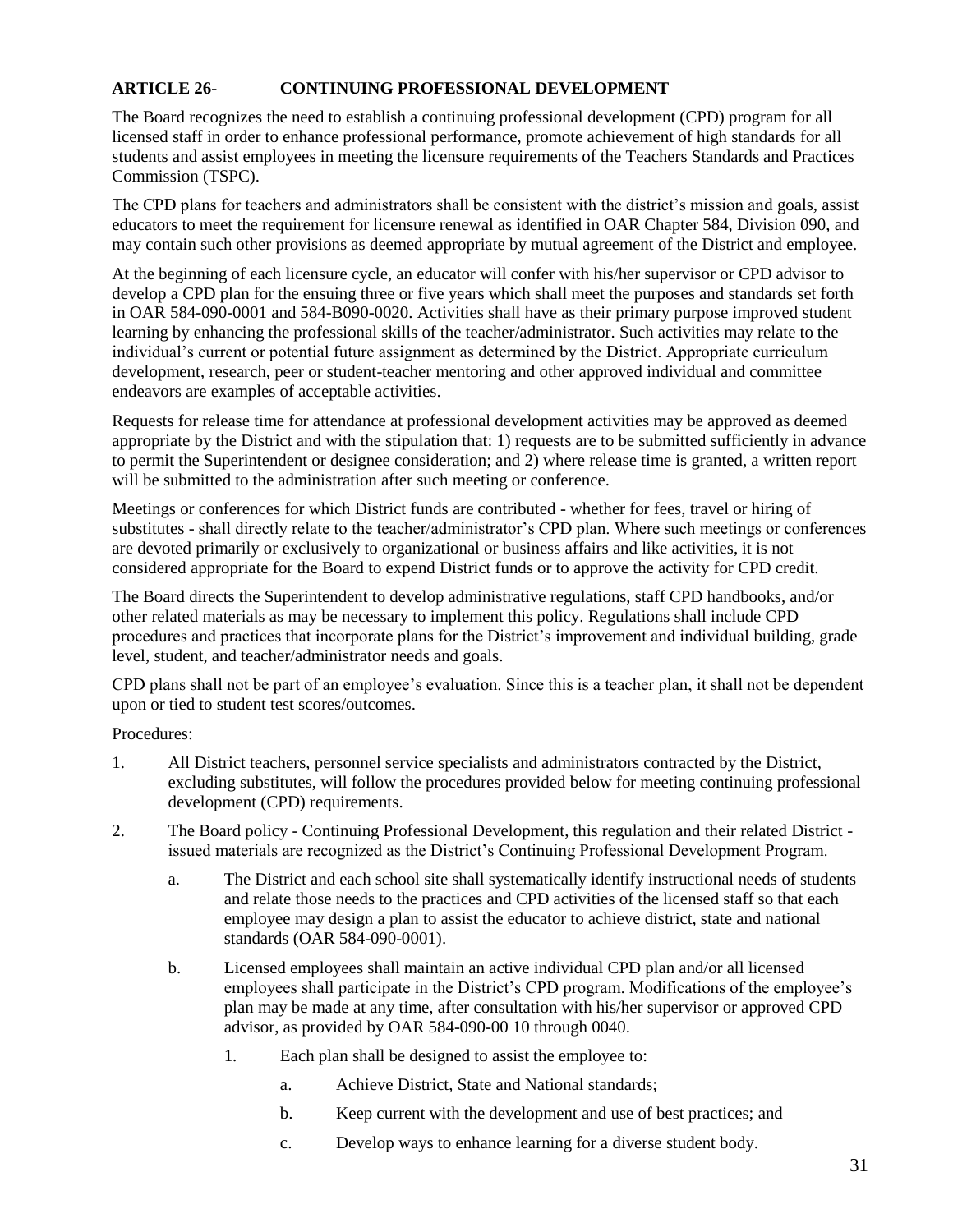- 2. Each plan shall identify CPD activities and experiences that address one or more of the following professional growth domains:
	- a. Content of the subject matter or specialty area directly related to the employee's current assignment(s) or to responsibilities he/she reasonably expects to be assigned, or is assigned by the District;
	- b. Strategies for assessment of student performance in achieving school and District objectives and State content standards and interpretation and application of the results;
	- c. Methods for effective teaching, classroom management, counseling, supervision, leadership and curriculum development;
	- d. Understanding of diversity in abilities, social and/or cultural background and use of such knowledge to promote achievement of high standards for all students;
	- e. Knowledge of State and National education priorities and the application of that knowledge to one's school and District programs;
	- f. Competence in the uses of technology in schools and the application of that knowledge to one's assignment.
- 3. Each plan shall also include the following:
	- a. Identify at least one domain of professional competency to be addressed as stated in OAR 584-090-00 10;
	- b. Identified goals/objectives to be achieved through the CPD plan;
	- c. Proposed activities and experiences to meet the goals;
	- d. List of completed activities, related domain and number of professional development units of credit earned;
	- e. Employee's reflection on the completed plan and its relationship to student learning and modifications of the employee's performance;
	- f. Resources that will be used to complete the plan;
	- g. Signature of supervisor or approved CPD advisor indicating review of the proposed plan and verification of plan completion.
- 4. The employee's plan shall be proposed and completed as outlined in OAR 584-090- 0020-0040.
- 5. Each plan should propose to earn an average of 25 CPD units of credit annually.
- 6. The District will attempt to offer as many professional growth activities as recognized needs warrant and resources permit. To this end, all 25 units of credit may be earned through District and building activities. The District recognizes, however, that there will be times and individuals for which units of credit may be earned outside the District. Reimbursement for the cost of these activities will be governed by the language in the collective bargaining agreement.
- 7. Plans may be developed that totally utilize District professional growth activities and some outside District activities, or are totally completed in non- district-sponsored activities. All such plans shall be proposed to the employee's supervisor or approved CPD advisor for review and verification.
- 8. Supervisors or an approved CPD advisors are responsible for review and verification of an individual employee's plan. An approved CPD advisor is a person selected by an educator and approved by the educator's supervisor who reviews, verifies and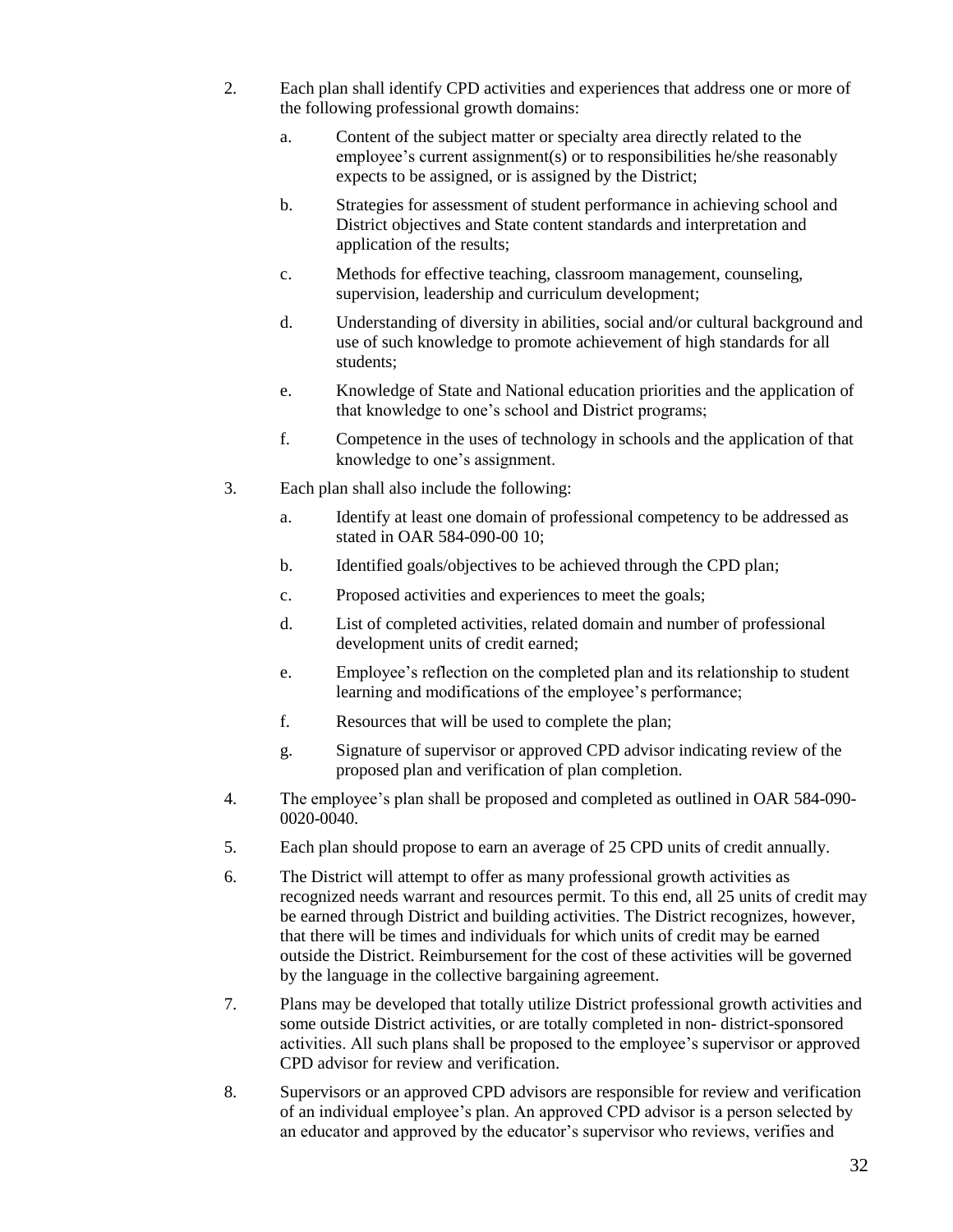signs the educator's CPD plan. A CPD advisor could be a building principal or other administrator, a peer coach, a team leader, a college or university advisor, or a qualified member of an educational agency, professional organization or business. The CPD Advisor must be approved in advance by the educator's supervisor.

9. The responsibility for completing a plan and meeting licensure renewal requirements rests with the employee. The employee shall provide documentation that the plan has been completed and he/she has analyzed the results and applied the acquired knowledge and skills to improve student learning.

The District may assist such efforts in the following ways:

- a. Provide a copy of the Board's CPD policy, regulation, and/or other related materials which meet TSPC requirements;
- b. Provide an annual process for completing a portion of the license renewal requirements, approximately 25 CPD units of credit;
- c. Provide a site system for record keeping;
- d. Incorporate plan development and completion into an annual goal-setting cycle;
- e. Conduct applicable group meetings/conferences to assist in meeting the requirements, when possible.
- 10. Acceptable CPD activities shall be those reviewed and verified by the employee's supervisor or approved CPD advisor for which evidence is submitted to verify completion.
- 11. Competed CPD forms shall be filed annually in the employee's personnel file in accordance with the timelines established in the Oregon Administrative Rules. The Superintendent or his/her designee shall, if applicable, verify the completion of the required plan(s) and units for renewal at the time the employee requests District verification of educational experience on the TSPC provided Professional Educational Experience Report (PEER) form.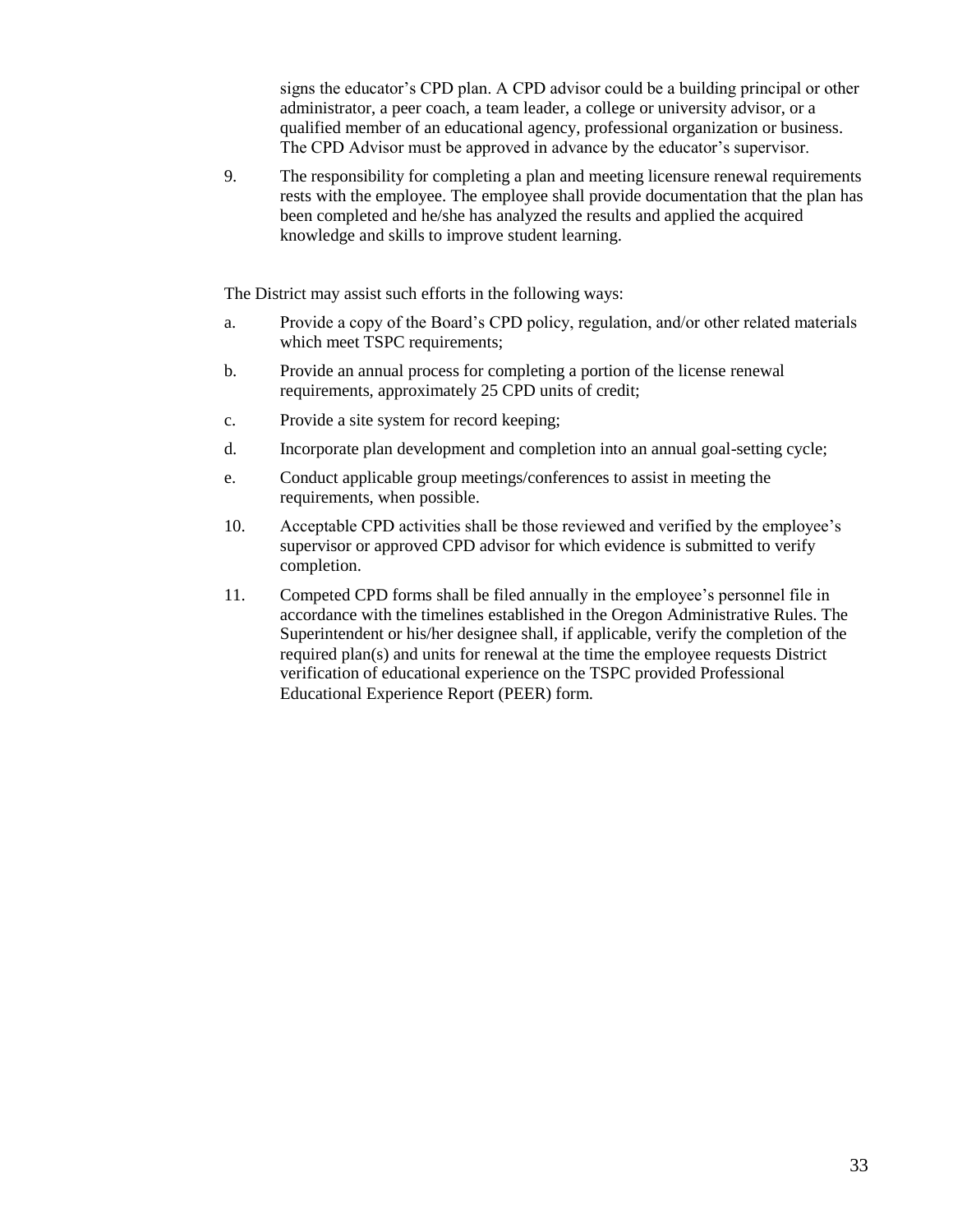## **ARTICLE 27- TERM OF AGREEMENT**

- A. This Agreement shall be in full force and effect upon ratification through June 30, 2021. Retroactive payment shall be made no later than thirty (30) days following the date of signing.
- B. The parties acknowledge that during the negotiations which resulted in this agreement, each had the unlimited right and opportunity to make demands and proposals with respect to any subject or matter appropriate for collective bargaining, and that the understandings and agreements arrived at by the parties after the exercise of the right and opportunity are set forth in the Agreement. Therefore, the Board and the Council, for the life of this Agreement, each voluntarily and unqualifiedly waives the right, and each agrees that the other shall not be obligated to bargain collectively with respect to any other matter, even though such subjects or matters may not have been within the knowledge or contemplation of either or both of the parties at the time that they negotiated or signed this Agreement. All terms and conditions of employment not covered by this Agreement shall continue to be subject to the Board's direction and control.
- C. The Council shall, not later than March  $30<sup>th</sup>$  of the final year of the contract, give the District its notice of intention to open negotiations for a successor agreement.

Signed this  $\frac{1}{9}$  day of  $\frac{1}{2}$  or  $\frac{1}{2020}$ .

Representing Mid-Valley Bargaining Council

STA Representative

Board/Chairperson

District Clerk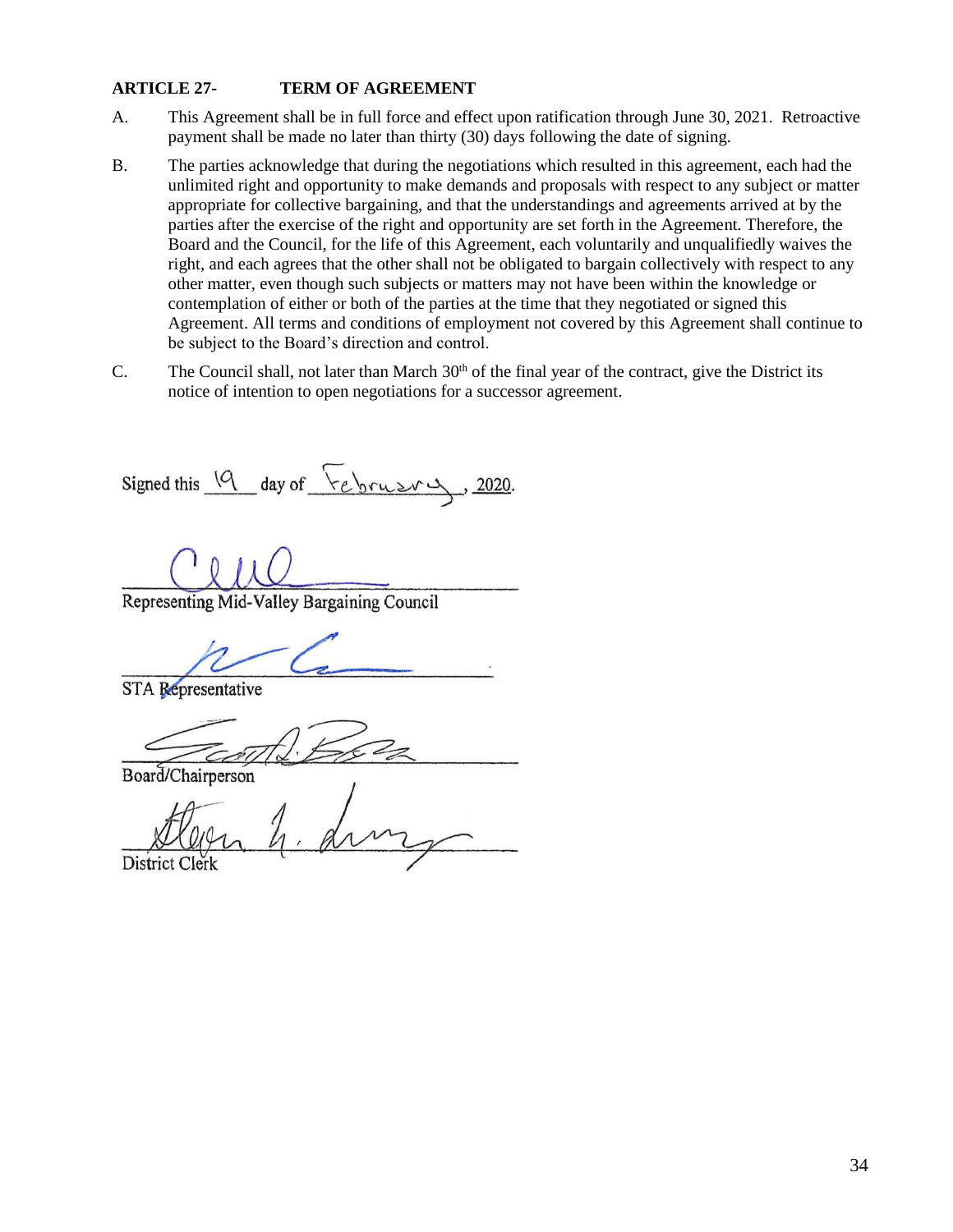#### **APPENDIX A**

#### **EXTRA DUTY COMPENSATION**

Academic Coach: Outdoor Education: staff will receive \$75 for each day worked with students at camp, if outdoor school is a budgeted program in the School District budget. If outdoor school is not a fully budgeted program, there will be no compensation paid by the District for extra-duty compensation.

Homecoming Advisor will receive \$75.

May Day Advisor will receive \$50.

Other Provisions:

Junior/Senior concessions, bus chaperones, ticket sellers, crowd control, or other event duty shall be paid \$25 per event. A maximum of three hours will constitute an event. These events will not be assigned but teachers shall have first choice of taking assignments. Events lasting over three hours shall be paid \$10 per hour. Time served shall be paid in hourly increments, with fraction of hours rounded up to the next hour.

Teachers serving as supervisors of elementary concerts shall be paid \$25 per concert.

#### TEACHER LEADER POSITIONS

Special Education Classes with Special Education Endorsement \$3,000

Building Technology Leader \$2,000

Building Instructional Leader \$2,000

Building PBIS Leader \$2,000

Building AVID Leader \$2,000

Building Poverty Leader \$2,000

#### **EXTRA DUTY ASSIGNMENTS**

- 1. The Board reserves the right to placement of staff on the schedule when making assignments and, also, reserves the right to delete positions and activities.
- 2. For post season play, regional and state competitions, the following team sports will receive \$80 per week for each of the identified coaches.

| <b>TEAM SPORTS</b> | <b>HEAD COACH</b> | <b>ASSISTANT COACH</b>      |
|--------------------|-------------------|-----------------------------|
| Football           |                   | $\mathcal{D}_{\mathcal{L}}$ |
| Volleyball         |                   |                             |
| Basketball         |                   | $\mathcal{D}_{\mathcal{L}}$ |
| Baseball           |                   |                             |
| Softball           |                   |                             |

For post season play in state competition, the following individual sports will receive \$80 per week for each of the identified coaches.

| <b>INDIVIDUAL SPORTS</b> | <b>HEAD COACH</b> | <b>ASSISTANT COACH</b> |
|--------------------------|-------------------|------------------------|
| <b>Cross Country</b>     |                   |                        |
| Wrestling                |                   |                        |
| Track                    |                   |                        |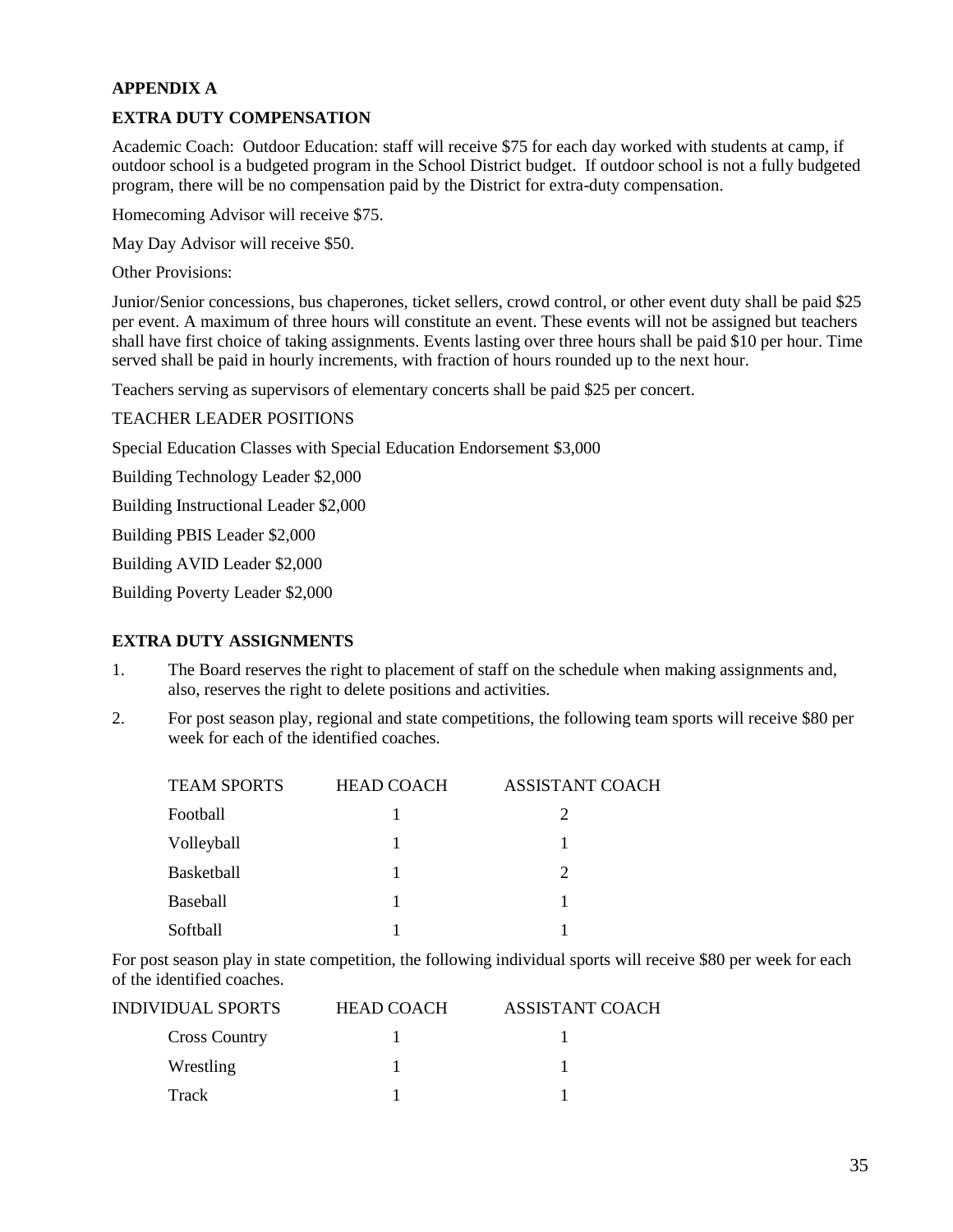## **EXTRA DUTY SALARY SCHEDULE**

| <b>Assignments</b>            | <b>HS</b>      | <b>Elementary</b> | <b>Assignments</b>                                                                  | <b>HS</b>      | <b>Elementary</b> |
|-------------------------------|----------------|-------------------|-------------------------------------------------------------------------------------|----------------|-------------------|
| <b>Head Teacher</b>           | A              | B                 | <b>Athletic Director</b>                                                            | A              | $\mathcal{C}$     |
| <b>Head Football</b>          | A              | D                 | <b>Assistant Football</b>                                                           | $\mathbf C$    | D                 |
| Head Volleyball               | $\mathbf{A}$   | D                 | <b>Assistant Volleyball</b>                                                         | $\overline{C}$ | D                 |
| <b>Head Basketball</b>        | $\mathbf{A}$   | D                 | <b>Assistant Basketball</b>                                                         | $\mathbf C$    | D                 |
| <b>Head Baseball</b>          | A              | D                 | <b>Assistant Baseball</b>                                                           | $\mathcal{C}$  | $\mathbf{F}$      |
| <b>Head Wrestling</b>         | $\mathbf{A}$   | E                 | <b>Assistant Wrestling</b>                                                          | $\mathbf C$    |                   |
| <b>Head Track</b>             | $\mathbf{A}$   | D                 | <b>Assistant Track</b>                                                              | $\mathbf C$    | $\overline{F}$    |
| <b>Head Softball</b>          | A              | D                 | <b>Assistant Softball</b>                                                           | $\mathcal{C}$  | $\overline{F}$    |
| <b>Cross Country</b>          | $\mathbf C$    |                   | Forensics                                                                           | D              |                   |
| <b>Instrumental Music</b>     | E              | G                 | <b>FBLA</b>                                                                         | D              |                   |
| <b>FFA</b>                    | $\bf{B}$       |                   | <b>Vocal Music</b>                                                                  | G              | G                 |
| Rally Supervisor (per season) | E              | G                 | Drama, Per Play                                                                     | $\overline{F}$ | G                 |
| Yearbook                      | $\overline{F}$ |                   | Photography                                                                         | $\overline{F}$ |                   |
| <b>Technology Coordinator</b> | $\bf{B}$       | B                 | <b>Student Activities</b>                                                           | $\mathbf{F}$   | $\mathbf{F}$      |
|                               |                |                   | Academic Coach                                                                      | $\mathbf{F}$   | $\mathbf{F}$      |
|                               |                |                   | (District approved<br>programs that include<br>12-15 students led by<br>an advisor) |                |                   |
|                               |                |                   | Pep Band (per season)                                                               | G              |                   |

INDEX

|    |          | в     | C     | Đ     | н.       |       | G     |
|----|----------|-------|-------|-------|----------|-------|-------|
|    | 9.50%    | 7.20% | 5.60% | 4.30% | 3.30%    | 2.50% | 2.00% |
| 2. | $9.90\%$ | 7.40% | 5.80% | 4.50% | $3.40\%$ | 2.60% | 2.10% |
| 3  | 10.30%   | 7.60% | 6.00% | 4.70% | 3.50%    | 2.70% | 2.20% |
|    | 4 10.70% | 7.90% | 6.20% | 4.90% | 3.60%    | 2.80% | 2.30% |
|    | 5 11.10% | 8.20% | 6.40% | 5.10% | 3.70%    | 2.90% | 2.40% |
|    |          |       |       |       |          |       |       |

Steps 1 through 3 are based on BA Step 1 and steps 4 and 5 are based on MA step 1.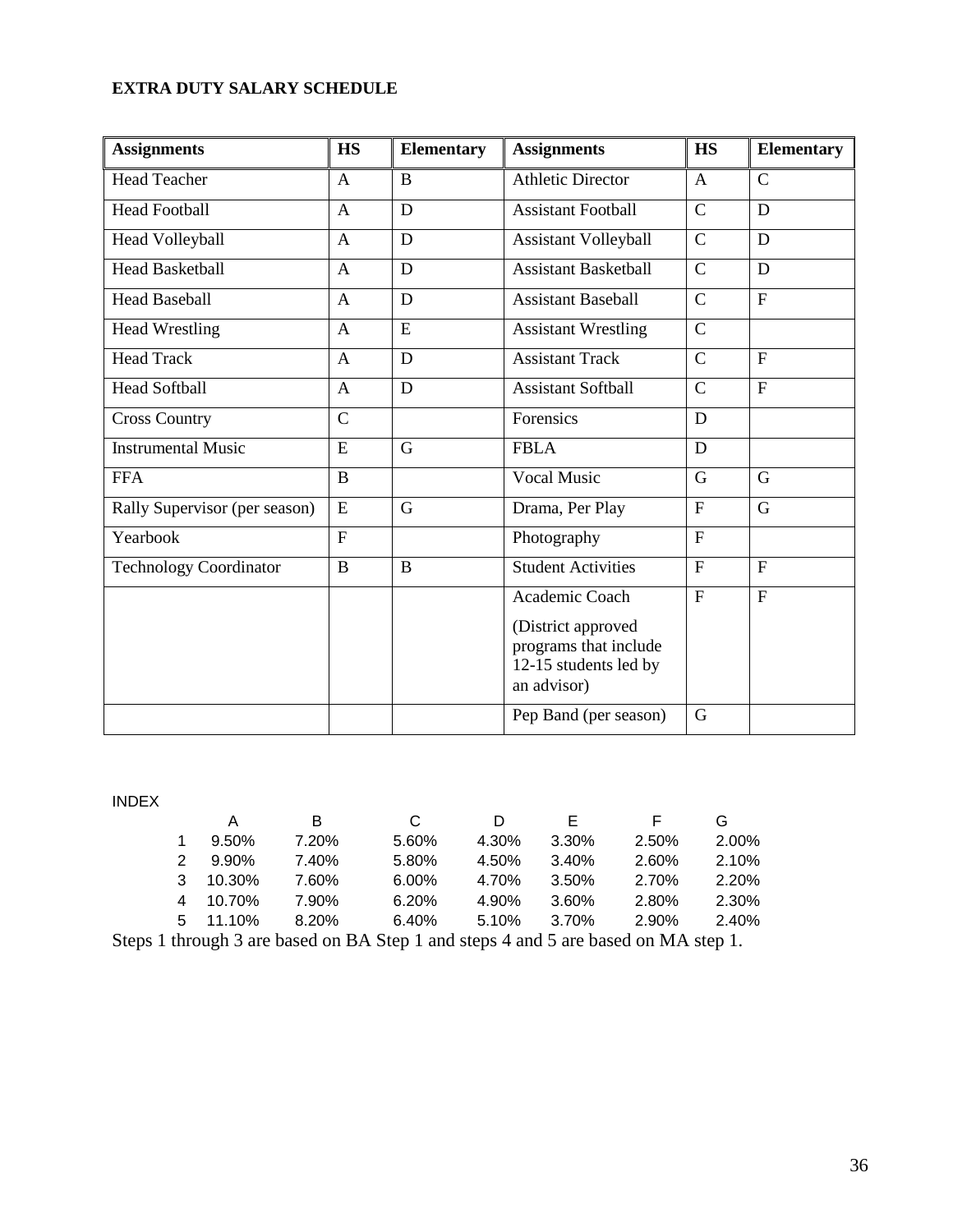#### **SHERIDAN SCHOOL DISTRICT 48J**

## **INDEX**

|                |           |         |           | $BA+$ | $BA + 84/$ |           |
|----------------|-----------|---------|-----------|-------|------------|-----------|
| Step           | <b>BA</b> | $BA+24$ | $BA + 45$ | 60/MA | $MA + 24$  | $MA + 45$ |
| 1              | 1.000     | 1.040   | 1.082     | 1.125 | 1.170      | 1.217     |
| $\overline{2}$ | 1.030     | 1.071   | 1.114     | 1.159 | 1.205      | 1.254     |
| 3              | 1.061     | 1.103   | 1.148     | 1.194 | 1.241      | 1.291     |
| $\overline{4}$ | 1.093     | 1.136   | 1.182     | 1.229 | 1.278      | 1.330     |
| 5              | 1.126     | 1.171   | 1.218     | 1.266 | 1.317      | 1.370     |
| 6              | 1.159     | 1.206   | 1.254     | 1.304 | 1.356      | 1.411     |
| 7              | 1.194     | 1.242   | 1.292     | 1.343 | 1.397      | 1.453     |
| 8              | 1.230     | 1.279   | 1.331     | 1.384 | 1.439      | 1.497     |
| 9              | 1.267     | 1.317   | 1.371     | 1.425 | 1.482      | 1.542     |
| 10             | 1.305     | 1.357   | 1.412     | 1.468 | 1.527      | 1.588     |
| 11             | 1.344     | 1.398   | 1.454     | 1.512 | 1.572      | 1.636     |
| 12             | 1.384     | 1.440   | 1.498     | 1.557 | 1.620      | 1.685     |
| 13             | 1.442     | 1.483   | 1.543     | 1.604 | 1.668      | 1.735     |
| 14             |           | 1.527   | 1.589     | 1.652 | 1.718      | 1.787     |
| 15             |           | 1.589   | 1.637     | 1.702 | 1.770      | 1.841     |
| 16             |           |         | 1.686     | 1.753 | 1.823      | 1.896     |
| 17             |           |         | 1.752     | 1.821 | 1.894      | 1.969     |

Any member of the bargaining unit that receives National Board Certification shall receive an additional \$1,500.00 in salary each year.

A 1.6% longevity payment is included in the last step of each column on the index.

All staff who were at the last step of columns BA +45, BA +60/MA, BA +85/MA + 24 and MA +45 during the 2018-2019 school year will continue to receive a \$500 longevity payment for the 2019- 2020 school year.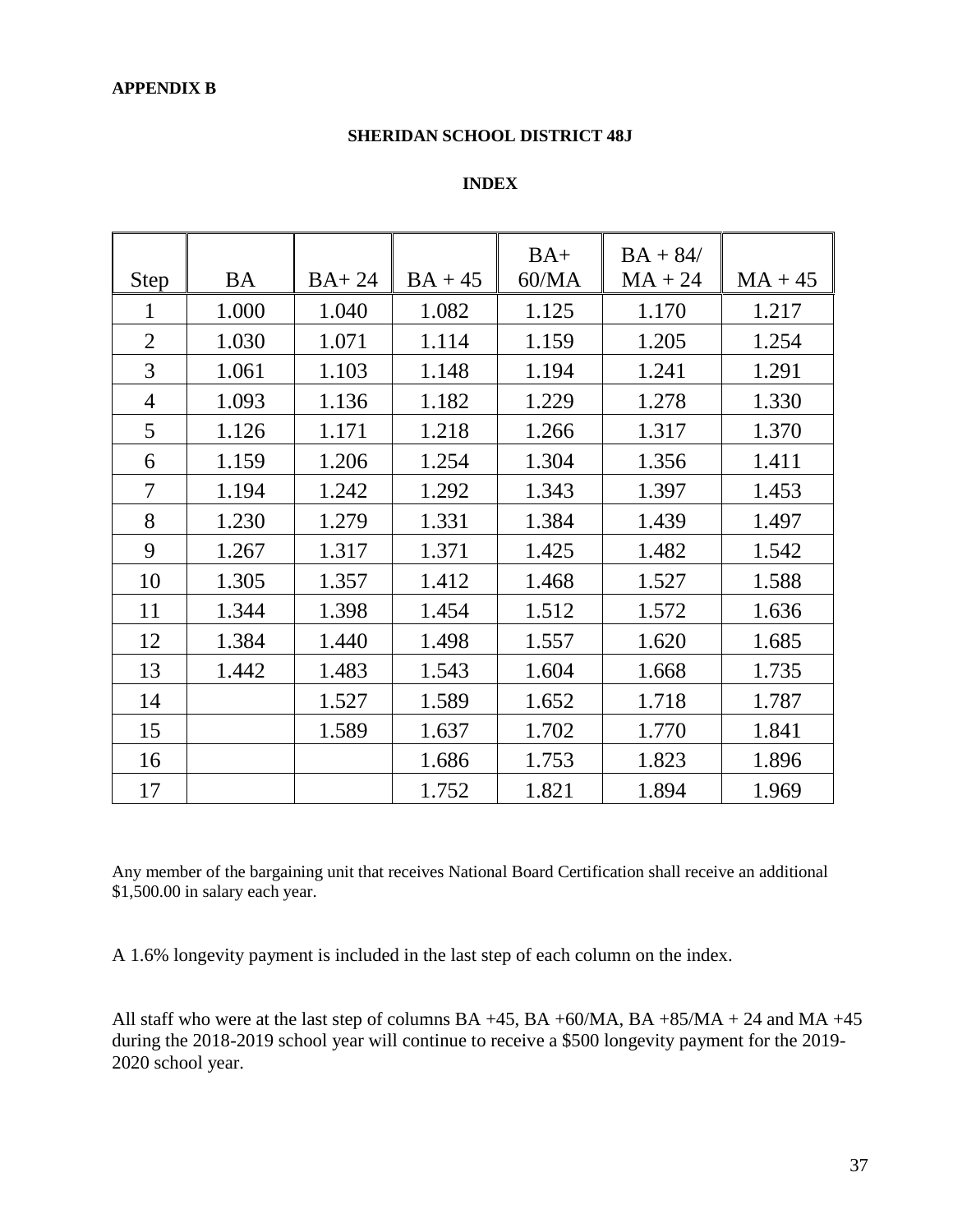## **APPENDIX C**

## **SHERIDAN SCHOOL DISTRICT 48J**

## **2019-20 Salary Schedule**

## **3% Index 2.6 Increase Over 2018-2019**

| <b>Step</b>             | <b>BA</b> |        | <b>BA+24</b> | $BA + 45$    | <b>BA+60/MA</b> | <b>BA+84/MA24</b> | $MA + 45$     |
|-------------------------|-----------|--------|--------------|--------------|-----------------|-------------------|---------------|
| 1                       | \$        | 39,949 | \$<br>41,547 | \$<br>43,225 | \$<br>44,943    | \$<br>46,741      | \$48,618      |
| $\overline{2}$          | \$        | 41,148 | \$<br>42,794 | \$<br>44,522 | \$<br>46,291    | \$<br>48,143      | \$<br>50,077  |
| 3                       | \$        | 42,382 | \$<br>44,078 | \$<br>45,858 | \$<br>47,680    | \$<br>49,587      | \$ 51,579     |
| 4                       | \$        | 43,654 | \$<br>45,400 | \$<br>47,233 | \$<br>49,111    | \$<br>51,075      | \$53,127      |
|                         |           |        |              |              | \$<br>49,793    |                   |               |
| 5                       | \$        | 44,963 | \$<br>46,762 | \$<br>48,650 | \$<br>50,584    | \$<br>52,607      | \$54,720      |
|                         |           |        | \$<br>47,203 |              | \$<br>51,068    |                   |               |
| 6                       | \$        | 46,312 | \$<br>48,165 | \$<br>50,110 | \$<br>52,101    | \$<br>54,185      | \$56,362      |
|                         |           |        | \$<br>48,395 |              | \$<br>52,342    |                   | \$.<br>56,618 |
| $\overline{\mathbf{z}}$ | \$        | 47,702 | \$<br>49,610 | \$<br>51,613 | \$<br>53,664    | \$<br>55,811      | \$58,053      |
|                         |           |        |              |              | \$<br>54,974    |                   |               |
| 8                       | \$        | 49,133 | \$<br>51,098 | \$<br>53,162 | \$<br>55,274    | \$<br>57,485      | \$59,794      |
|                         | \$        | 49,553 |              |              | \$<br>56,372    |                   | \$60,936      |
| 9                       | \$        | 50,607 | \$<br>52,631 | \$<br>54,756 | \$<br>56,932    | \$<br>59,210      | \$61,588      |
|                         |           |        |              |              | \$<br>57,769    |                   |               |
| 10                      | \$        | 52,125 | \$<br>54,210 | \$<br>56,399 | \$<br>58,640    | \$<br>60,986      | \$63,436      |
|                         |           |        |              |              | \$<br>59,208    |                   |               |
| 11                      | \$        | 53,689 | \$<br>55,836 | \$<br>58,091 | \$<br>60,400    | \$<br>62,816      | \$65,339      |
|                         |           |        |              |              | \$<br>60,689    |                   |               |
| 12                      | \$        | 55,299 | \$<br>57,511 | \$<br>59,834 | \$<br>62,212    | \$<br>64,700      | \$67,299      |
| 13                      | \$        | 57,597 | \$<br>59,237 | \$<br>61,629 | \$<br>64,078    | \$<br>66,641      | \$69,318      |
| 14                      |           |        | \$<br>61,014 | \$<br>63,478 | \$<br>66,000    | \$<br>68,640      | \$71,398      |
|                         |           |        |              |              | \$<br>66,979    |                   |               |
| 15                      |           |        | \$<br>63,483 | \$<br>65,382 | \$<br>67,980    | \$<br>70,699      | \$73,539      |
| 16                      |           |        |              | \$<br>67,343 | \$<br>70,020    | \$<br>72,820      | \$75,746      |
|                         |           |        |              | \$<br>67,679 | \$<br>70,392    | \$<br>73,189      |               |
| 17                      |           |        |              | \$<br>70,003 | \$<br>72,759    | \$<br>75,644      | \$78,657      |

Any member of the bargaining unit that receives National Board Certification shall receive an additional \$1,500.00 in salary each year.

## EXTRA Duty Schedule A B C D E F G

| BA Step 1 | $\mathbf{1}$ | - 3795 | 2876 | 2237 | 1718 | 1318 | 999  | 799  |
|-----------|--------------|--------|------|------|------|------|------|------|
| BA Step 1 | 2            | - 3955 | 2956 | 2317 | 1798 | 1358 | 1039 | 839  |
| BA Step 1 |              | 3 4115 | 3036 | 2397 | 1878 | 1398 | 1079 | 879  |
| MA Step 1 | 4            | 4809   | 3550 | 2786 | 2202 | 1618 | 1258 | 1034 |
| MA Step 1 | 5.           | 4989   | 3685 | 2876 | 2292 | 1663 | 1303 | 1079 |
|           |              |        |      |      |      |      |      |      |